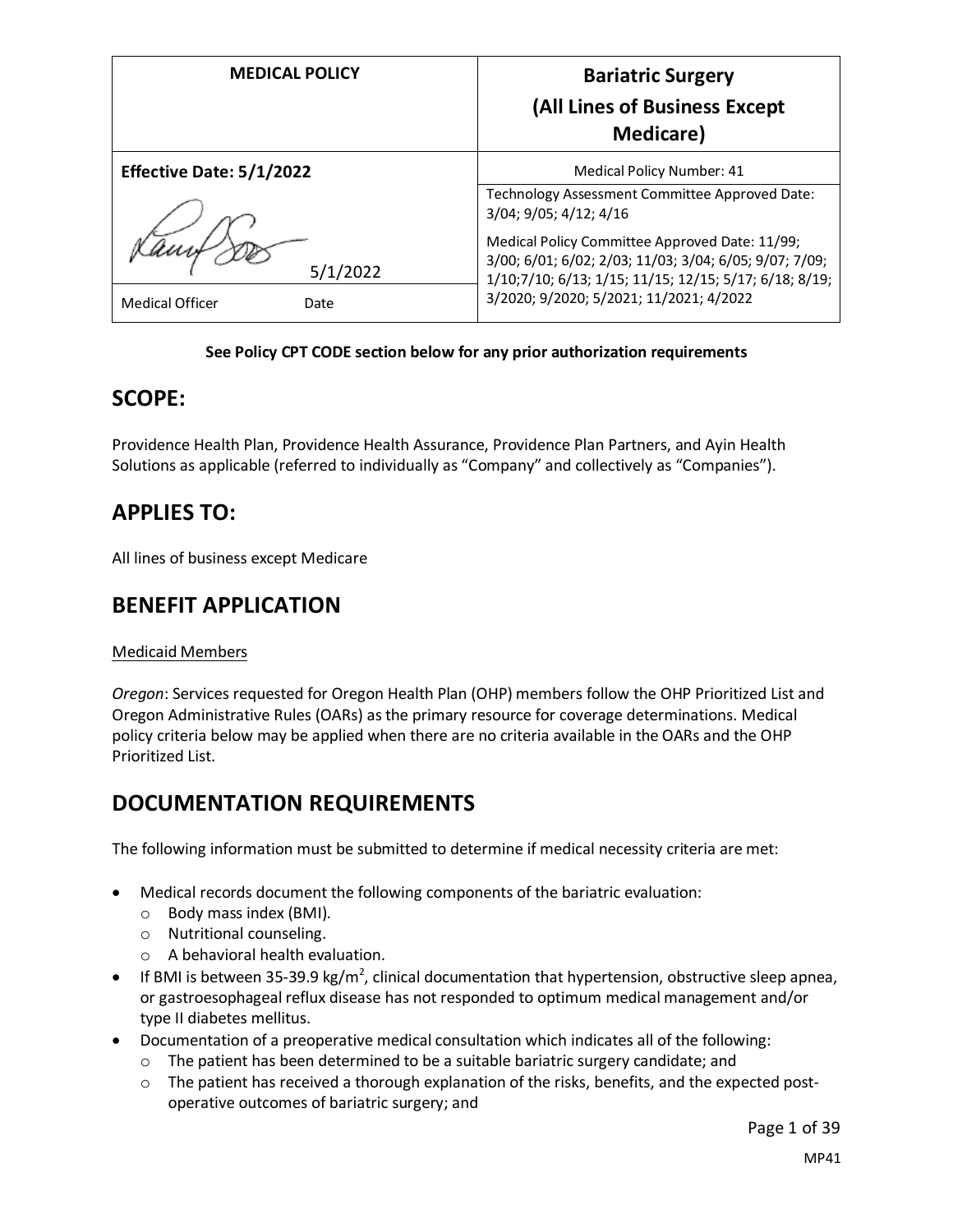$\circ$  The patient's treatment plan includes post-operative dietary evaluations, nutrition and exercise counseling, and supportive resources available as needed.

Note: The presence of gastroesophageal reflux (GERD) or other condition does not negate the requirement for pre-surgical evaluation.

# **POLICY CRITERIA**

Notes:

- Member benefits, which address coverage or non-coverage of specific bariatric surgery services, may vary. Member benefit contract language takes precedent over medical policy.
- **Current and/or recent smokers** (i.e. within the past year) must have ceased smoking for at least 6 weeks prior to bariatric surgery. To ensure compliance, laboratory testing will be required at Medical Director discretion.

#### **Initial Bariatric Surgery for Adults**

- I. The following bariatric surgical procedures may be considered **medically necessary and covered** for the treatment of morbid obesity in adults:
	- Roux-en-Y gastric bypass with an alimentary limb of 150 cm or less; **or**
	- sleeve gastrectomy

(Note: biliopancreatic bypass with duodenal switch is addressed in criterion II. below.)

when **all** of the following (A.-E.) criteria are met:

- A. Patient is 18 years of age or older; **and**
- B. **One** of the following (1. **or** 2.) criteria is met:
	- 1. Body mass index (BMI) at the start of the bariatric surgery program is  $\geq 40$  kg/m<sup>2</sup>; or
	- 2. BMI at the start of the bariatric surgery program is between 35.0-39.9 kg/m<sup>2</sup> and the patient has **any** of the following (a.-e.) comorbid conditions:
		- a. Type II diabetes mellitus; **or**
		- b. Hypertension which has not responded to optimal medical management; **or**
		- c. Life-threatening cardio-pulmonary disease (severe obstructive sleep apnea [defined as an AHI or RDI ≥ 30], obesity hypoventilation syndrome) which has not responded to optimal medical management; **or**
		- d. Non-alcoholic steatohepatitis (NASH); or
		- e. Gastroesophageal reflux disease (GERD) which has not responded to optimal medical management and Nissen fundoplication is contraindicated (Note: The presence of gastroesophageal reflux (GERD) or other condition does not negate the requirement for pre-surgical evaluation); **and**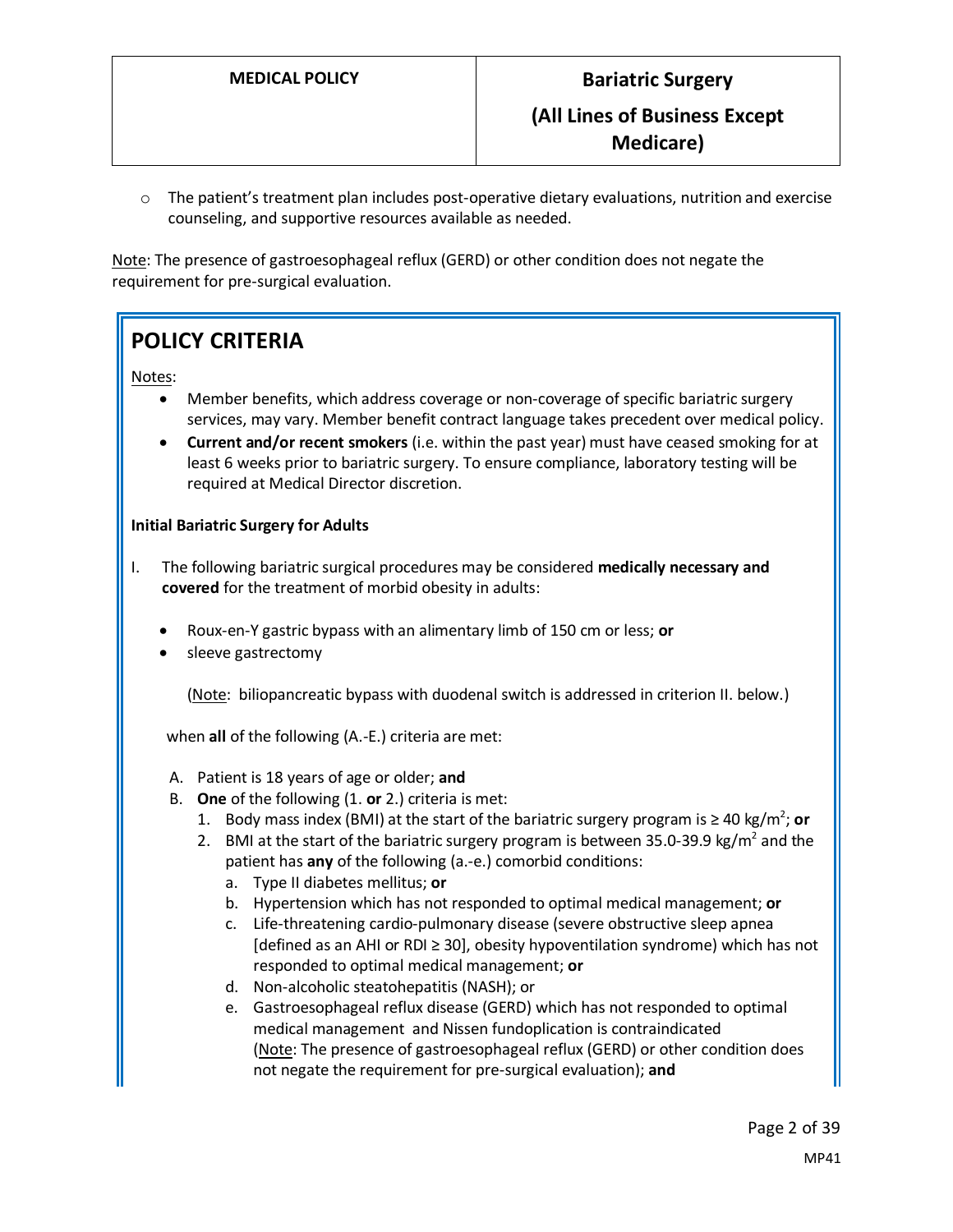- C. Patient has had a behavioral health or psychological evaluation and clearance to rule out any psychiatric disorders that may hinder compliance with medical/surgical recommendations (e.g. chemical dependency, major depression, schizophrenia); **and**
- D. Medical records document **all** of the following (1.-4.) pre-operative requirements for bariatric surgery have been completed **within 6 months prior to surgery**:
	- 1. The patient has undergone a bariatric surgery evaluation, which includes documentation of nutritional counseling and compliance with dietary and exercise recommendations made at the initial surgery visit and follow-up visits; **and**
	- 2. The patient has undergone a pre-operative medical consultation by the bariatric surgeon or another physician caring for the member (e.g. primary care provider) and is determined to be a suitable bariatric surgery candidate; **and**
	- 3. The patient has received a thorough explanation of the risks, benefits, and the expected post-operative outcomes of bariatric surgery; **and**
	- 4. The patient's treatment plan includes post-operative dietary evaluations, nutrition and exercise counseling, and supportive resources available as needed; **and**
- E. The bariatric surgery is performed at a Metabolic and Bariatric Surgery Accreditation and Quality Improvement Program (MBSAQIP) accredited center (se[e Policy Guidelines](#page-7-0) below for more information). (Note: Specific member benefits may vary and take precedence over medical policy. Please see member benefits for additional information regarding centers of excellence.)
- II. Biliopancreatic bypass with duodenal switch may be considered **medically necessary and covered** when **all** of the following (A.-B.) criteria are met:
	- A. Body mass index (BMI) ≥ 50 kg/m<sup>2</sup>; and
	- B. Criteria I.B.-I.D. above are met.
- III. Bariatric surgery is considered **not medically necessary and is not covered** when criterion I. or II. above is not met, including but not limited to, the following:
	- A. Patients with a BMI of 30-34.9 kg/m<sup>2</sup>, regardless of comorbidities; **or**
	- B. For the treatment of non-alcoholic fatty liver disease (NAFLD) or non-alcoholic steatohepatitis (NASH) that does not meet criterion I. above; **or**
	- C. For the treatment of gastroesophageal reflux disease (GERD) that does not meet criterion I. above.

#### **Initial Bariatric Surgery for Adolescents**

- IV. Bariatric surgical procedures may be considered medically necessary and covered for the treatment of morbid obesity in adolescents when all of the following criteria are met (A.-F.):
	- A. Patient is younger than 18 years of age; **and**
	- B. **One** of the following (1. **or** 2.) criteria is met: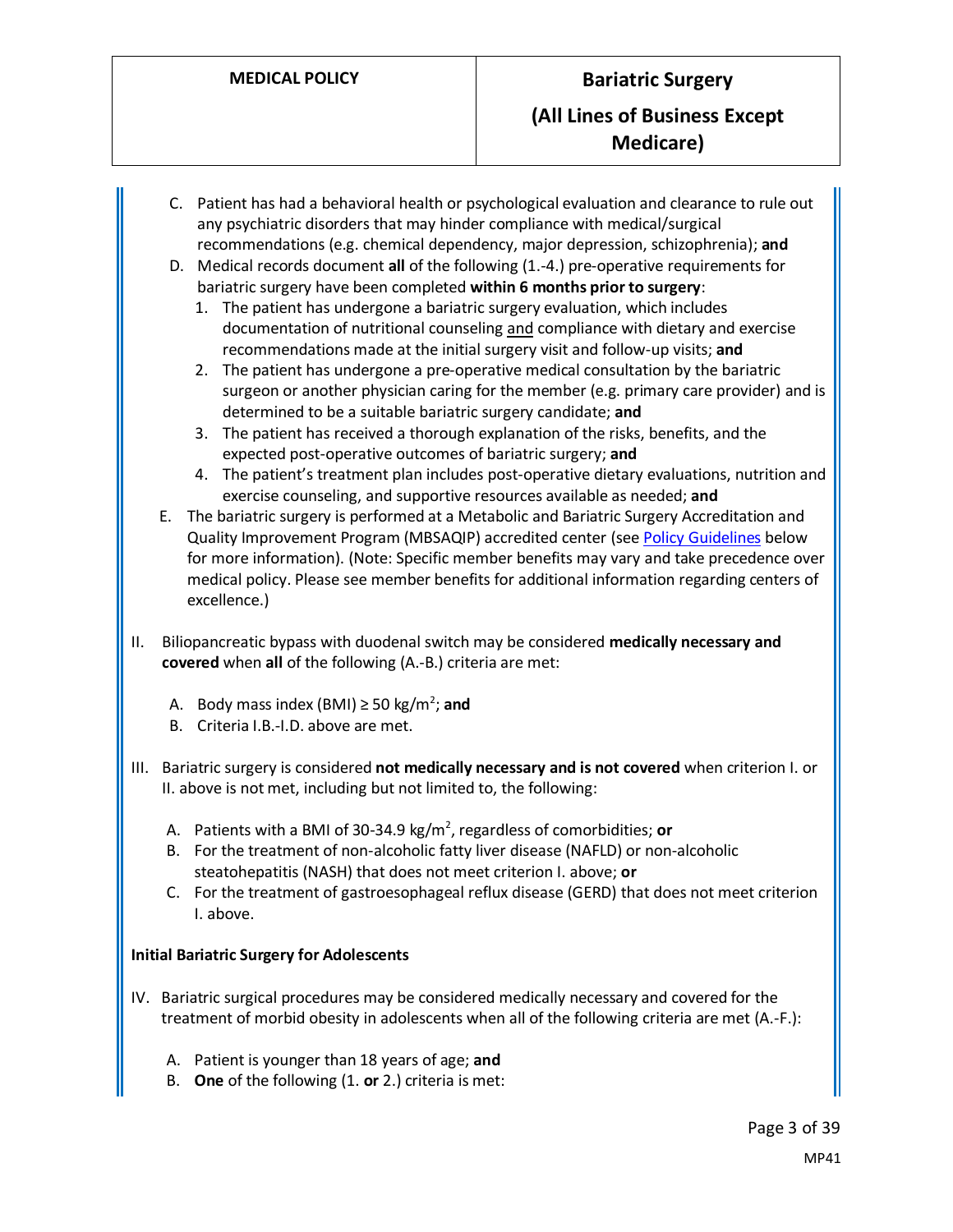- 1. Body mass index (BMI) at the start of the bariatric surgery program is  $\geq 40$  kg/m<sup>2</sup>; or
- 2. BMI at the start of the bariatric surgery program is between  $35.0$ -39.9 kg/m<sup>2</sup> and the patient has **any** of the following (a.-f.) comorbid conditions:
	- a. Type II diabetes mellitus; **or**
	- b. Hypertension which has not responded to optimal medical management; **or**
	- c. Non-alcoholic steatohepatitis (NASH); **or**
	- d. Orthopedic disease (e.g. Blount's disease, slipped capital femoral epiphysis); **or**
	- e. Life-threatening cardio-pulmonary disease (severe obstructive sleep apnea [defined as an AHI or RDI ≥ 30], obesity hypoventilation syndrome) which has not responded to optimal medical management; **or**
	- f. Gastroesophageal reflux disease (GERD) which has not responded to optimal medical management and Nissen fundoplication is contraindicated (Note: The presence of gastroesophageal reflux (GERD) or other condition does not negate the requirement for pre-surgical evaluation); **and**
- C. Patient has score of 4 or 5 on the Tanner (pubertal development) scale; **and**
- D. Patient has had a behavioral health or psychological evaluation and clearance to rule out any psychiatric disorders that may hinder compliance with medical/surgical recommendations (e.g. chemical dependency, major depression, schizophrenia); **and**
- E. Medical records document **all** of the following (1.-4.) pre-operative requirements for bariatric surgery have been completed **within 6 months prior to surgery**:
	- 1. The patient has undergone a bariatric surgery evaluation, which includes documentation of nutritional counseling and compliance with dietary and exercise recommendations made at the initial surgery visit and follow-up visits; **and**
	- 2. The patient has undergone a pre-operative medical consultation by the bariatric surgeon or another physician caring for the member (e.g. primary care provider) and is determined to be a suitable bariatric surgery candidate; **and**
	- 3. The patient has received a thorough explanation of the risks, benefits, and the expected post-operative outcomes of bariatric surgery; **and**
	- 4. The patient's treatment plan includes post-operative dietary evaluations, nutrition and exercise counseling, and supportive resources available as needed; **and**
- F. The bariatric surgery is performed at a Metabolic and Bariatric Surgery Accreditation and Quality Improvement Program (MBSAQIP) accredited center (se[e Policy Guidelines](#page-7-0) below for more information). Note: Specific member benefits may vary and take precedence over medical policy. Please see member benefits for additional information regarding centers of excellence.

#### **Non-Covered Bariatric Surgery**

- V. The following bariatric surgery procedures are considered **not medically necessary and are not covered** for all indications:
	- A. Adjustable gastric banding (i.e., Lap-Band® system)
	- B. Biliopancreatic bypass without duodenal switch (i.e., the Scopinaro procedure)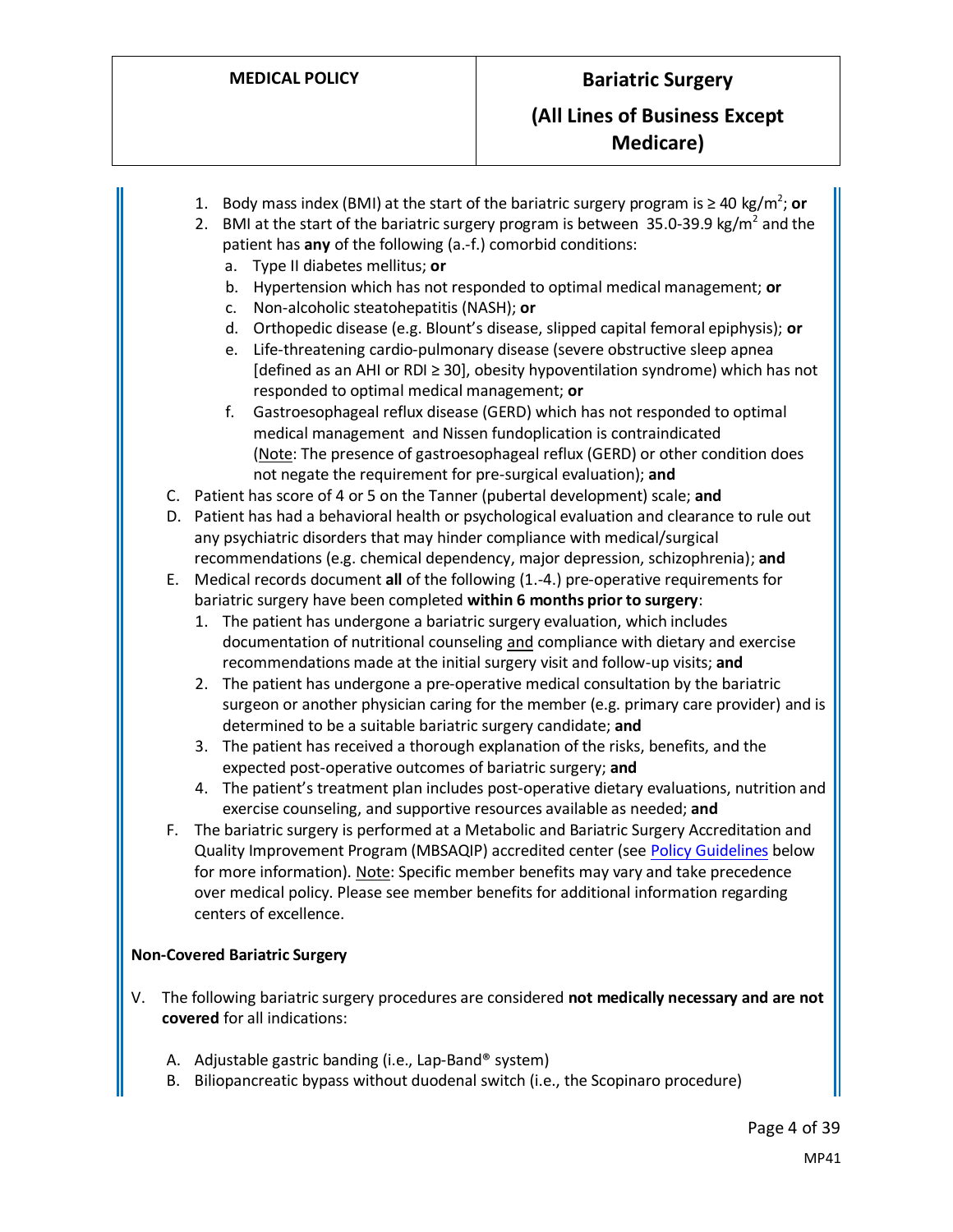# **(All Lines of Business Except Medicare)**

- C. Vertical banded gastroplasty
- D. Vagus nerve blocking (e.g., Maestro)
- VI. The following bariatric surgery procedures are considered **investigational and are not covered** for all indications:
	- A. Intragastric balloon (IGB)
	- B. Single-anastomosis duodenal switch
	- C. Transpyloric shuttle (TPS)
	- D. Gastric electrical stimulation
	- E. Duodenal-jejunal bypass liner (e.g., EndoBarrier™ Gastrointestinal Liner)
	- F. Transoral gastroplasty (e.g., TOGA® system)
	- G. Mini-gastric bypass
	- H. Parietal cell separating gastrojejunostomy when used to treat gastroesophageal reflux disease (GERD) in the setting of morbid obesity
	- I. Endoscopic procedures as the primary bariatric procedure (e.g., endoscopic gastric sleeve)
	- J. Transcatheter bariatric embolotherapy

#### **Repeat Bariatric Surgery Due to Inadequate Weight Loss**

VII. A repeat bariatric surgery, following an initial, primary bariatric procedure, may be considered **medically necessary and covered** due to inadequate weight loss when **all** of the following (A.- D.) criteria are met:

- A. There is documentation of full compliance with the previously prescribed postoperative dietary and exercise program; **and**
- B. There is technical failure of the original bariatric surgical procedure (e.g., pouch dilatation) documented by imaging or an endoscope; **and**
- C. The patient has failed to achieve adequate weight loss, which is defined as failure within two (2) years to lose at least 50% of excess body weight due to technical failure; **and**
- D. The proposed repeat bariatric procedure is considered medically necessary.

Note: Repeat bariatric surgeries are limited to once per life time. A third, bariatric procedure following an initial, primary procedure and a secondary, repeat procedure is not covered.

#### **Revision or Conversion Bariatric Surgery Due to Complications NOT Related to an Adjustable Gastric Band**

- VIII. Surgical repair, reversal (i.e., take down), or conversion to a different, medically necessary bariatric surgery may be considered **medically necessary and covered** as treatment of **any one or more** of the following documented major complication related to the primary bariatric procedure:
	- A. Barrett's Esophagus
	- B. Bleeding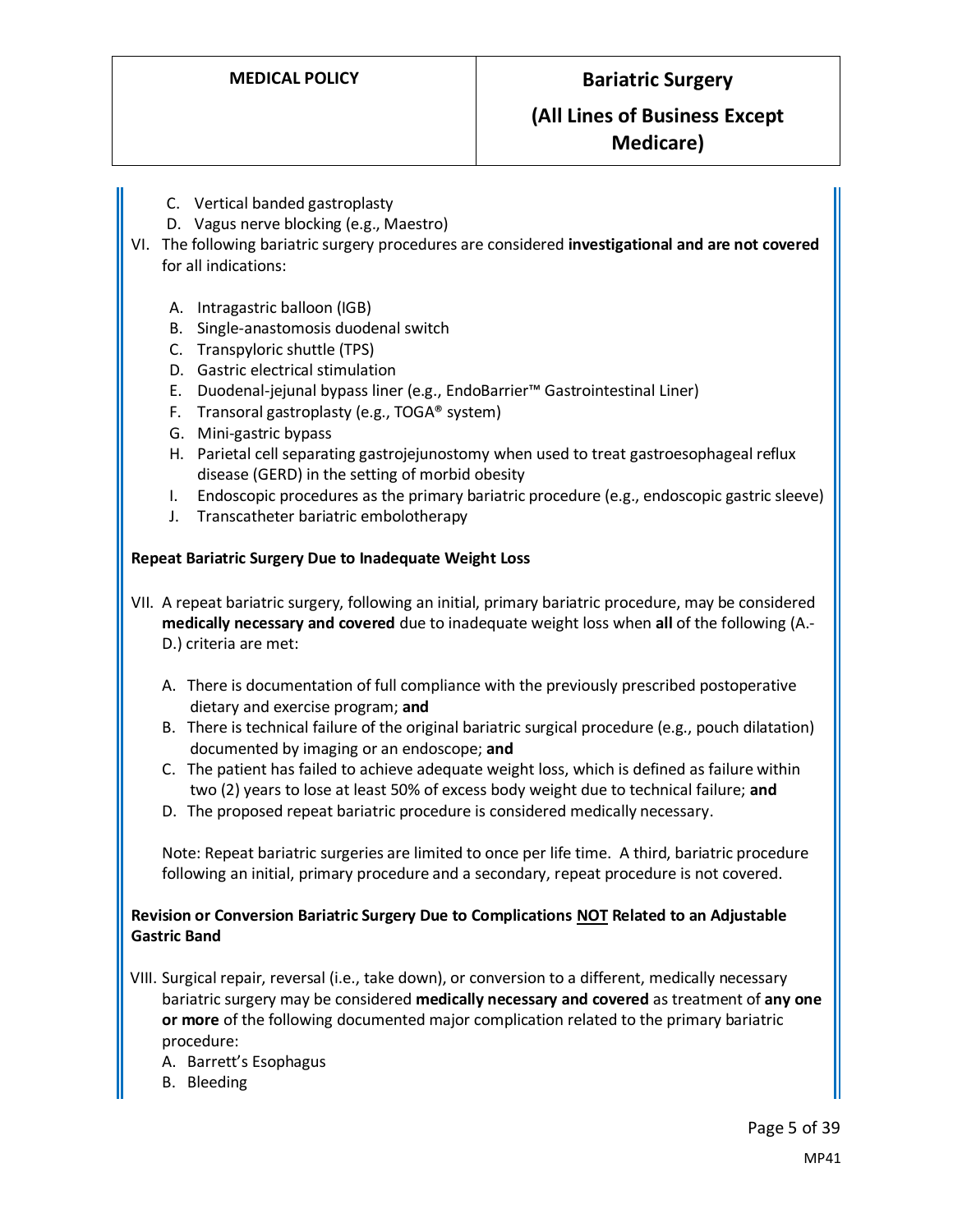# **(All Lines of Business Except Medicare)**

- C. Fistula
- D. Internal hernia or ventral hernia
- E. Gastric prolapse
- F. Infection
- G. Leak/perforation
- H. Metabolic derangement
- I. Obstruction
- J. Stricture
- K. Stomal Stenosis
- L. Ulcer
- M. Excess weight loss to ≤ 80% or less of ideal body weight
- N. Gastroesophageal reflux disease (GERD) when **all** of the following criteria are met:
	- 1. There is documentation of full compliance with the previously prescribed postoperative dietary and exercise program; and
	- 2. If patient has respiratory symptoms, documents must indicate patient has refrained from smoking for three (3) months; and
	- 3. GERD symptoms are refractory to anti-reflux medication

#### **Revision or Conversion Bariatric Surgery Due to Complications Related to the Adjustable Band**

#### Major Complications Related to Band Placement

- IX. Surgical repair or removal of an adjustable gastric or surgical conversion of an adjustable gastric band to a sleeve gastrectomy or bypass may be considered **medically necessary and covered** as a treatment of **any one or more** of the following (A.-D.) documented major complication related to band placement, which cannot be corrected with manipulation or adjustment (i.e., deflation):
	- A. Any **one or more** of the major complications listed in criterion VII.; **or**
	- B. Band or balloon rupture; **or**
	- C. Image documentation of erosion, perforation, or slippage; **or**
	- D. Port malfunction.

#### Symptoms Related to Band Placement in the Absence of Major Complications

Note: if major complication is present in conjunction with any of the symptoms noted below, please apply criterion VIII.

X. Surgical repair or removal of an adjustable gastric band or surgical conversion of an adjustable gastric band to a sleeve gastrectomy or bypass may be considered **medically necessary and covered** as a treatment of symptoms related to band placement, when endoscopic imaging indicates no major complications are present and **any one** of the following criteria (A.-C.) are met: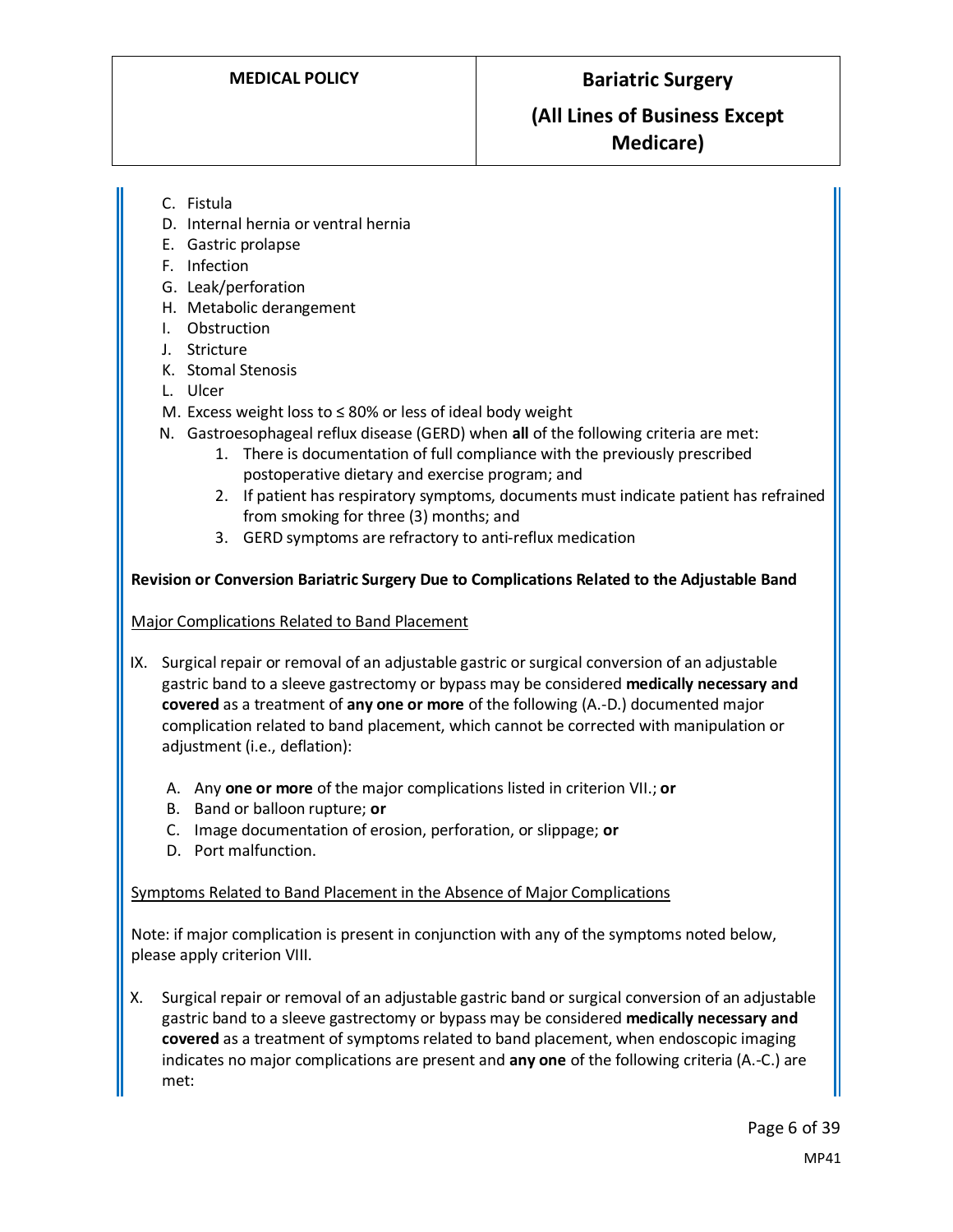*Gastroesophageal Reflux Disease (GERD) and/or Respiratory Symptoms of Coughing and/or Aspiration*

- A. Treatment of GERD when **all** of the following (1.-3.) criteria are met:
	- 1. There is documentation of full compliance with the previously prescribed postoperative dietary and exercise program; **and**
	- 2. If patient has respiratory symptoms, documents must indicate patient has refrained from smoking for three (3) months; **and**
	- 3. GERD symptoms are refractory to **both** of the following (a.-b.) initial treatments:
		- a. Band manipulation or adjustment, which includes band deflation; **and**
		- b. Anti-reflux medication

#### *Vomiting*

- B. Treatment of vomiting when **both** of the following (1.-2.) criteria are met:
	- 1. There is documentation of full compliance with the previously prescribed postoperative dietary and exercise program; **and**
	- 2. Vomiting is persistent despite band manipulation or adjustment, which includes band deflation.

#### *Dilation of the Esophagus or Stomach or Esophageal Dysmotility*

- C. Treatment of esophageal or stomach dilation when **both** of the following (1.-2.) criteria are met:
	- 1. There is documentation of full compliance with the previously prescribed postoperative dietary and exercise program; **and**
	- 2. Esophageal or stomach dilation or esophageal dysmotility is persistent despite band manipulation or adjustment, which includes band deflation.

#### **Non-covered Repeat Procedures**

- XI. Repeat bariatric surgery or surgical repair, revision, or conversion is considered **not medically necessary and is not covered** when any of the above criteria (VII.-X.) are not met, including, but not limited to, any of the following:
	- A. Dissatisfaction with a previous bariatric procedure
	- B. Early satiety
	- C. Weight gain after weight loss of 50% or more of excess body weight in the absence of any complications or symptoms as described above in criteria VII.-X.
- XII. Transoral outlet reduction (TORe) following bariatric surgery is considered **investigational and is not covered** following bariatric surgery to treat dilated gastrojejunostomy (GJ) outlet.

Link t[o Policy Summary](#page-31-0)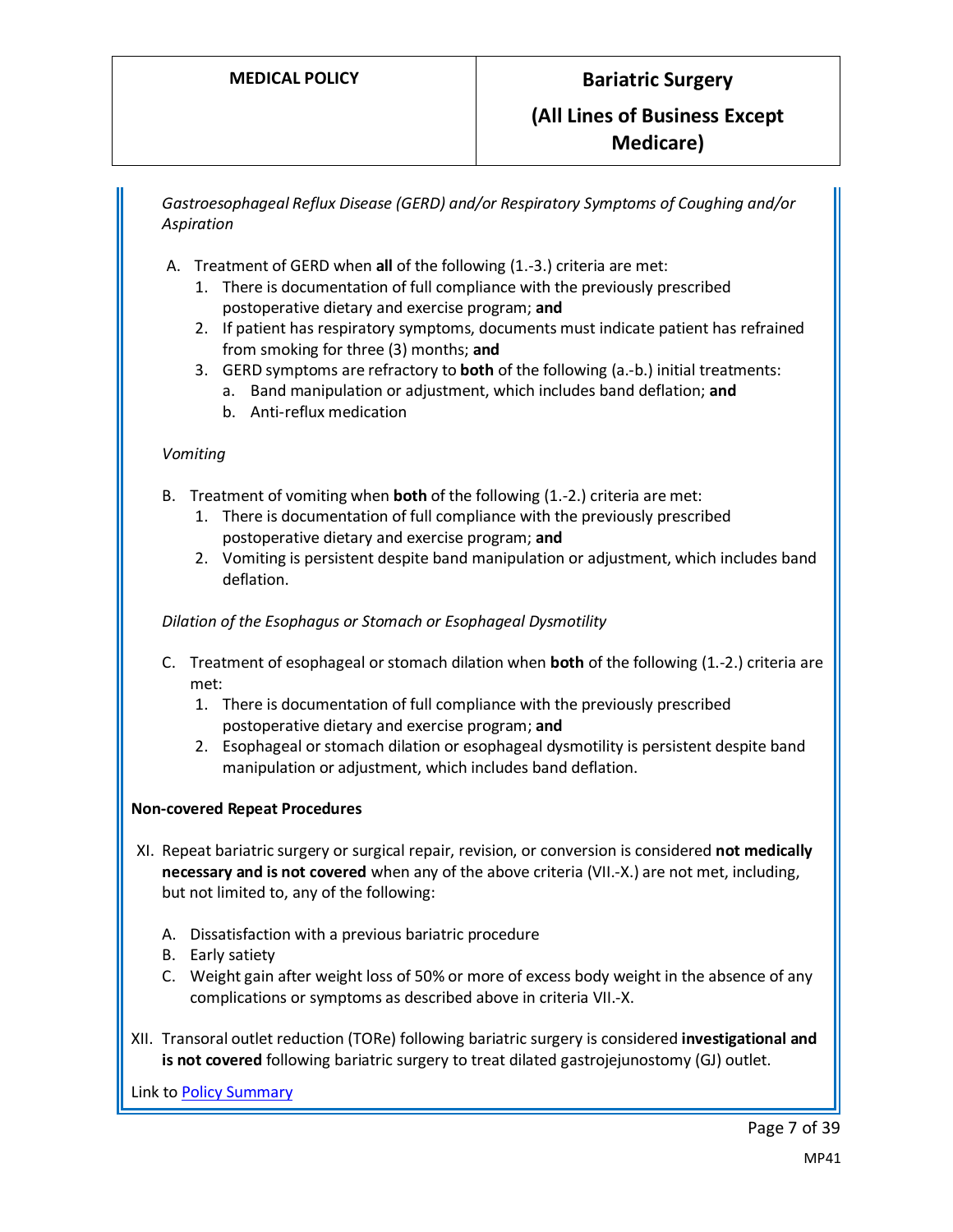# <span id="page-7-0"></span>**POLICY GUIDELINES**

#### **Metabolic and Bariatric Surgery Accreditation and Quality Improvement Program (MBSAQIP)**

The Metabolic and Bariatric Surgery Accreditation and Quality Improvement Program (MBSAQIP) is administered through the American College of Surgeons (ACS) and the American Society for Metabolic and Bariatric Surgery (ASMBS). This program "works to advance safe, high-quality care for bariatric surgical patients through the accreditation of bariatric surgical centers. A bariatric surgical center achieves accreditation following a rigorous review process during which it proves that it can maintain certain physical resources, human resources, and standards of practice. All accredited centers report their outcomes to the MBSAQIP database." 1

The MBSAQIP Standards Manual provides detailed information on the accreditation requirements.<sup>2</sup> In general, to become an accredited comprehensive inpatient center the facility must demonstrate the following:

- Center has demonstrated compliance with all MBSAQIP Core Standards and successfully completed a site visit. The MBSAQIP Core Standards include:
	- o Case Volume, Patient Selection, and Approved Procedures by Designation Level
	- o Commitment to Quality Care
	- o Appropriate Equipment and Instruments
	- o Critical Care Support
	- o Continuum of Care
	- o Data Collection (and reporting to MBSAQIP)
	- o Continuous Quality Improvement
- Center performs a minimum of 50 approved bariatric stapling procedures annually, and the MBS Clinical Reviewer enters data into the MBSAQIP Data Registry Platform.

The following link provides a search function for identifying MBSAQIP certified centers: <https://www.facs.org/search/bariatric-surgery-centers>

#### **Body Mass Index (BMI)<sup>3</sup>**

 $\mathsf{Metric}$  *BMI Formula:* BMI= weight (kg) ÷ height $^2$  (m $^2$ ) *Imperial BMI Formula:* BMI= weight (lb) ÷ height<sup>2</sup> (in<sup>2</sup>) x 703

- Obesity is defined as a BMI of 30.0 kg/ $m^2$  or higher.
- Obesity is frequently divided into categories:
	- $\circ$  Class I: BMI of 30 kg/m<sup>2</sup> to < 35 kg/m<sup>2</sup>
	- $\circ$  Class II: BMI of 35 kg/m<sup>2</sup> to < 40 kg/m<sup>2</sup>
	- $\circ$  Class III: BMI of 40 kg/m<sup>2</sup> or higher.
		- **E** A BMI of 40-49.9 kg/m<sup>2</sup> is considered morbidly obese.
		- **EXEDMI** of 50 kg/m<sup>2</sup> or more is considered superobesity or super morbid obesity.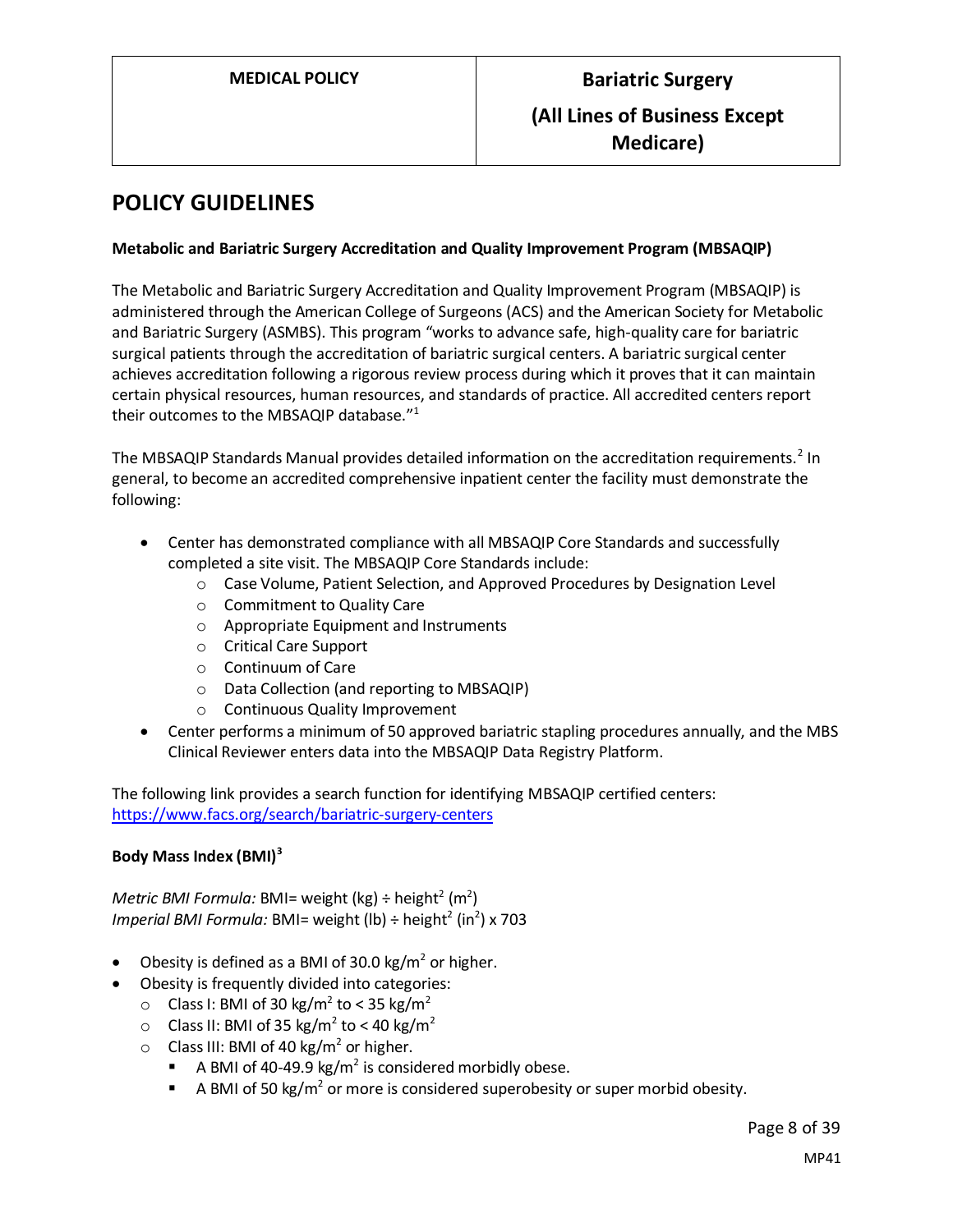# **BILLING GUIDELINES**

Only the codes listed on this policy may be used for reporting bariatric procedures. Codes 43631-43634 are specific to gastrectomy and should not be used to report bariatric procedures.

Code 43843 should not be used when there is a procedure-specific bariatric surgery code.

# **CPT CODES**

| <b>All Lines of Business Except Medicare</b>       |                                                                                                                                                                                                                        |  |
|----------------------------------------------------|------------------------------------------------------------------------------------------------------------------------------------------------------------------------------------------------------------------------|--|
| <b>Prior Authorization Required</b>                |                                                                                                                                                                                                                        |  |
| 43843                                              | Gastric restrictive procedure, without gastric bypass, for morbid obesity; other than<br>vertical-banded gastroplasty                                                                                                  |  |
|                                                    | <b>Roux-en-Y Gastric Bypass</b>                                                                                                                                                                                        |  |
| 43644                                              | Laparoscopy, surgical, gastric restrictive procedure; with gastric bypass and Roux-en-Y<br>gastroenterostomy (roux limb 150 cm or less)                                                                                |  |
| 43645                                              | Laparoscopy, surgical, gastric restrictive procedure; with gastric bypass and small<br>intestine reconstruction to limit absorption                                                                                    |  |
| 43846                                              | Gastric restrictive procedure, with gastric bypass for morbid obesity; with short limb<br>(150 cm or less) Roux-en-Y gastroenterostomy                                                                                 |  |
| 43847                                              | Gastric restrictive procedure, with gastric bypass for morbid obesity; with small<br>intestine reconstruction to limit absorption                                                                                      |  |
| <b>Sleeve Gastrectomy</b>                          |                                                                                                                                                                                                                        |  |
| 43775                                              | Laparoscopy, surgical, gastric restrictive procedure; longitudinal gastrectomy (ie,<br>sleeve gastrectomy)                                                                                                             |  |
| <b>Biliopancreatic Bypass with Duodenal Switch</b> |                                                                                                                                                                                                                        |  |
| 43845                                              | Gastric restrictive procedure with partial gastrectomy, pylorus-preserving<br>duodenoileostomy and ileoileostomy (50 to 100 cm common channel) to limit<br>absorption (biliopancreatic diversion with duodenal switch) |  |
|                                                    | <b>Removal/Revision of Bariatric Surgery</b>                                                                                                                                                                           |  |
| 43771                                              | Laparoscopy, surgical, gastric restrictive procedure; revision of adjustable gastric<br>restrictive device component only                                                                                              |  |
| 43772                                              | Laparoscopy, surgical, gastric restrictive procedure; removal of adjustable gastric<br>restrictive device component only                                                                                               |  |
| 43774                                              | Laparoscopy, surgical, gastric restrictive procedure; removal of adjustable gastric<br>restrictive device and subcutaneous port components                                                                             |  |
| 43848                                              | Revision, open, of gastric restrictive procedure for morbid obesity, other than<br>adjustable gastric restrictive device (separate procedure)                                                                          |  |
| 43850                                              | TERMED: 1/1/2022<br>Revision of gastroduodenal anastomosis (gastroduodenostomy) with reconstruction;<br>without vagotomy                                                                                               |  |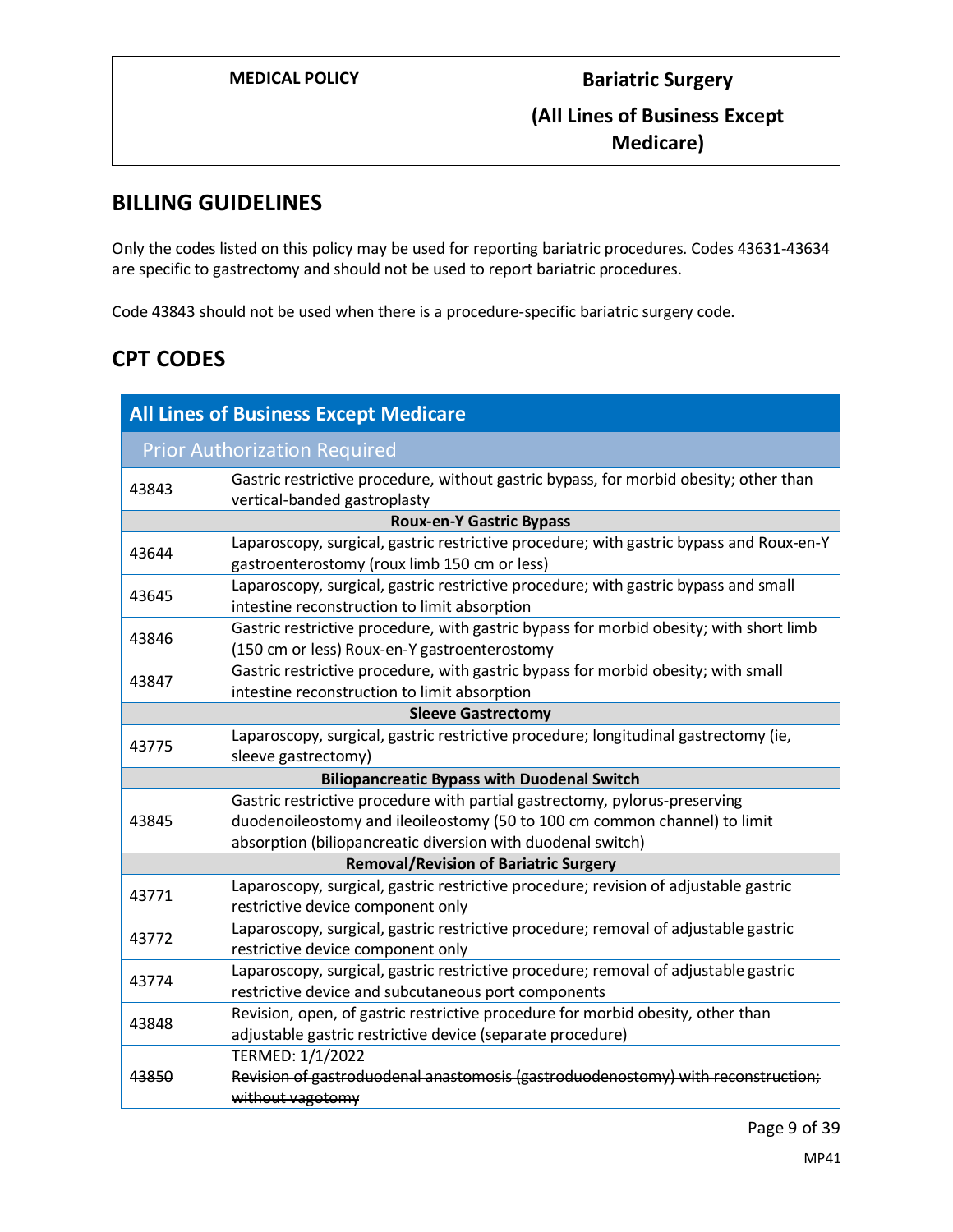# **MEDICAL POLICY Bariatric Surgery**

# **(All Lines of Business Except Medicare)**

| 43855                                                                                                                | TERMED 1/1/2022<br>Revision of gastroduodenal anastomosis (gastroduodenostomy) with reconstruction;<br>with vagotomy                                                                                                                                             |  |
|----------------------------------------------------------------------------------------------------------------------|------------------------------------------------------------------------------------------------------------------------------------------------------------------------------------------------------------------------------------------------------------------|--|
| 43860                                                                                                                | Revision of gastrojejunal anastomosis (gastrojejunostomy) with reconstruction, with<br>or without partial gastrectomy or intestine resection; without vagotomy                                                                                                   |  |
| 43865                                                                                                                | Revision of gastrojejunal anastomosis (gastrojejunostomy) with reconstruction, with<br>or without partial gastrectomy or intestine resection; with vagotomy                                                                                                      |  |
| 43886                                                                                                                | Gastric restrictive procedure, open; revision of subcutaneous port component only                                                                                                                                                                                |  |
| 43887                                                                                                                | Gastric restrictive procedure, open; removal of subcutaneous port component only                                                                                                                                                                                 |  |
| 43888                                                                                                                | Gastric restrictive procedure, open; removal and replacement of subcutaneous port<br>component only                                                                                                                                                              |  |
| <b>Not Covered</b>                                                                                                   |                                                                                                                                                                                                                                                                  |  |
| 0312T                                                                                                                | Vagus nerve blocking therapy (morbid obesity); laparoscopic implantation of<br>neurostimulator electrode array, anterior and posterior vagal trunks adjacent to<br>esophagogastric junction (EGJ), with implantation of pulse generator, includes<br>programming |  |
| 0313T                                                                                                                | Vagus nerve blocking therapy (morbid obesity); laparoscopic revision or replacement<br>of vagal trunk neurostimulator electrode array, including connection to existing pulse<br>generator                                                                       |  |
| 0316T                                                                                                                | Vagus nerve blocking therapy (morbid obesity); replacement of pulse generator                                                                                                                                                                                    |  |
| 0317T                                                                                                                | Vagus nerve blocking therapy (morbid obesity); neurostimulator pulse generator<br>electronic analysis, includes reprogramming when performed                                                                                                                     |  |
| 43770                                                                                                                | Laparoscopy, surgical, gastric restrictive procedure; placement of adjustable gastric<br>restrictive device (eg, gastric band and subcutaneous port components)                                                                                                  |  |
| 43773                                                                                                                | Laparoscopy, surgical, gastric restrictive procedure; removal and replacement of<br>adjustable gastric restrictive device component only                                                                                                                         |  |
| Gastric restrictive procedure, without gastric bypass, for morbid obesity; vertical-<br>43842<br>banded gastroplasty |                                                                                                                                                                                                                                                                  |  |
|                                                                                                                      | <b>Unlisted Codes</b>                                                                                                                                                                                                                                            |  |
| All unlisted codes will be reviewed for medical necessity, correct coding, and pricing at the                        |                                                                                                                                                                                                                                                                  |  |
| claim level. If an unlisted code is billed related to services addressed in this policy then                         |                                                                                                                                                                                                                                                                  |  |
| prior-authorization is required.                                                                                     |                                                                                                                                                                                                                                                                  |  |
| 43659                                                                                                                | Unlisted laparoscopy procedure, stomach                                                                                                                                                                                                                          |  |
| 43999                                                                                                                | Unlisted procedure, stomach                                                                                                                                                                                                                                      |  |

# **DESCRIPTION**

### **Obesity**

Approximately 78.6 million adults and 12.7 million children in the United States are obese.<sup>4</sup> The causes of obesity are complex and may result from behavioral, genetic, and societal factors. Obesity is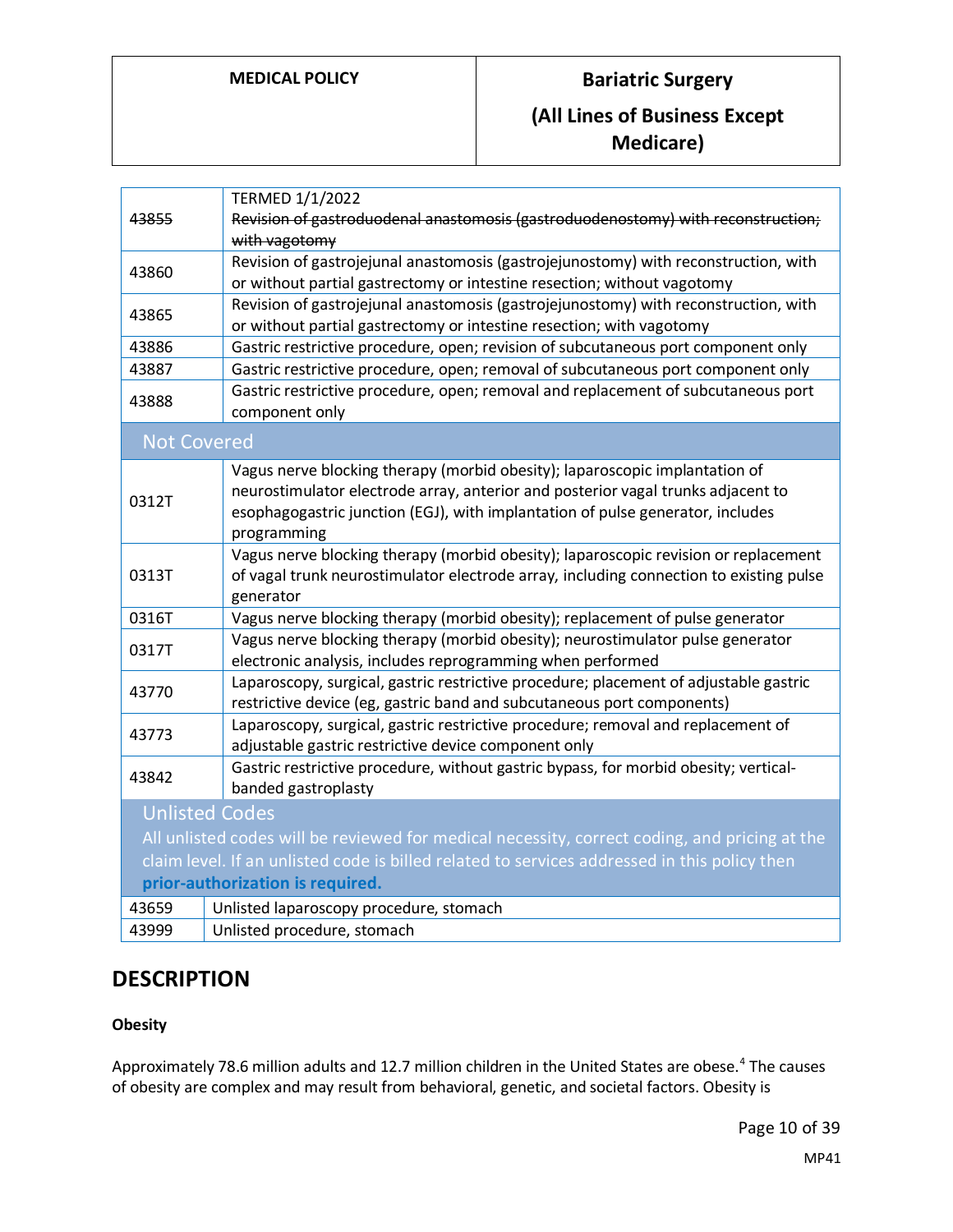associated with an increased risk for several conditions, including hypertension, dyslipidemia, type II diabetes mellitus, coronary heart disease, stroke, gall bladder disease, osteoarthritis, sleep apnea and breathing problems, certain cancers, and mental illness.

"The mainstay of treatment for obesity is a reduced-calorie diet along with increased activity and exercise. Patients may undergo an intensive lifestyle intervention that combines dietary modification, exercise, and behavioral counseling."<sup>4</sup> Additionally, severely obese patients or obese patient with a comorbid condition may also receive medication. Severely obese patients may also undergo bariatric surgery to promote significant weight loss. The main types of bariatric surgery are Roux-en-Y gastric bypass, adjustable gastric banding, sleeve gastrectomy, and biliopancreatic bypass with duodenal switch.

| <b>Bariatric Surgery Procedure</b>                                                                         | <b>Description</b>                                                                                                                                                                                                                                                                                                                                                                                                                                                |
|------------------------------------------------------------------------------------------------------------|-------------------------------------------------------------------------------------------------------------------------------------------------------------------------------------------------------------------------------------------------------------------------------------------------------------------------------------------------------------------------------------------------------------------------------------------------------------------|
| Roux-en-Y gastric bypass <sup>5</sup>                                                                      | Combines restriction and malabsorption by creating<br>$\bullet$<br>both a small gastric pouch and a bypass that<br>prevents the patient from absorbing all they have<br>eaten.                                                                                                                                                                                                                                                                                    |
| Sleeve gastrectomy <sup>5</sup>                                                                            | Divides the stomach vertically to reduce its size<br>about 25%.<br>Leaves the pyloric valve at the bottom of the<br>stomach intact so the stomach function and<br>digestion are unaltered                                                                                                                                                                                                                                                                         |
| <b>Biliopancreatic bypass (BPB) with</b><br>duodenal switch $5$                                            | Primarily a malabsorptive procedure<br>$\bullet$<br>Involves removal of part of the stomach to limit oral<br>$\bullet$<br>intake and induce weight loss.<br>The pylorus is left intact (compared to BPB without a<br>duodenal switch)<br>A gastric pouch is created and part of the small<br>$\bullet$<br>intestine is also bypassed<br>Used only in patients with 'superobesity' (BMI > 50<br>$\bullet$<br>$\text{kg/m}^2$ ) due to high rates of complications. |
| Laparoscopic adjustable gastric banding<br>(e.g., Lap-Band <sup>®</sup> system) <sup>5</sup>               | Least invasive of purely restrictive bariatric surgery<br>$\bullet$<br>procedures<br>Limits food intake by placing an adjustable<br>$\bullet$<br>constricting ring completely around the top end of<br>the stomach.<br>Reversible<br>$\bullet$                                                                                                                                                                                                                    |
| <b>Biliopancreatic bypass (BPB) without</b><br>duodenal switch (i.e., Scopinaro<br>procedure) <sup>5</sup> | A different part of the stomach (from BPB with a<br>$\bullet$<br>duodenal switch), including the pylorus, is removed.<br>The remaining part of the stomach is connected to<br>the lower portion of the small intestine.                                                                                                                                                                                                                                           |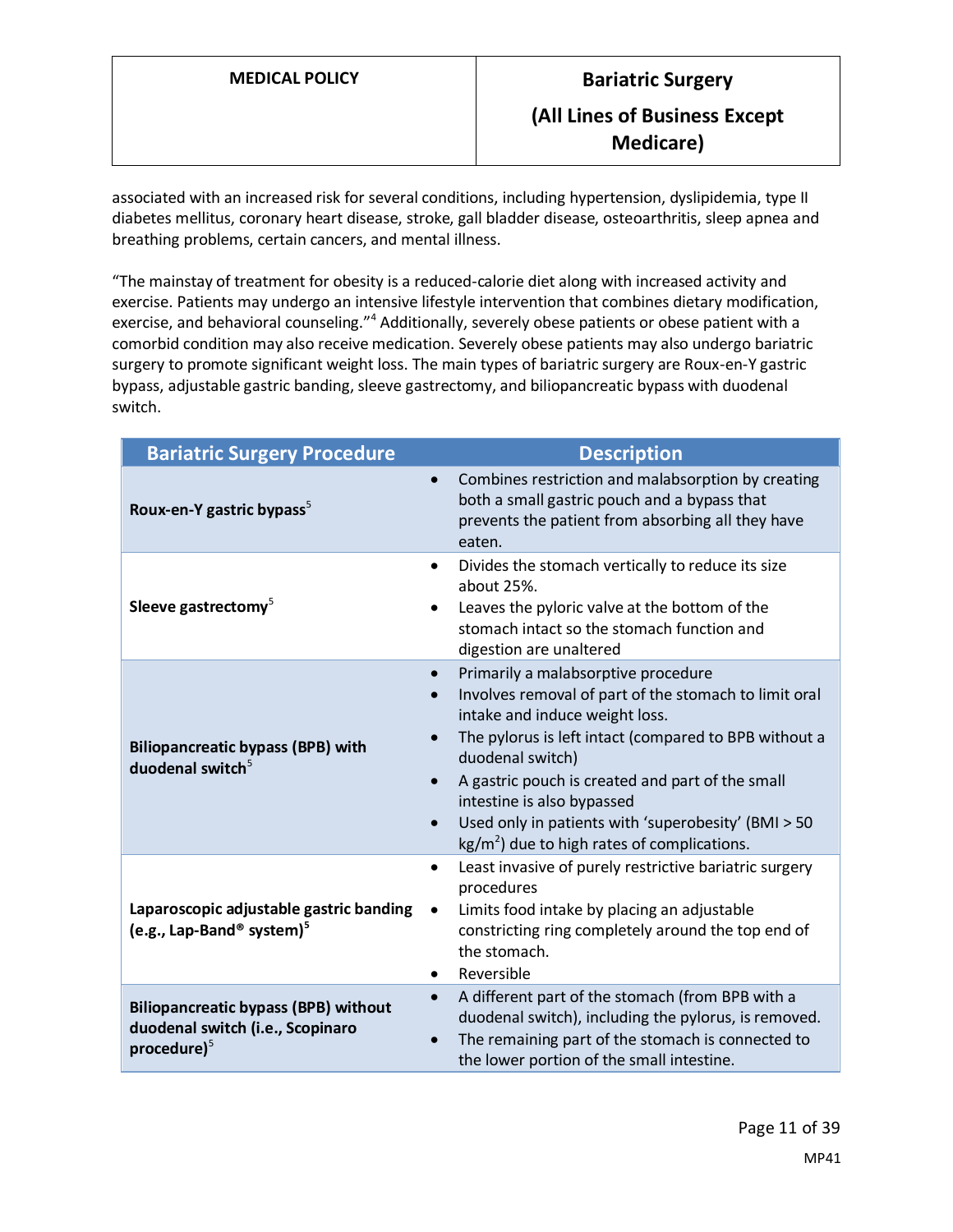# **MEDICAL POLICY Bariatric Surgery**

# **(All Lines of Business Except Medicare)**

| Vertical banded gastroplasty <sup>6</sup>                    | Restrictive gastric operation that decreases food<br>$\bullet$<br>intake.<br>The upper stomach near the esophagus is stapled<br>vertically to create a small pouch along the inner<br>curve of the stomach. This causes the feeling of<br>fullness sooner.                                                          |
|--------------------------------------------------------------|---------------------------------------------------------------------------------------------------------------------------------------------------------------------------------------------------------------------------------------------------------------------------------------------------------------------|
| Rechargeable vagal blocking system<br>(e.g., Maestro) $^7$   | A pacemaker-type device that is designed to<br>intermittently deliver electrical pulses to the vagus<br>nerve in order to transiently block vagal nerve signals<br>between the stomach and brain, thereby reducing<br>appetite and, consequently, weight.                                                           |
| Intragastric balloon $(IGB)^4$                               | Balloons are inserted into the stomach via an<br>$\bullet$<br>endoscope and inflated with air or filled with saline.<br>The balloons occupy space in the stomach creating a<br>sense of fullness with the goal of decreasing the<br>amount of food ingested.                                                        |
| Single-anastomosis duodenal switch <sup>8</sup>              | The majority of the stomach is permanently<br>$\bullet$<br>removed.<br>The small intestine is transected at one point and<br>roughly half of the upper small intestine is bypassed.                                                                                                                                 |
| <b>BAROnova transpyloric shuttle</b> <sup>9</sup>            | An endoscopically implanted device intended to<br>$\bullet$<br>temporarily reduce stomach volume, increase<br>feelings of fullness, and delay gastric emptying.                                                                                                                                                     |
| Gastric electrical stimulation (GES) $^{10}$                 | The exact mechanism of GES remains largely<br>$\bullet$<br>unknown.<br>GES is thought to impair physiological gastric<br>electrical activity, inducing gastric distension, gastric<br>accommodation reduction, and stomach peristalsis<br>inhibition, leading to delayed gastric emptying and<br>increased satiety. |
| Endoscopic duodenal-jejunal bypass<br>$\mathsf{liner}^{11}$  | An implanted thin, flexible tube that creates a<br>٠<br>physical barrier between ingested food and the<br>duodenum/proximal jejunum.<br>This prevents the interaction of food enzymes and<br>hormones in the proximal intestine.                                                                                    |
| Transoral gastroplasty (e.g., TOGA®<br>system) <sup>12</sup> | Stomach is stapled endoscopically to create a small<br>pouch.<br>When food enters the stomach it enters this small<br>$\bullet$<br>pouch allowing the feeling of fullness faster                                                                                                                                    |
| Mini-gastric bypass $^{13}$                                  | Restrictive and malabsorptive<br>$\bullet$<br>Stomach is divided with a laparoscopic stapler<br>Most of the stomach is detached from the esophagus                                                                                                                                                                  |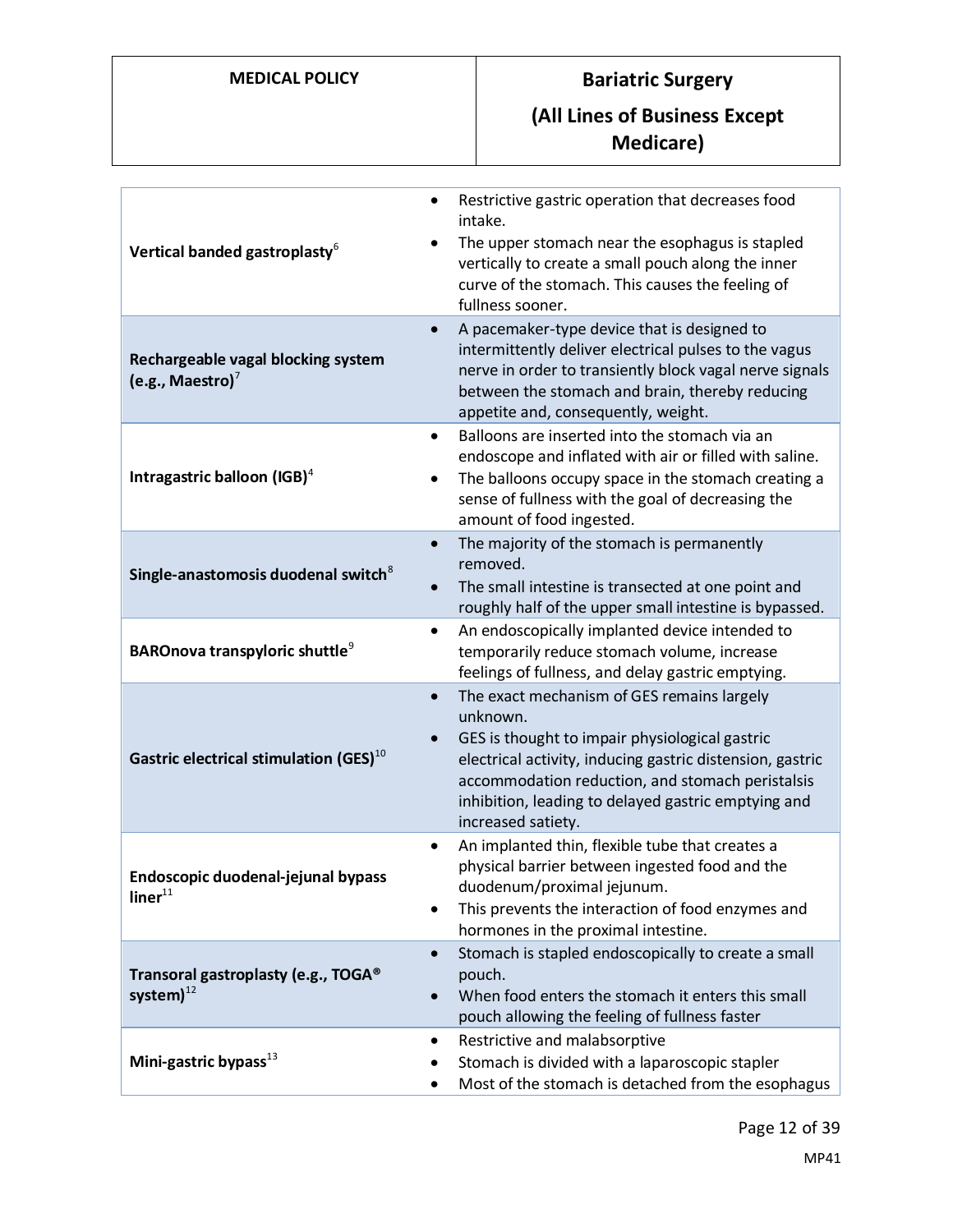• 2 to 7 feet of intestines are bypassed

#### **Repeat or Revision of Bariatric Surgery**

According to UpToDate®, "The number of bariatric surgical operations performed in the United States has been relatively stable for the last five years. It is estimated that 179,000 weight-loss surgeries were performed in 2013. Of those, 42 percent were sleeve gastrectomy, 34 percent were gastric bypass, 14 percent were gastric band, and 1 percent were biliopancreatic diversion with duodenal switch. The remaining 6 percent were revisional procedures."<sup>14</sup>

Hayes outlined three main categories of revisional procedures as well as the most common types of revisional procedures:<sup>15</sup>

- "Conversion: A change from 1 type of procedure to a different type.
- Corrective: A procedure that attempts to remedy complications or incomplete treatment effects of a previous bariatric operation.
- Reversal: A procedure that restores the original anatomy.

The type of revisional bariatric surgery (RBS) procedure performed is determined by factors such as type of primary bariatric procedure (PBS), patient's anatomy and medical history, indications for RBS, and surgeon's experience.

#### **Common Types of Revisional Bariatric Surgery**

Key: AGB, adjustable gastric banding; BPD-DS, biliopancreatic diversion with duodenal switch; GERD, gastroesophageal reflux disease; PBS, primary bariatric surgery; RBS, revisional bariatric surgery; RYGB, Roux-en-Y gastric bypass; SG, sleeve gastrectomy; VBG, vertical banded gastroplasty; WL, weight loss

| <b>PBS</b>                | <b>Indications for RBS</b>                                                                                                         | <b>RBS Options</b>                                                                                                                               |
|---------------------------|------------------------------------------------------------------------------------------------------------------------------------|--------------------------------------------------------------------------------------------------------------------------------------------------|
| Loop<br>gastric<br>bypass | Weight regain; marginal ulcerations;<br>stricture of gastrojejunal stoma; poor gastric<br>pouch emptying; bile reflux              | <b>Conversion to RYGB</b>                                                                                                                        |
| <b>RYGB</b>               | Weight regain; WL failure and/or recurrence<br>of obesity-related comorbidities                                                    | AGB placement<br>Conversion of proximal RYGB to distal RYGB<br>(by increasing length of Roux or<br>biliopancreatic limb)<br>Conversion to BPD-DS |
| <b>VBG</b>                | Weight regain secondary to maladaptive<br>eating; weight regain due to staple line<br>breakdown w/o severe GERD and<br>esophagitis | VBG band removal w/out<br>gastrogastrostomy<br><b>Conversion to RYGB</b><br><b>Revision of VBG</b>                                               |
| <b>AGB</b>                | Inadequate WL due to technical problems<br>w/ band, esophageal motility issues, GERD,<br>or psychological band intolerance         | AGB removal<br>AGB replacement<br>Conversion to SG                                                                                               |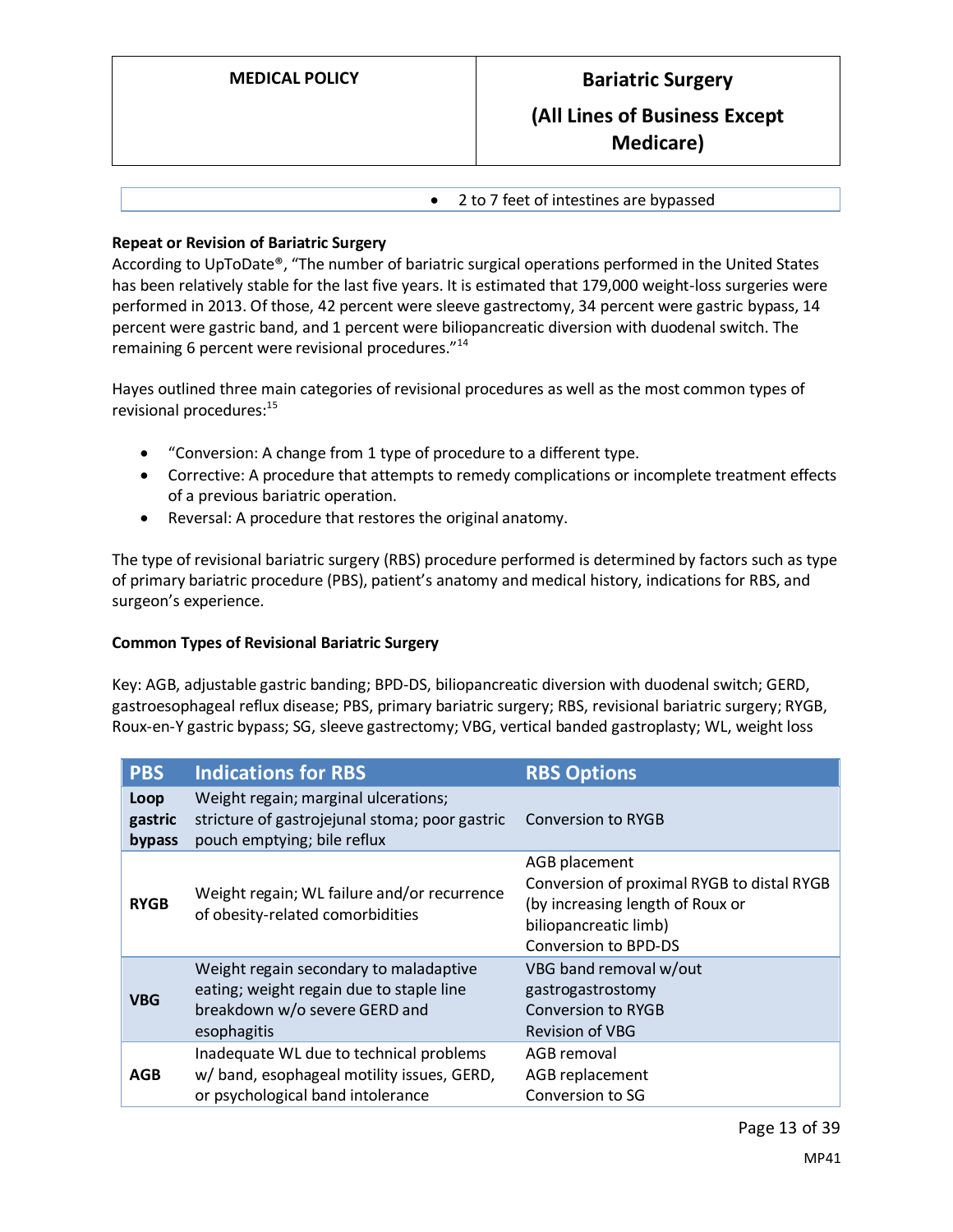# **(All Lines of Business Except Medicare)**

|                          |                                                                                                                   | Conversion to RYGB<br>Conversion to BPD-DS       |
|--------------------------|-------------------------------------------------------------------------------------------------------------------|--------------------------------------------------|
| <b>BPD-</b><br><b>DS</b> | Complications (e.g., micronutrient and<br>macronutrient deficiency w/ malnutrition),<br>weight regain, WL failure | Revision of SG<br>Modification of common channel |

This report focuses on studies of conversion and corrective RBS procedures without consideration of stand-alone reversal operations."<sup>15</sup>

In 2017, UpToDate® published a review of late complications of bariatric surgery which detailed a variety of complications related to specific procedures:<sup>14</sup>

"Complications following surgical treatment of severe obesity vary based upon the procedure performed and can be as high as 40 percent. Due to the high surgical volume, improving the safety of these operations has become a high priority, leading to the development of strict criteria for center accreditation, guidelines for safe and effective bariatric surgery, and careful monitoring of surgical outcomes."

#### **Complications of Specific Bariatric Procedures**

#### *Roux-en-Y Gastric Bypass (RYGB*)

Complications related to RYGB may include, gastric remnant distension, stomal stenosis, marginal ulcers, cholelithiasis, ventral incisional hernia, internal hernias, short bowel syndrome, dumping syndrome, metabolic and nutritional derangements, nephrolithiasis and renal failure, postoperative hypoglycemia, change in bowel habits, and failure to lose weight and weight regain.<sup>14</sup>

#### *Gastric Banding (GB)*

Early complications of gastric banding may include acute stomal obstruction, band infection, gastric perforation, hemorrhage, bronchopneumonia, and delayed gastric emptying and pulmonary embolism. Late complications of this procedure include band erosion, band slippage or prolapse, port or tubing malfunction, leakage at the port site tubing or band, pouch or esophageal dilatation and esophagitis.<sup>14</sup> According to UpToDate®, "(a)lmost 50 percent of patients will need surgical revision or removal of the band. Failed bands (due either to complications or inadequate weight loss) can generally be converted to other bariatric procedures such as RYGB or a duodenal switch."<sup>14</sup>

#### *Sleeve Gastrectomy (SG)*

Complications related to sleeve gastrectomy may include bleeding, stenosis, gastric leaks and reflux.<sup>14</sup>

#### *Vertical Banded Gastroplasty (VGB)*

Complications related to vertical banded gastroplasty may include staple line disruption, obstruction, erosion of mesh band, reflux, and vomiting.<sup>14</sup>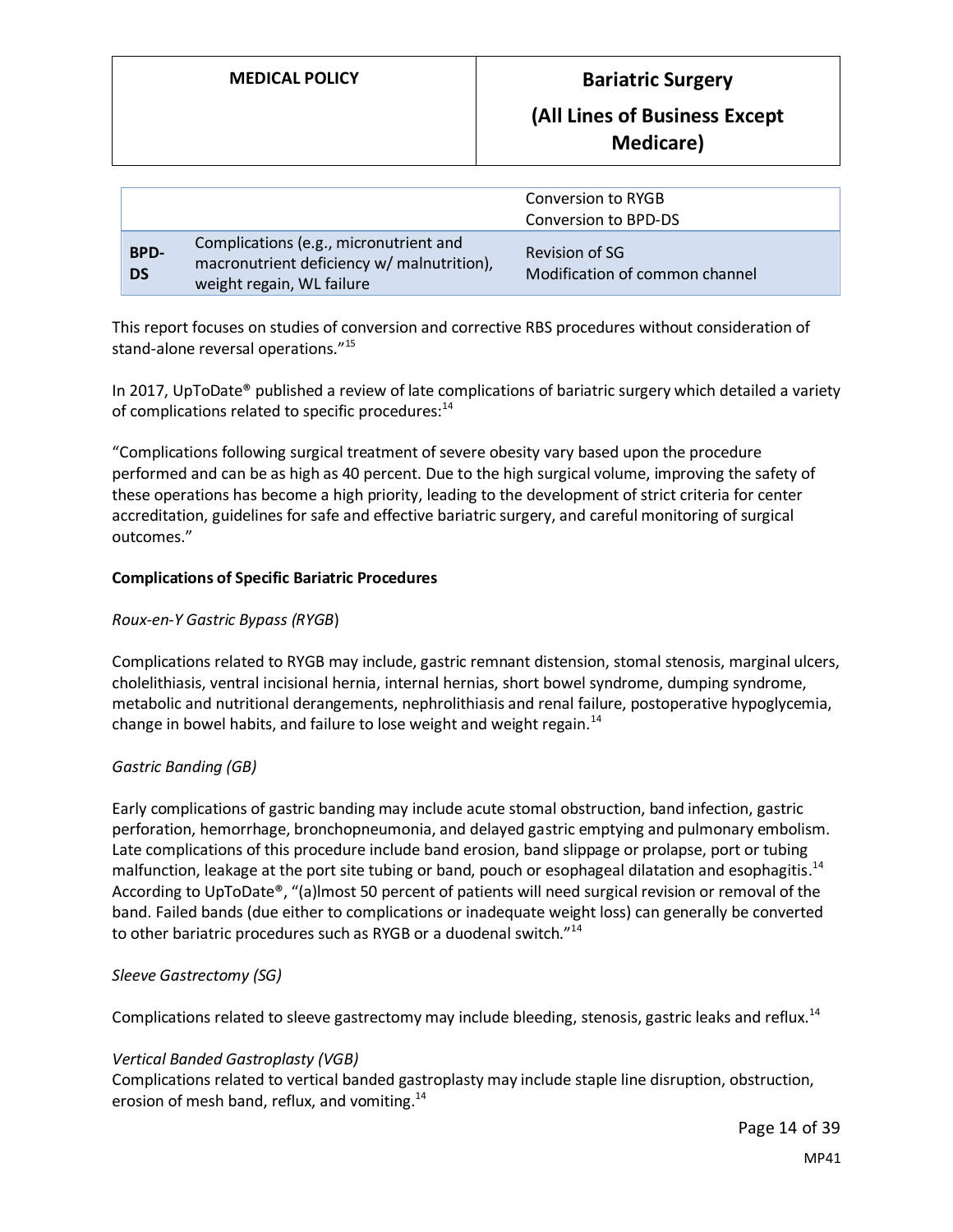# **REVIEW OF EVIDENCE**

A review of the ECRI, Hayes, Cochrane, and PubMed databases was conducted regarding the use of bariatric surgery as a treatment of morbid obesity in adults and adolescents. Below is a summary of the available evidence identified through March 2022.

#### **Medically Necessary Bariatric Surgery Procedures for the Treatment of Morbid Obesity**

In 2014, Colquitt et al. conducted a Cochrane systematic review to assess the effects of bariatric surgery for obesity in adults, including the control of comorbidities.<sup>5</sup> Independent reviewers identified relevant evidence, extracted data, and assessed quality. Outcomes of interest included mean BMI, weight loss, and resolution of comorbidities. The authors identified 22 randomized controlled trials (RCT) encompassing 1,798 patients. These studies evaluated Roux-en-Y gastric bypass (RYGB), sleeve gastrectomy (SG), adjustable gastric banding (AGB), and biliopancreatic bypass with duodenal switch (BDDS).

#### *Key Results*

- Of the 7 studies comparing surgery with non-surgical interventions, the results indicated people who had surgery achieved greater weight loss, improvement in comorbidities, and improvement in quality of life at one to two years compared to people who had non-surgical interventions. Serious adverse events (SAEs) ranged from 0% to 37% in the surgery groups and 0% to 25% in the no surgery groups.
- Three studies found that RYGB achieved greater weight loss up to 5 years after surgery compared to AGB. The mean difference (MD) was -5.2 kg/m<sup>2</sup> (95% confidence interval (CI) -6.4to -4.0; P < 0.00001; 265 participants; 3 trials; moderate quality evidence). RYGB resulted in greater hospitalization duration and late major complications; however, AGB required high rates of reoperation for removal of the band.
- A total of 7 studies compared RYGB with SG, and found no major difference for weight loss. The mean difference was -0.2 kg/m<sup>2</sup> (95% CI -1.8 to 1.3); 353 participants; 6 trials; low quality evidence). No statistically significant differences were found for quality of life. "Effects on comorbidities, complications and additional surgical procedures were neutral, except gastro-oesophageal reflux disease improved following LRYGB (one RCT)."<sup>5</sup>
- The results of studies comparing BDDS to RYGB indicated greater weight loss in the BDDS group in super morbidly obese patients at 2 to 4 years follow-up. "End-of-study mean BMI loss was greater following BDDS: MD -7.3 kg/m² (95% CI -9.3 to -5.4); P < 0.00001; 107participants; 2 trials; moderate quality evidence)."<sup>5</sup> Quality of life was similar between groups. Additionally, one study showed that 82-100% of participants with diabetes had an HbA1C level of less than 5% at 3 years after surgery. One death occurred and more reoperations were reported in the BDDS group.
- One RCT found that BMI was reduced by 10 units more in the SG group compared to AGB at 3 years follow-up. Reoperations occurred in 10% of SG patients and 20% of AGB patients.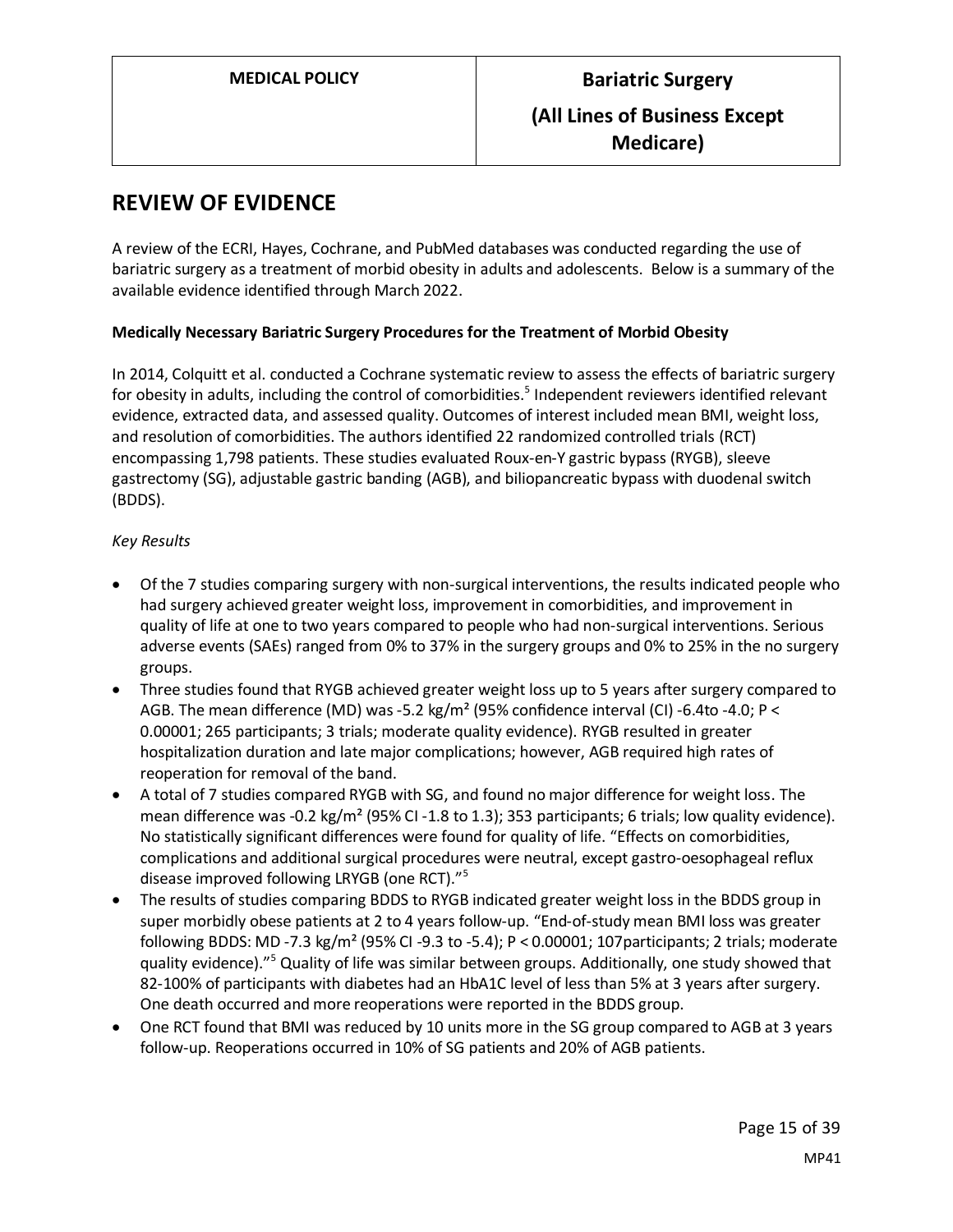This Cochrane systematic review was of very good quality and had several strengths, including:

- 1. the systematic gathering of evidence, assessment of quality, and extraction of data by several independent reviewers following a pre-defined protocol
- 2. contacting authors of selected studies for additional information or data
- 3. assessment of heterogeneity, reporting bias, and publication bias
- 4. sensitivity analyses to evaluate the influence of studies with a high risk of bias or high losses to follow-up

Limitations of this systematic review were the inclusion of studies with lower quality evidence and the inability to conduct meta-analyses due to inter-study heterogeneity. The authors offered the following conclusions:

- Outcomes were similar between Roux-en-Y gastric bypass and sleeve gastrectomy, and both of these procedures had better outcomes than adjustable gastric banding.
- For people with very high BMI, biliopancreatic diversion with duodenal switch resulted in greater weight loss than Roux-en-Y gastric bypass.
- Overall, surgery results in greater improvement in weight loss outcomes and obesity-associated comorbidities compared to non-surgical interventions, regardless of the type of bariatric surgery used.
- In 2018, Clapp and colleagues conducted a systematic review and meta-analysis assessing long-term outcomes of the sleeve gastrectomy.<sup>16</sup> Independent investigators systematically searched the literature through April 2017, identified eligible studies, assessed study quality, extracted data and pooled results with a random effects model. In total, 9 cohort studies evaluating outcomes among 2,280 patients were included for review. At 7-year follow-up, only 652 patients remained, as authors included studies had follow-up periods ranging from 2 to 11 years. Authors calculated weight recidivism rate among these patients to be 27.8% ( $1^2$  = .60%; 95% CI: 22.8%-32.7%). Investigators estimated the overall revision rate to be 19.9% ( $I^2$  = 93.8%; 95% CI: 11.3%-28.5%), with approximately 13.1% due to weight regain (5 studies) and 2.9% due to gastroesophageal reflux disease (5 studies). Limitations include the lack of a standard definition of "recidivism," incomplete search terms, and lack of information in studies regarding the resolution of patients' comorbidities. Investigators called for additional studies to better establish the long-term outcomes of sleeve gastrectomy.

#### **Bariatric Surgery in Children and Adolescents**

• In 2019 (updated 2021), Hayes conducted an evidence review to evaluate bariatric surgeries for treatment of obesity in adolescents.<sup>17</sup> Searching the literature through April 2018, the review identified 15 studies (1 randomized controlled trial, 3 nonrandomized prospective comparative cohort studies, 6 retrospective comparative cohort studies, 3 comparative analyses of registry data, and 2 noncomparative cohort studies) encompassing 50 to 890 adolescent patients with severe obesity. Follow-up varied from 1 to 8 years, and outcome measures included excess weight loss (EWL), BMI, changes in comorbidities, quality of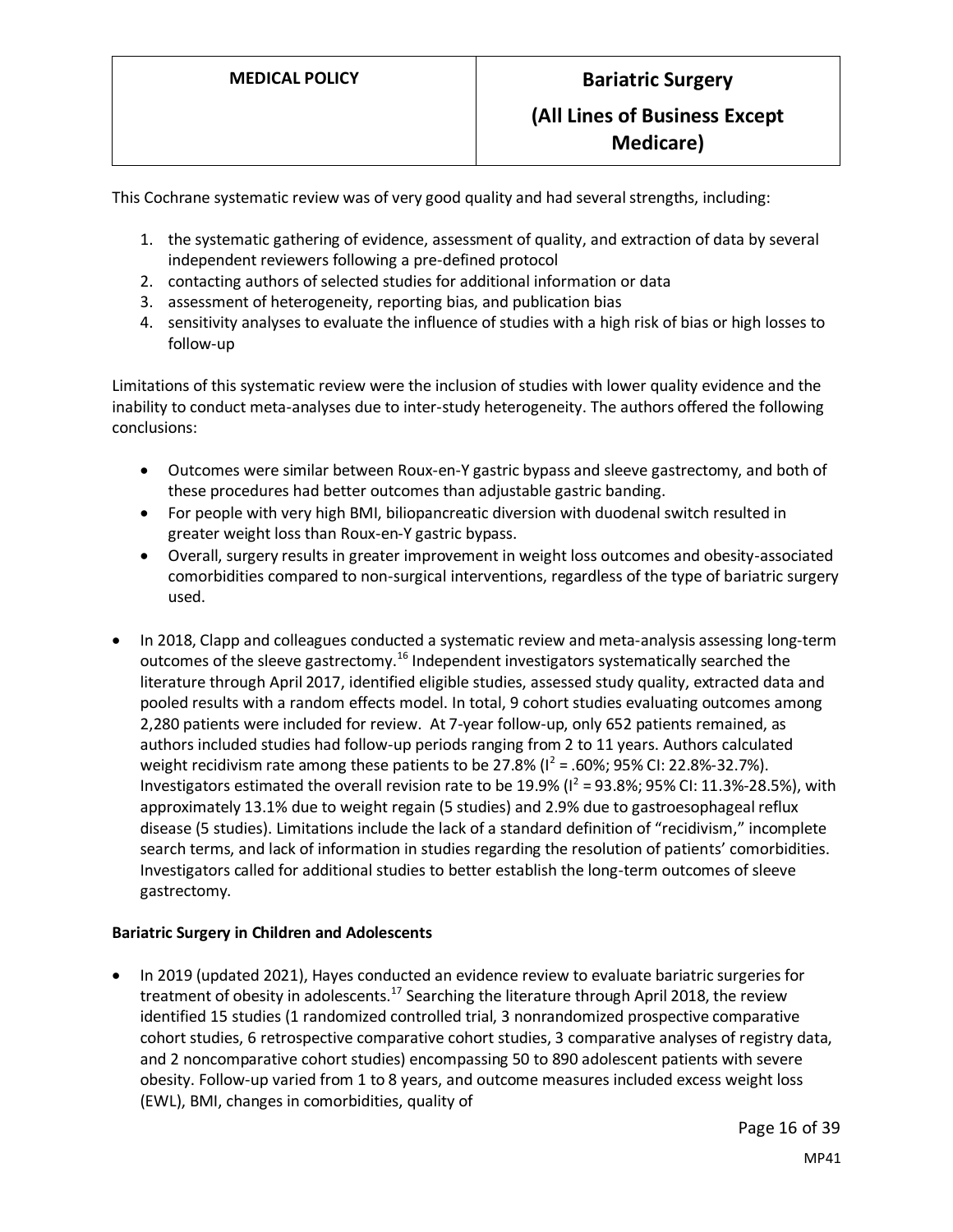life, and complications.

The available evidence "supports the use of bariatric surgery for the treatment of some adolescents with severe obesity to induce weight loss, reduce BMI, and improve obesity-related outcomes."<sup>17</sup> However, bariatric surgery in adolescents is associated with risk of complications and nutritional deficiencies. Additionally, the overall quality of evidence was determined to be low due to individual study quality and a lack of comparative data for different types of bariatric procedures.

The Hayes review stated, "(t)he evidence for bariatric surgery in adolescents with severe obesity is limited by the lack of large, well-designed clinical trials that provide data on long-term efficacy and safety of these surgeries." $17$  Therefore, the following Hayes ratings were given:

- $\circ$  C (potential but unproven benefit): For use of vertical sleeve gastrectomy (VSG) in adolescents with severe obesity who have failed to respond to nonsurgical weight loss interventions.
- $\circ$  C (potential but unproven benefit): For use of Roux-en-Y gastric bypass (RYGB) in adolescents with severe obesity who have failed to respond to nonsurgical weight loss interventions.
- $\circ$  D1 (insufficient evidence): For use of adjustable gastric band (AGB) in adolescents with severe obesity who have failed to respond to nonsurgical weight loss interventions.
- In 2019, Ruiz-Costa conducted a systematic review to evaluate the long-term outcomes of metabolic and bariatric surgery in adolescents with severe obesity with a follow-up of at least 5 years.<sup>18</sup> Searching the literature through July 2018, investigators identified eligible studies, assessed study quality and extracted data. In total, 10 studies with follow-up of at least 5 years were included for review. Surgeries performed included gastric bypass, gastric band, and sleeve gastrectomy. Mean BMI at follow-up was 32.4kg/m2, down from 47 at baseline. Most studies reported weight regain within 1 to 12 years of follow-up. Remission rate of co-morbidities was 75% for dyslipidemia, 78% for musculoskeletal problems, 85% for hypertension, and 85% for type 2 diabetes. Complications were inadequately reported, yet high prevalence of iron deficiency and anemia were found. On the basis of low- to moderate-quality evidence, authors concluded that metabolic and bariatric surgery result in substantial reduction in BMI but low evidence that related co-morbidities resolve. Authors called for additional, adequately powered studies with long-term follow-up were needed to further validate results reported to date.
- In 2017, Shoar and colleagues conducted a systematic review to evaluate the long-term outcomes of bariatric surgery in morbidly obese adolescents.<sup>19</sup> Independent reviewers systematically identified the longest available studies, extracted data, and analyzed quality and bias. The outcomes of interest include weight loss and comorbidity resolution. A total of 14 studies reporting the results of bariatric surgery after 3 years in 950 morbidly obese adolescents were included. The most commonly performed procedures were Roux-en-Y gastric bypass (RYGBP)(n=453) and adjustable gastric banding (n=265). Of the 950 patients at study initiation, only 677 were available at the latest follow-up. "On average, patients lost 13.3 kg/m<sup>2</sup> of their BMI. Among comorbidities, only diabetes mellitus resolved or improved dramatically.<sup>"19</sup> A total of 108 patients were readmitted to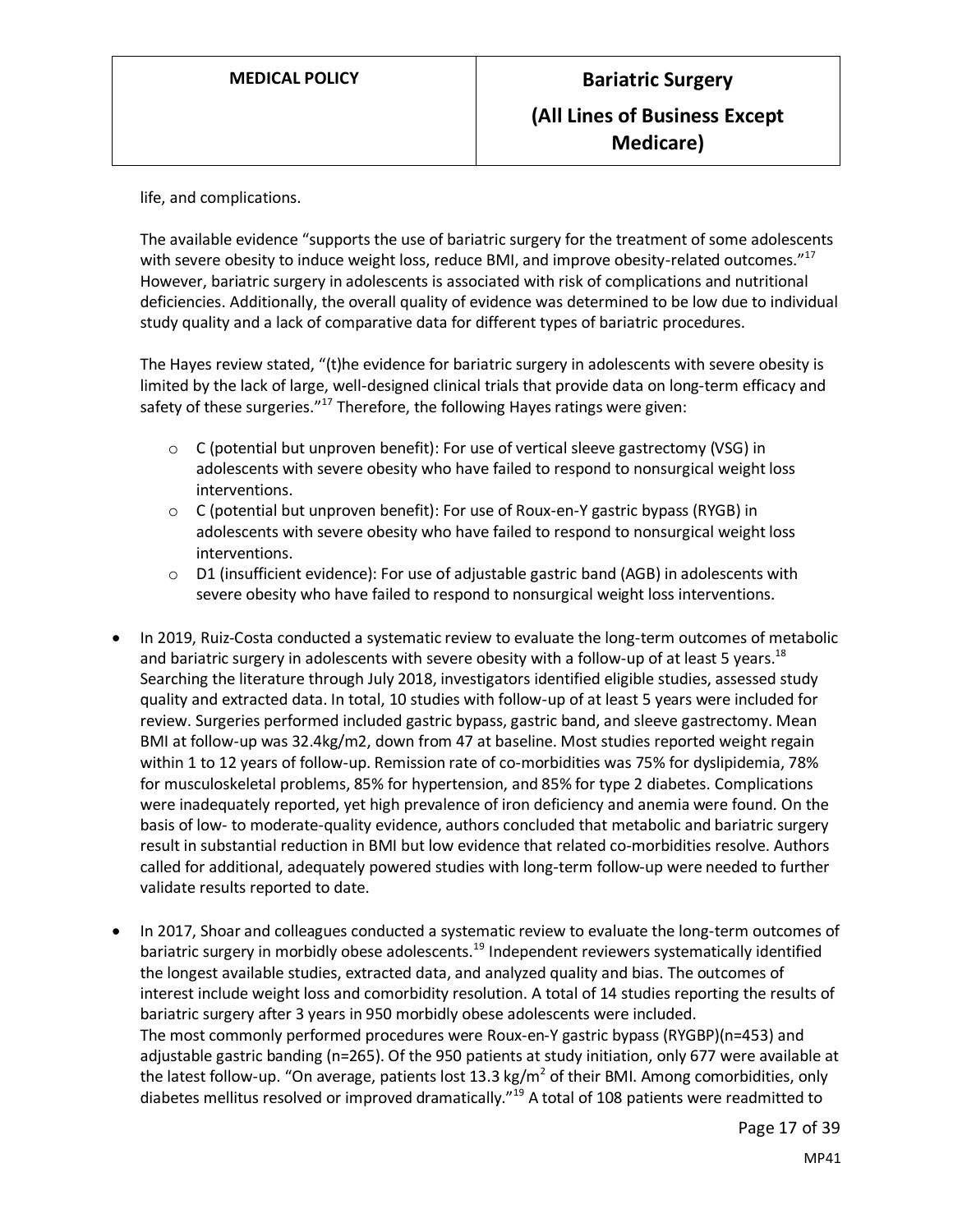the hospital, and 91 of these led to reoperation. The majority of these reoperations were primarily due to removal, exchange, or conversion of a band. Three deaths were reported. There was no longterm data available on nutritional deficiency or growth status of adolescents who underwent bariatric surgery.

Strengths of this study include the systematic review of evidence following a predefined protocol by several independent reviewers and the inclusion of a large number of encompassing a large sample size. However, methodological limitations are present in the poor quality of the selected studies and significant inter-study heterogeneity. Ultimately, the authors concluded "(a)lthough bariatric surgery is a safe and effective procedure in the treatment of adolescent morbid obesity, long-term data is scarce regarding its nutritional and developmental complication in this growing population of patients."<sup>19</sup>

• In 2017, Pedroso et al. conducted a systematic review and meta-analysis to evaluate weight loss after bariatric surgery in obese adolescents.<sup>20</sup> Independent reviewers identified relevant literature, extracted data, and assessed quality of studies assessing weight loss after gastric band, gastric sleeve, and gastric bypass in obese adolescents. Outcomes of interest included absolute change in body mass index (BMI, kg/m<sup>2</sup>) and percent excess weight loss at 6, 12, 24, and 36 months postoperative. A total of 24 studies evaluating gastric band, gastric sleeve, and gastric bypass in 1,928 patients (gastric band: 1010, gastric sleeve: 139, gastric bypass: 779) were identified.

The average pre-operative BMI was 45.5 for gastric band, 48.8 for gastric sleeve, and 53.3 for gastric bypass. "The short-term weight loss, measured as mean (95%CI) absolute change in BMI (kg/m<sup>2</sup>) at 6 months, was -5.4 (-3.0, -7.8) after gastric band, -11.5 (-8.8, -14.2) after gastric sleeve, and -18.8 (- 10.9, -26.6) after gastric bypass."<sup>20</sup> Weight loss at 36 months (measured as the mean change in BMI) was -10.3 after gastric band, -13.0 after gastric sleeve, and -15.0 after gastric bypass. The authors did not report any analyses of reoperation or complication rates.

Strengths of this systematic review include the identification of relevant evidence by independent authors following a predefined protocol and the inclusion of a large number of studies encompassing a large patient population. However, methodological limitations are present in the poor quality of included studies and the short follow-up periods of these studies. Additionally, the authors did not report any data on reoperation or complication rates. The authors concluded, "(b)ariatric surgery in obese adolescent patients is effective in achieving short-term and sustained weight loss at 36 months; however, long-term data remains necessary to better understand its longterm efficacy."<sup>20</sup>

• In 2015, the Washington State Health Care Authority conducted a health technology assessment to evaluate bariatric surgery.<sup>21</sup> This tech assessment included a systematic evaluation of the published, peer-reviewed medical literature describing bariatric surgery in a pediatric population. The authors identified 17 studies encompassing 553 pediatric patients as eligible for inclusion. Studies evaluated laparoscopic adjustable gastric band (8), Roux-en-Y gastric bypass (RYGBP)(6), vertical banded gastroplasty (VGB)(2), and banded bypass (1).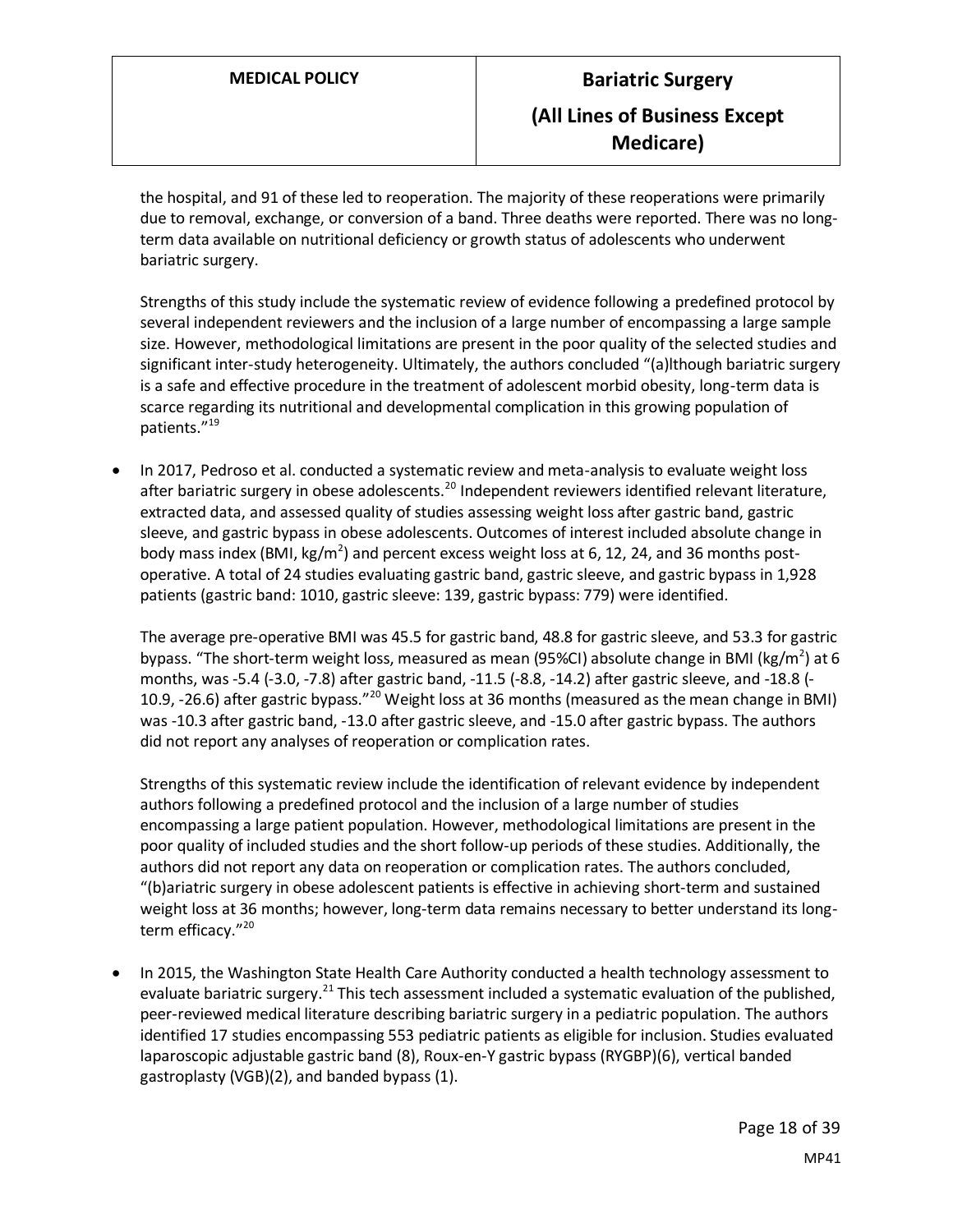The results of the tech assessment indicated the following:

- $\circ$  There was weak evidence to show that LAGB in morbidly obese pediatric patients leads to sustained weight loss at the longest follow-up (1.7 to 3.3 years) compared to non-operative approaches.
	- The LAGB studies reported no deaths; however, band slippage was commonly reported and reoperations were performed in 7.9% of patients.
- $\circ$  There was weak evidence to show that RYGBP in morbidly obese pediatric patients leads to sustained weight loss at the longest follow-up (1 to 6.3 years) compared to non-operative approaches.
	- **■** The RYGBP studies reported one postoperative death. The most commonly reported complication was malnutrition and micronutrient deficiency. Additionally, life threatening complications (e.g., shock, pulmonary embolism) were also reported.
- $\circ$  There was insufficient evidence to permit conclusions about weight loss after other bariatric surgery procedures in pediatric patients.
- $\circ$  There was weak evidence to show that LAGB and RYGBP resolves comorbid conditions related to obesity compared to non-operative conditions.
- $\circ$  The evidence was insufficient to permit conclusions regarding potential impacts of bariatric surgery on the growth and development of pediatric patients.

Strengths of this technology assessment involve the systematic review of evidence by several independent authors. Limitations are present in the paucity of studies evaluating bariatric surgery in adolescents and the poor quality of available studies (e.g., only one included study was prospective). The technology assessment concluded that "(t)here is a lack of both short- and long-term data demonstrating effectiveness for any bariatric surgery procedure in both children and adolescents."<sup>21</sup>

#### **Non-Covered Bariatric Surgery Procedures**

#### *Adjustable Gastric Banding (i.e., Lap-Band® system)*

In 2017, Vinzens et al. evaluated the long-term outcomes of laparoscopic adjustable gastric banding.<sup>22</sup> A total of 405 patients from a Swiss bariatric surgery center were followed up with for up to 18 years. A total of 216 patients (63%) required revisional surgery, and 27 patients (8%) refused revisional surgery after band removal. Of the 100 patients (29%) that still had a band in place, the failure rate was 25% according to the Bariatric Analysis and Reporting Outcome System (BAROS). Additionally, the authors argue that LAGB is not completely reversible as 23% of patients who had the band removed still experienced symptoms. The authors concluded that, "(m)ore than 10 years after LAGB, 71% of patients lost their bands and only 15% of the 343 followed patients with the band in place have a good to excellent result, according to BAROS."<sup>22</sup>

In 2018, Khoraki et al. evaluated the long-term outcomes of laparoscopic adjustable gastric banding (LAGB).<sup>23</sup> A total of 208 patients who underwent LAGB between 2005 and 2012 were enrolled and followed-up with for up to 10 years. LAGB failure occurred in 118 (57%) of patients and 48 patients (23%) required a reoperation. The authors concluded that "LAGB was associated with poor short and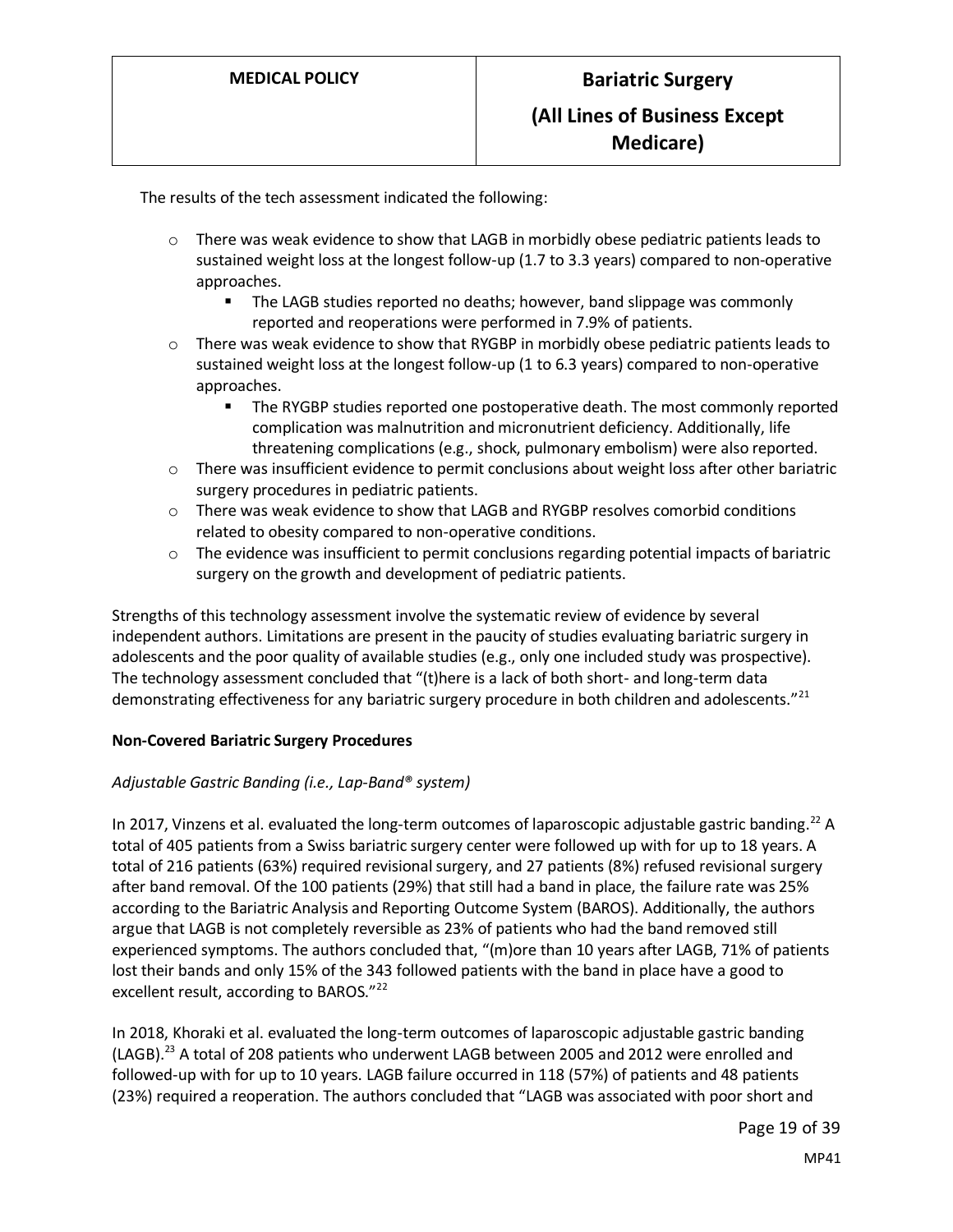long-term weight loss outcomes and a high failure rate. With the increased safety profile and greater efficacy of other surgical techniques, LAGB utilization should be discouraged." $^{23}$ 

#### *Biliopancreatic Bypass (i.e., the Scopinaro procedure)*

The Scopinaro procedure has been largely abandoned due to life-threatening complications, nutritional deficiencies, and malnourishment.<sup>24-27</sup> This procedure has been replaced with a modified procedure known as biliopancreatic bypass with a duodenal switch (BPDDS), which has shown increased weight loss, decreased revision rates, fewer side effects, and improved nutrient absorption at 10 year follow-up compared to the Scopinaro procedure.<sup>28</sup> Therefore, biliopancreatic bypass without a duodenal switch (i.e., the Scopinaro procedure) is considered not medically necessary.

#### *Vertical Banded Gastroplasty*

Vertical banded gastroplasty (i.e., stomach stapling) has also been largely abandoned due to insufficient weight loss, increased complications, and high reoperations rates.<sup>5</sup> Additionally, a 2014 systematic review by Hsieh et al. evaluated the 10-year outcomes of vertical banded gastroplasty and concluded there was a "lack of strong evidence to support favorable long-term outcomes following vertical transected gastric bypass for obesity."<sup>29</sup> Therefore, this procedure is considered not medically necessary.

#### *Rechargeable Vagal Blocking System (e.g., Maestro)*

In 2018 (archived in 2019), Hayes conducted an evidence review to evaluate the Maestro Rechargeable System (EnteroMedics, Inc.) for vagal blocking and obesity control.<sup>7</sup> The review concluded the following rating:

• **D2 (insufficient evidence)** – For use of the Maestro device for weight loss in obese adults. This Rating reflects a sparse and low-quality body of evidence that is insufficient to determine the relative safety and efficacy of the technology.

#### *Intragastric Balloon (IGB)*

In 2019 (updates 2021), Hayes conducted an evidence review to evaluate intragastric balloons for the treatment of obesity.<sup>4</sup> The review concluded the following ratings:

- **D2 (insufficient evidence)** For use of intragastric balloons (IGBs), as an adjunct to lifestyle interventions (i.e., diet and exercise), for treatment of obesity in patients unable to lose sufficient weight by conservative means.
- **D2 (insufficient evidence)** For use of gas-filled IGBs versus saline-filled IGBs, as an adjunct to lifestyle interventions (i.e., diet and exercise), for treatment of obesity in patients unable to lose sufficient weight by conservative means.
- **D2 (insufficient evidence)** For use of IGBs versus hyaluronic acid (HA) injections for treatment of obesity in patients unable to lose sufficient weight by conservative means.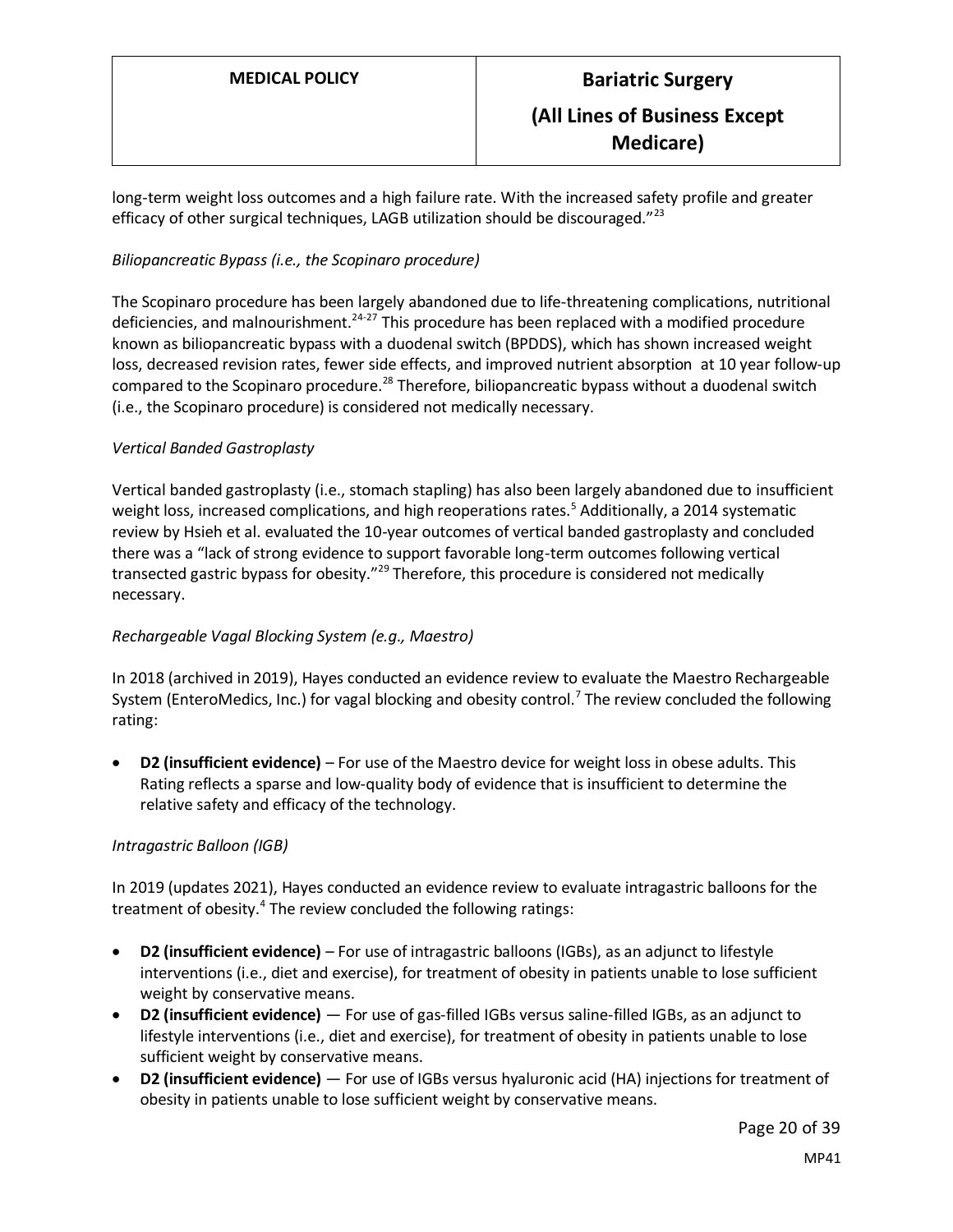#### *Single-Anastomosis Duodenal Switch (SAD-S)*

In 2019 (archived 2021), Hayes conducted a review of single anastomosis duodenal switch for weight loss.<sup>8</sup> The review concluded insufficient published evidence to evaluate SAD-S for weight loss. Additionally, the available evidence presented conflicting findings regarding SAD-S for weight loss.

#### *Gastric Electrical Stimulation (GES)*

See the PHP Medical Policy: Gastric Electrical Stimulation, SUR227 for the evidence review evaluating GES for obesity.

*Endoscopic Duodenal-Jejunal Bypass Liner (e.g., EndoBarrier™ Gastrointestinal Liner), TransPyloric Shuttle (TPS), Transoral Gastroplasty (e.g., TOGA® System)*

The endoscopic duodenal-jejunal bypass liner (EndoBarrier™), TransPyloric Shuttle, and Transoral Gastroplasty (TOGA® System) have not received FDA approval; therefore, these bariatric surgery procedures are considered investigational.

#### *Mini-Gastric Bypass*

#### Systematic Reviews

• In 2019 (updated 2021), Hayes conducted a review of reviews evaluating the efficacy of mini gastric bypass-one anastomosis gastric bypass (MGB) as an alternative to either Roux-en-Y gastric bypass (RYGB) or laparoscopic sleeve gastrectomy (LSG) for the treatment of morbid obesity in adults.<sup>30</sup> For comparison with RYGB, Hayes evaluated a systematic review ( $n=3101$ ) and 2 subsequently published RCTs (n= 253 and 400). For comparison with LSG, one systematic review (n= 2221) and 2 subsequently published RCTs (n=201 and 400) were included for review. One RCT compared MGB-OAGB with both RYGB and LSG. Outcomes of interest included weight loss, comorbidity resolution and complications. Follow-up was assessed at 5-years.

Compared to RYGB, MGB patients reportedly experienced less weight loss, although results were mixed. In studies evaluated by the systematic review (n=3101), approximately 8% to 9% mean greater excess weight loss with MGB at 1 year, 2 years, and 5 years of follow-up. A subsequently published RCT reported an approximately 20% greater mean percentage of excess BMI loss with MGB than with RYGB at 1 year, 2 years, and 5 years of follow-up. A second RCT reported similar weight loss outcomes between MGB and RYGB patients. Studies suggested that MGB patients experienced a higher incidence of malnutrition with MGB but lower incidence of internal hernia and bowel obstruction relative to RYGB patients. There were no reported differences in mortality between the two groups. Compared to LSG, MGB patients reportedly experienced greater weight loss at one-year follow-up across the 3 included studies. Fewer studies address longer follow-up durations (2 years or longer), and studies published to date have not suggested sustained benefits at longer follow-up.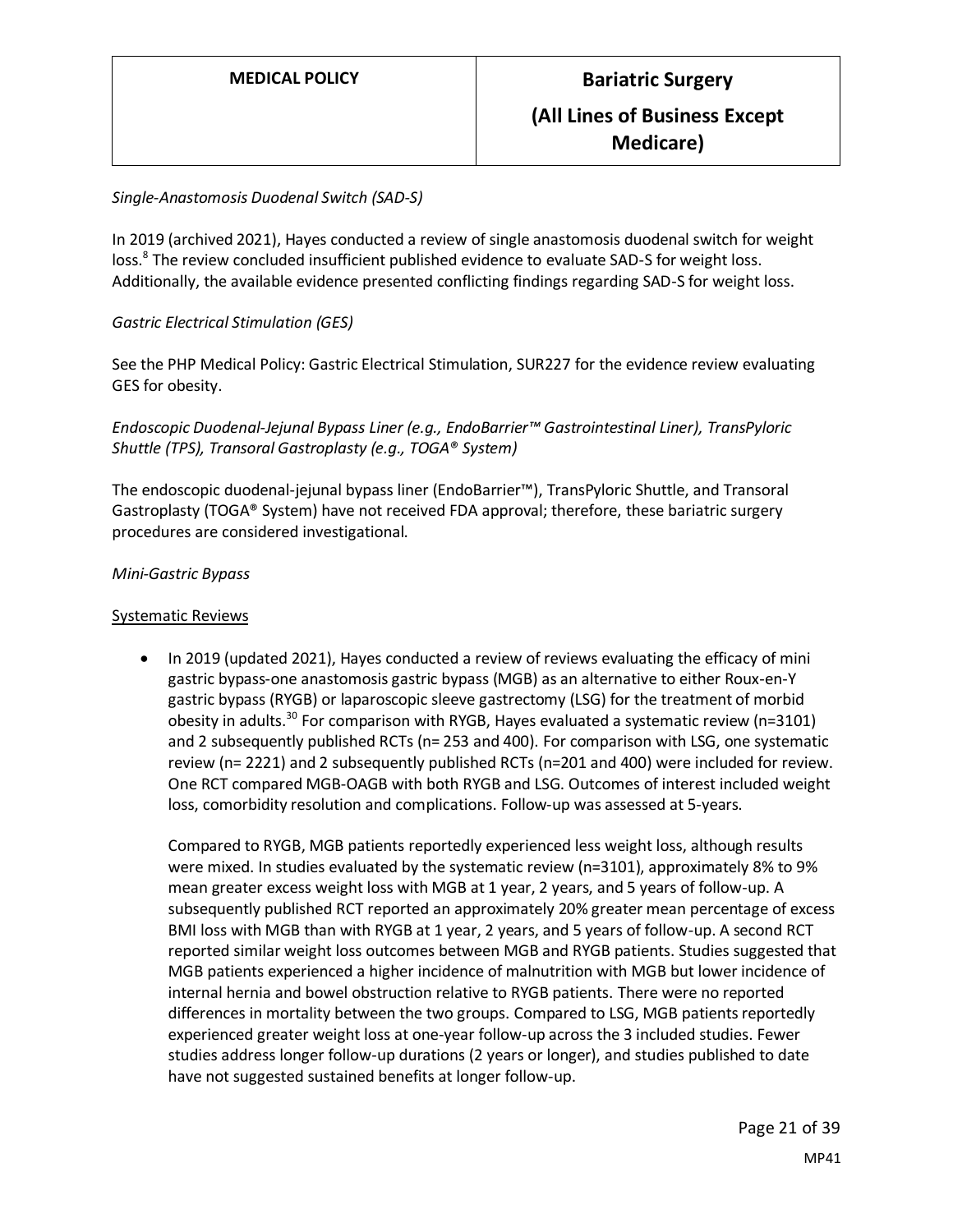Hayes assessed the overall quality of evidence for MGB as "low." Limitations included the small number of comparative studies available for review, lack of studies with long-term follow-up, preponderance of nonrandomized studies included in the two systematic reviews and inconsistent findings across both comparator groups. Investigators ultimately awarded "C" ratings (potential but unproven benefit) for the use of MGB as an alternative to RYGB and LSG. Investigators called for additional studies with long-term follow-up to establish patient selection criteria and the validity of results published to date.

• Since Hayes conducted its literature search on January 1, 2017, three systematic reviews were published evaluative outcomes for patients undergoing MGB.<sup>31-33</sup> Each study reported that MGB patients experienced a high percentage of excess weight loss at follow-up (e.g. 77% at 60 months in a non-comparative study). $33$  One study found no improvement in weight loss compared to LSG patients at 2-year follow-up, but significantly greater weight loss at 5-year follow-up.<sup>31</sup> Rates of resolution of Type 2 diabetes and obstructive sleep apnea were also higher compared to LSG patients.<sup>31</sup>

#### Randomized Controlled Trials

One randomized controlled trial (Lee at al., 2005) not included in the Hayes review above evaluated the effectiveness of laparoscopic mini-gastric bypass (LMGBP) versus traditional Roux-en-Y gastric bypass (RYGBP).<sup>34</sup> This RCT evaluated 80 patients undergoing LMGBP (n=40) or RYGBP (n=40). Although this study showed the LMGBP procedure to be as effective as RYGBP, the follow-up period was too short (2 years) and the sample size too small to adequately evaluate the long-term efficacy of LMGBP compared to RYGBP. Since this RCT, no additional RCTs have been published.

#### Nonrandomized Studies

Additional nonrandomized studies assessing mini-gastric bypass were identified.<sup>35-40</sup> The poor methodological quality of these studies (e.g., lack of randomized design, lack of control group, small sample size, short follow-up period) does not permit meaningful conclusions regarding the safety and efficacy of mini-gastric bypass for the treatment of obesity. Additional high-quality studies are required to adequately evaluate this bariatric surgery procedure.

#### *Parietal Cell Separating Gastrojejunostomy or Roux-en-Y Gastrojejunostomy*

There is insufficient published evidence to determine the medical necessity of parietal cell separating gastrojejunostomy for the treatment of obesity and/or gastroesophageal reflux disease. Studies of good methodological quality (e.g., long-term randomized controlled trials) comparing this treatment to other gold standard therapies are required.

#### *Endoscopic Procedures as the Primary Bariatric Procedure*

There is insufficient published evidence to adequately evaluate the efficacy and safety of endoscopic bariatric surgery procedures. Studies of good methodological quality comparing endoscopic procedures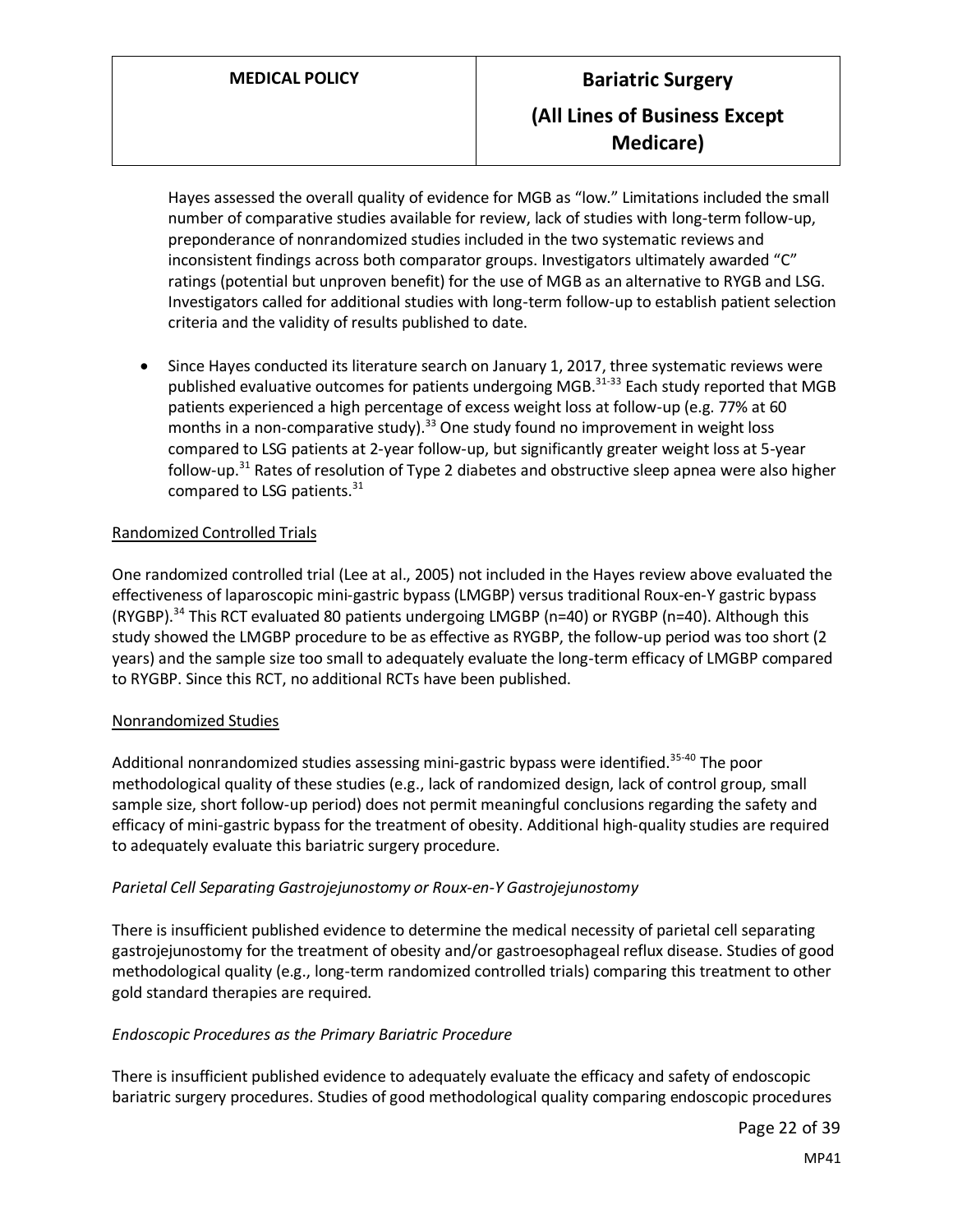to gold standard therapies (e.g., Roux-en-Y gastric bypass) are required to establish the medical necessity of these procedures.

#### *Transcatheter Bariatric Embolotherapy*

In 2020, Reddy and colleagues conducted a single-blind, sham procedure randomized trial assessing the efficacy of transcatheter bariatric embolotherapy (TBE) of the left artery.<sup>41</sup> In total, 44 individuals were randomized 1:1 to either sham or TBE targeting the left gastric artery using an occlusion balloon microcatheter to administer 300- to 500-μm embolic beads. All patients entered a lifestyle counseling program. Patients and physicians performing follow-up were blind to the allocated therapy. Endoscopy was performed at baseline and 1-week post-procedure. The primary endpoint was 6-month total body weight loss (TBWL). At 6 months, in both the intention-to-treat and per-protocol populations, the TBWL was greater with TBE (7.4 kg/6.4% and 9.4 kg/8.3% loss, respectively) than sham (3.0 kg/2.8% and 1.9  $kg/1.8$ %, respectively;  $p = 0.034/0.052$  and  $p = 0.0002/0.0011$ , respectively). The TBWL was maintained with TBE at 12 months (intention-to-treat 7.8 kg/6.5% loss, per-protocol 9.3 kg/9.3% loss; p = 0.0011/0.0008, p = 0.0005/0.0005, respectively). Investigators concluded that transcatheter bariatric embolotherapy of the left gastric artery is well-tolerated and promotes clinically significant weight loss over a sham procedure. Authors also noted that large, multi-center studies are required to assess results' generalizability. Other limitations included the lack of a control group, small sample size and lack of long-term follow-up.

#### **Repeat or Revision of Bariatric Surgery**

In 2018 (archived 2019), Hayes published a systematic review of evidence evaluating the safety and efficacy of revisional bariatric surgery (RBS) due to complication or a lack of weight reduction after primary bariatric surgery.<sup>15</sup> The review included 22 peer-reviewed, mostly retrospective comparative studies and 1 randomized controlled trial comparing RBS to sham procedure. Revisional procedures included in the review varied and 16 studies compared revision versus primary bariatric procedures. Only 2 included studies evaluated outcomes of revisional procedures following primary bariatric surgery. The Hayes report concluded there was potential but unproven benefit for RBS to treat weight loss failure following primary bariatric surgery in patients with severe obesity (defined as body mass index [BMI] ≥ 35 kilograms per square meter  $\lfloor \frac{kg}{m^2} \rfloor$  or a lower BMI with ≥ 1 severe weight-associated comorbidity) who are eligible to undergo additional weight loss surgery. (**Grade C** evidence based on low-quality studies regarding the efficacy of RBS as well as an increased risk of complications associated with RBS.) The Hayes report indicated there was insufficient evidence (**D2 rating**) for RBS to treat relapse of complications. Results from three included studies did not provide evidence to determine whether one type of revisional procedure resulted in better outcomes over another.

#### **Conversion of Sleeve Gastrectomy to Roux-en-Y Gastric Bypass**

A number of small retrospective studies found that conversion to Roux-en-Y gastric bypass surgery was effective in resolving refractory GERD from sleeve gastrectomy. These studies had a number of limitations, including small sample sizes, retrospective study design, and lack of comparator groups.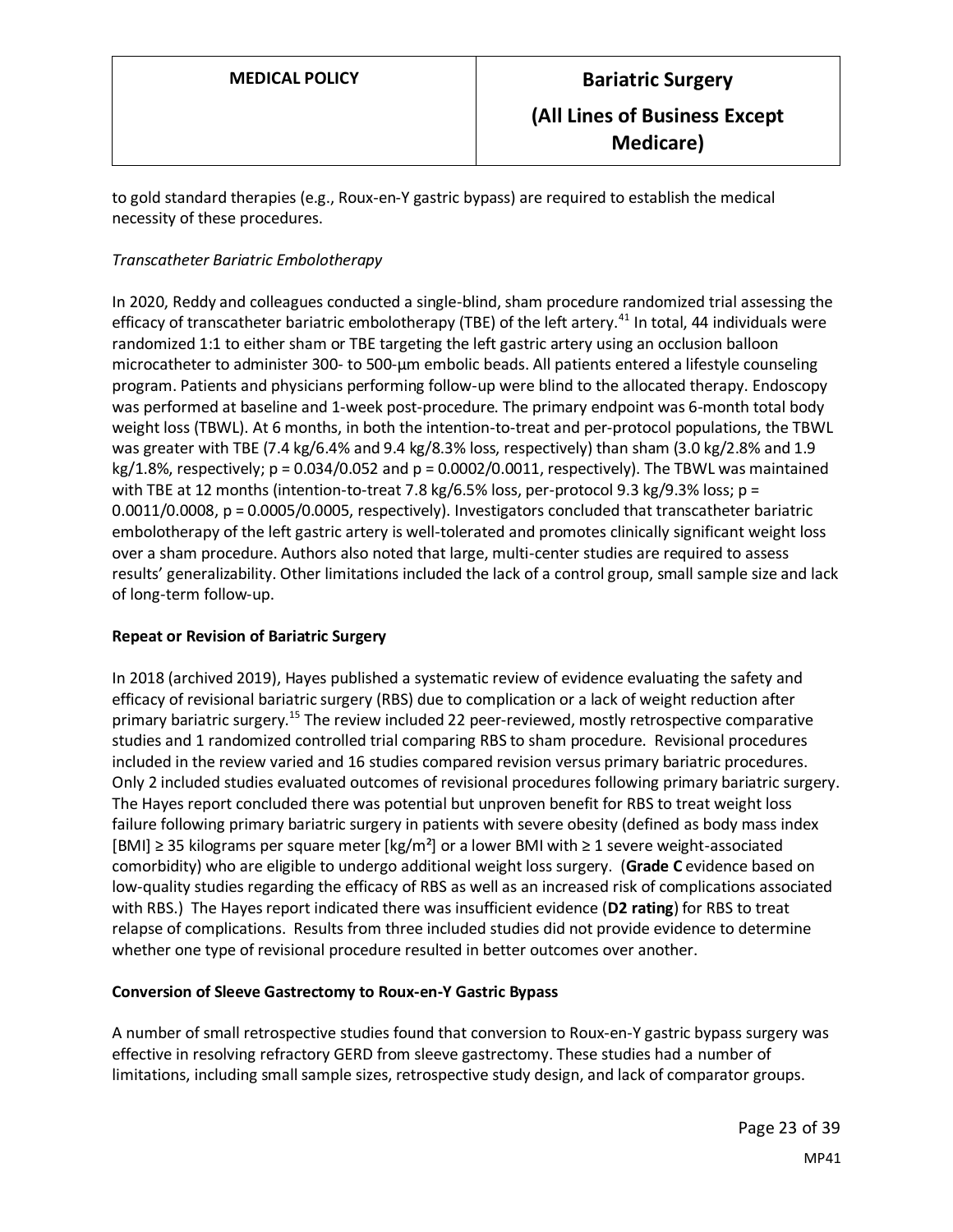- In 2017, Parmar and colleagues published results of a retrospective study evaluating the efficacy of converting from sleeve gastrectomy to Roux-en-Y gastric bypass (RYGB) in patients with gastro-esophageal reflux disease (GERD).<sup>42</sup> The study included 22 conversions with a mean follow up of 16 months. Conversion was effective for improving symptoms of GERD in 100% of patients, and 80% were able to stop their antiacid medications.
- In 2018, Landreneau and colleagues published results of a retrospective study evaluating patients with previous sleeve gastrectomy conversion to RYBG.<sup>43</sup> Seventeen patients underwent conversion due to medically refractory GERD, 75% of which had complete resolution over a 12 month follow up.
- In 2020, Caradina and colleagues published results of a retrospective study reporting on conversion of sleeve gastrectomy to RYGB due to GERD.<sup>44</sup> Eighty patients were reviewed, 71.3% of which experienced resolved GERD symptoms post-surgery.

#### **Bariatric Surgery in Patients with Type 1 Diabetes**

Several recent systematic reviews have evaluated the safety and efficacy of bariatric surgery in adult obese patients with Type 1 Diabetes.<sup>45-47</sup> While reports indicated that bariatric surgery leads to significant weight loss in severely obese patients with T1D and significant improvements in insulin requirements and glycemic status, all investigators called for larger, long-term studies to verify findings.

#### **Effects of Smoking on Bariatric Surgery**

Several recent systematic reviews have evaluated the effect of smoking on postoperative morbidity and weight loss in adults following bariatric surgery.<sup>48-51</sup> Low-quality evidence indicated that smoking within 1 year prior to bariatric surgery is an independent risk factor for increased 30-day mortality and major postoperative complications, particularly wound and pulmonary complications. Smoking was significantly associated with long-term complications including marginal ulceration and bone fracture. Smoking was reported to have little to no effect on weight loss following bariatric surgery, with studies reporting at most a 3% increased percentage excess weight loss. Rates of smoking recidivism were high with studies reporting that up to 17% of patients continue to smoke postoperatively. Additional prospective studies with long-term follow-up were judged necessary to better determine the effects of smoking on bariatric surgery.

# **CLINICAL PRACTICE GUIDELINES**

#### Initial Bariatric Surgery

#### *American Heart Association/American College of Cardiology/The Obesity Society (AHA/ACC/TOS)*

The 2013 AHA/ACC/TOS evidence-based guideline for the management of overweight and obesity in adults gave the following recommendations regarding the selection of patients for bariatric surgical treatment for obesity: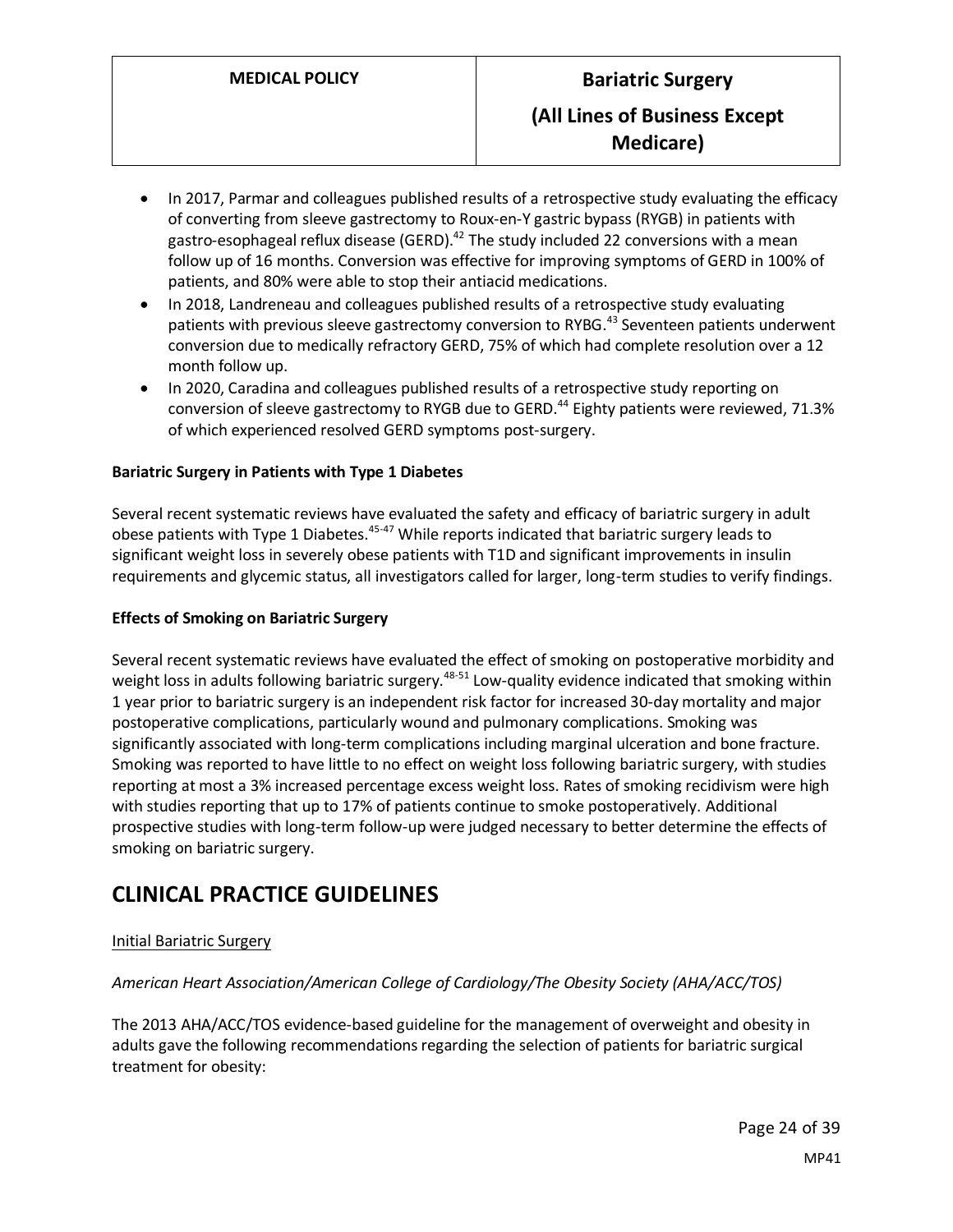"Advise adults with a BMI ≥40 kg/m<sup>2</sup> or BMI ≥35 kg/m<sup>2</sup> with obesity-related comorbid conditions who are motivated to lose weight and who have not responded to behavioral treatment with or without pharmacotherapy with sufficient weight loss to achieve targeted health outcome goals that bariatric surgery may be an appropriate option to improve health and offer referral to an experienced bariatric surgeon for consultation and evaluation. NHLBI Grade: A (Strong); ACC/AHA COR: IIa; ACC/AHA LOE: A

For individuals with a BMI <35 kg/m<sup>2</sup>, there is insufficient evidence to recommend for or against undergoing bariatric surgical procedures. NHLBI Grade: N (No Recommendation)

Advise patients that choice of a specific bariatric surgical procedure may be affected by patient factors, including age, severity of obesity/BMI, obesity-related comorbid conditions, other operative risk factors, risk of short- and long-term complications, behavioral and psychosocial factors, and patient tolerance for risk, as well as provider factors (surgeon and facility). NHLBI Grade: E (Expert Opinion); ACC/AHA COR: IIb; ACC/AHA LOE: C"<sup>52</sup>

#### *Department of Veterans Affairs/Department of Defense (VA/DoD)*

The 2020, Version 3.0 VA/DoD evidence-based clinical practice guideline for the screening and management of overweight and obesity gave the following recommendations regarding bariatric surgery:

- "We suggest offering the option of metabolic/bariatric surgery, in conjunction with a comprehensive lifestyle intervention, to patients with a body mass index of ≥30 kg/m2 and type 2 diabetes mellitus. (Weak for | Reviewed, New-added)
- We suggest offering the option of metabolic/bariatric surgery, in conjunction with a comprehensive lifestyle intervention, for long-term weight loss/maintenance and/or to improve obesity-associated condition(s) in adult patients with a body mass index ≥40 kg/m2 or those with body mass index ≥35 kg/m2 with obesity-associated condition(s). (Weak for | Reviewed, New-replaced)
- There is insufficient evidence to recommend for or against metabolic/bariatric surgery to patients over age 65. (Neither for nor against | Reviewed, Amended)
- There is insufficient evidence to recommend for or against percutaneous gastrostomy devices for weight loss in patients with obesity. (Neither for nor against | Reviewed, New-added)"<sup>53</sup>

#### *Health Evidence Review Commission (HERC)*

The 2016 HERC coverage guidance on metabolic and bariatric surgery recommend the following:

"Coverage of metabolic and bariatric surgery (including Roux-en-Y gastric bypass, and sleeve gastrectomy) is recommended for:

- Adult obese patients (BMI ≥ 35) with
	- o Type 2 diabetes (strong recommendation) OR
	- $\circ$  at least two of the following other serious obesity-related comorbidities: hypertension, coronary heart disease, mechanical arthropathy in major weight bearing joint, sleep apnea (weak recommendation)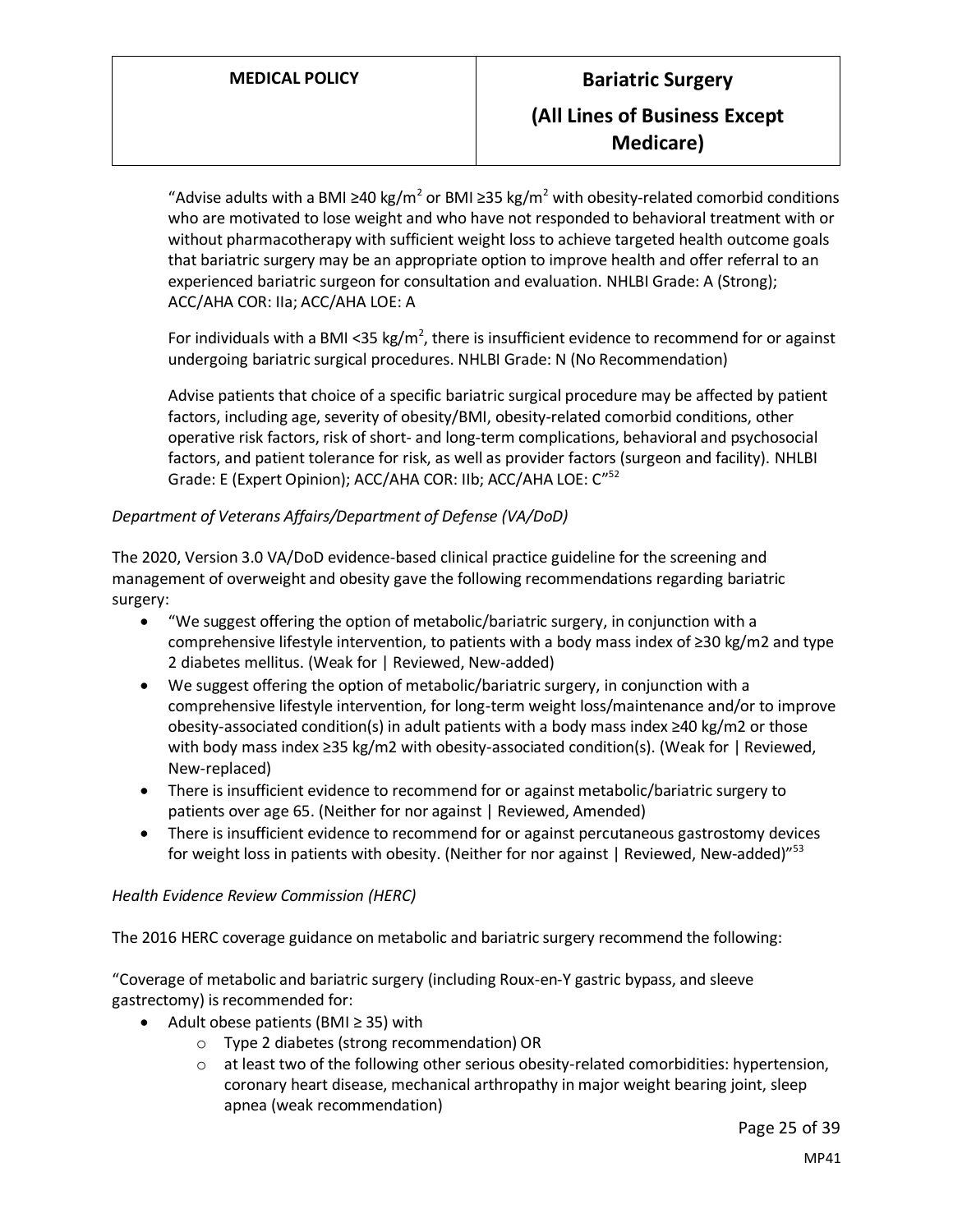Adult obese patients (BMI  $\geq$  40) (strong recommendation)

Metabolic and bariatric surgery is recommended for coverage in these populations only when provided in a facility accredited by the Metabolic and Bariatric Surgery Accreditation and Quality Improvement Program (weak recommendation).

Metabolic and bariatric surgery is not recommended for coverage in:

- Patients with BMI <35, or 35-40 without the defined comorbid conditions above (weak recommendation)
- Children and adolescents (weak recommendation)"<sup>54</sup>

#### *National Institute for Health and Care Excellence (NICE)*

The 2014 evidence-based NICE guideline for the identification, assessment, and management of obesity gave the following recommendations for bariatric surgery:

- "Bariatric surgery is a treatment option for people with obesity if all of the following criteria are fulfilled:
	- o They have a BMI of 40 kg/m<sup>2</sup> or more, or between 35 kg/m<sup>2</sup> and 40 kg/m<sup>2</sup> and other significant disease (for example, type 2 diabetes or high blood pressure) that could be improved if they lost weight.
	- o All appropriate non-surgical measures have been tried but the person has not achieved or maintained adequate, clinically beneficial weight loss.
	- o The person is generally fit for anaesthesia and surgery.
	- o The person commits to the need for long-term follow-up.
- Bariatric surgery is the option of choice (instead of lifestyle interventions or drug treatment) for adults with a BMI of more than 50 kg/m2 when other interventions have not been effective.
- Surgical intervention is not generally recommended in children or young people.
	- $\circ$  Bariatric surgery may be considered for young people only in exceptional circumstances, and if they have achieved or nearly achieved physiological maturity."<sup>55</sup>

#### Bariatric Surgery in Type II Diabetes Patients with BMI 30-34.9 kg/m<sup>2</sup>

#### *International Diabetes Organization*

The 2016 joint statement by the International Diabetes Organizations evaluating metabolic surgery for type 2 diabetes (T2D) stated the following:

"Metabolic surgery should also be *considered* to be an option to treat T2D in patients with class I obesity (BMI 30.0-34.9 kg/m<sup>2</sup>) and inadequately controlled hyperglycemia despite optimal medical treatment by either oral or injectable medications (including insulin)."<sup>56</sup>

However, the authors also state that the evidence indicates the benefits of bariatric surgery for T2D wanes over time and further randomized controlled trials are needed in patients with a BMI <35.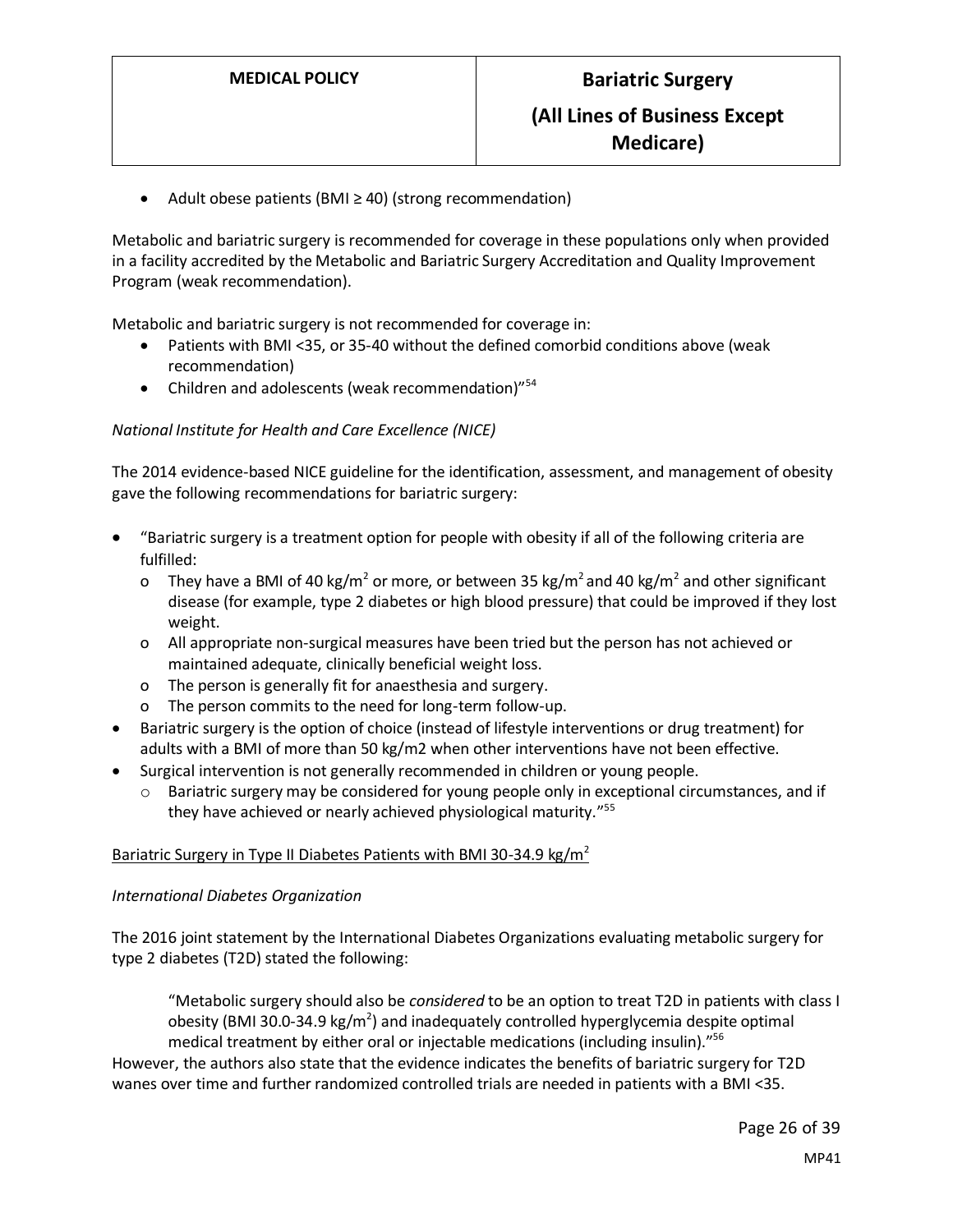#### *American Diabetes Association (ADA)*

The 2020 ADA "standards of medical care in diabetes" for obesity management in the treatment of type 2 diabetes, recommended the following:

"Metabolic surgery should be recommended as an option to treat type 2 diabetes in appropriate surgical candidates with BMI ≥ 40 kg/m2 (BMI ≥ 37.5 kg/m2 in Asian Americans), and in adults with BMI 35.0– 39.9 kg/m2 (32.5–37.4 kg/m2 in Asian Americans) who do not achieve durable weight loss and improvement in comorbidities (including hyperglycemia) with reasonable nonsurgical methods.

Metabolic surgery should be considered as an option for adults with type 2 diabetes and BMI 30.0–34.9 kg/m2 (27.5–32.4 kg/m2 in Asian Americans) who do not achieve durable weight loss and improvement in comorbidities (including hyperglycemia) with reasonable nonsurgical methods." 57

#### *American Association of Clinical Endocrinologists (AACE)*

The 2016 AACE evidence-based clinical practice guideline for medical care of patients with obesity stated,

" Patients with a BMI of ≥ 35kg/m<sup>2</sup> and 1 or more severe obesity-related complications, including T2DM, hypertension, obstructive sleep apnea, obesity hypoventilation syndrome, Pickwickian syndrome, nonalcoholic fatty liver disease or non-alcoholic , nonalcoholic fatty liver disease or nonalcoholic steatohepatitis, pseudotumor cerebri, gastroesophageal reflux disease, asthma, venous stasis disease, severe urinary incontinence, debilitating arthritis, or considerably impaired QOL may also be considered for a bariatric surgery procedure.

Patients with BMI of 30 to 34.9 kg/m2 with diabetes or metabolic syndrome may also be considered for a bariatric procedure, although current evidence is limited by the number of patients studied and lack of long-term data demonstrating net benefit…

…Independent of BMI criteria, there is insufficient evidence to recommend a bariatric surgical procedure specifically for glycemic control, lipid lowering, or CVD risk reduction alone."<sup>58</sup>

#### Bariatric Surgery for the Treatment of Non-Alcoholic Steatohepatitis

#### *American Association for the Study of Liver Diseases (AASLD)*

The 2018 AASLD practice guidance for the diagnosis and management of nonalcoholic fatty liver disease, stated foregut bariatric surgery can be considered in otherwise eligible obese individuals with NAFLD or NASH, but it is premature to consider foregut bariatric surgery as an established option to specifically treat NASH.<sup>59</sup>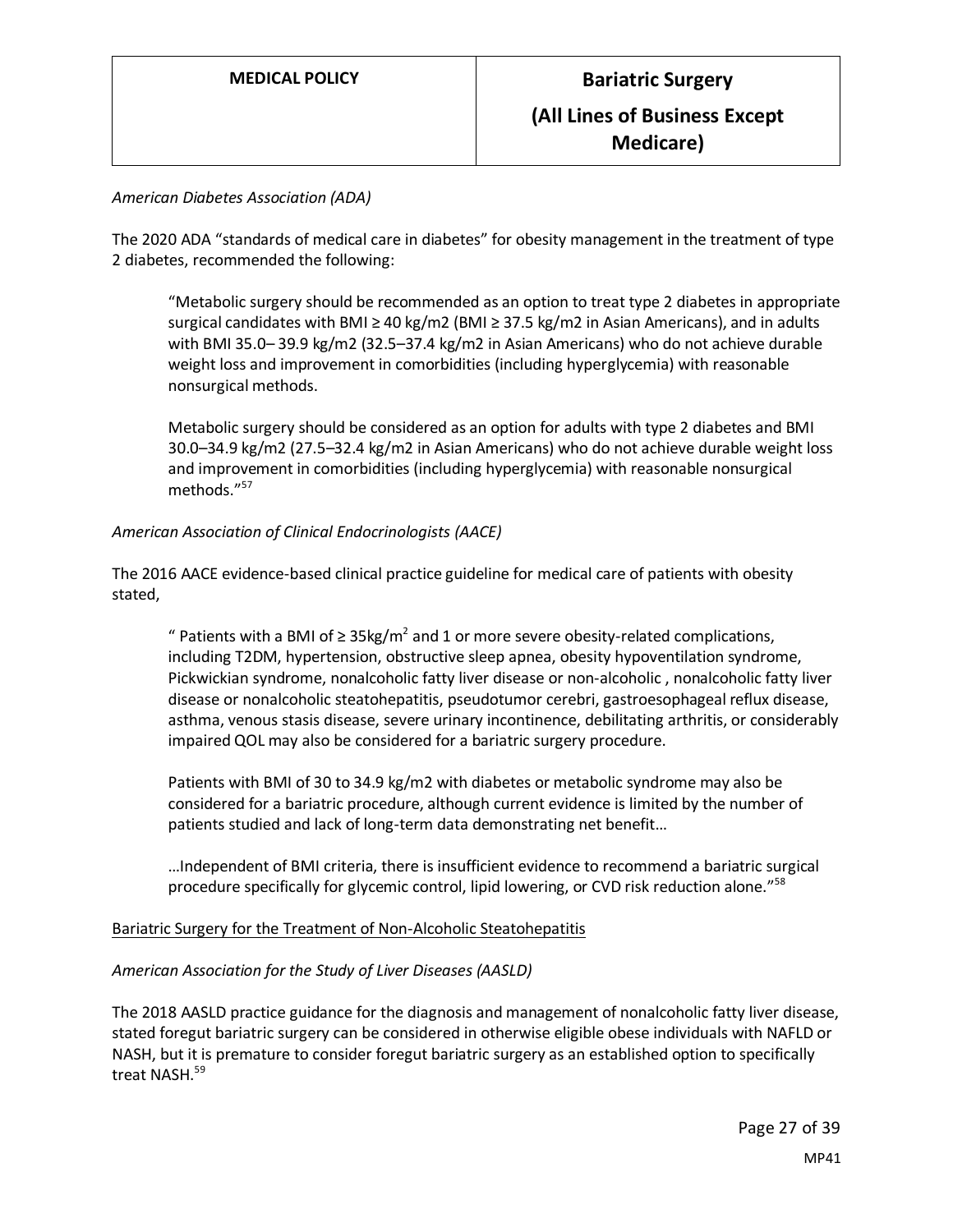#### *National Institute for Health and Care Excellence (NICE)*

A 2017 NICE quality and productivity study concluded "(b)ariatric surgery for non-alcoholic steatohepatitis in obese patients is not supported by sufficient good quality evidence. Consideration could be given to using it only within the context of a research or audit project. Reducing or stopping bariatric surgery for non-alcoholic steatohepatitis in obese patients is likely to improve quality of patient care and result in productivity savings by avoiding unnecessary operations."<sup>60</sup>

#### Bariatric Surgery for the Treatment of Gastroesophageal Reflux Disease

#### *American College of Gastroenterology (ACG)*

The 2022 ACG guidelines for the diagnosis and management of gastroesophageal reflux disease (GERD) gives a "conditional recommendation" based on a moderate level of evidence that obese patients contemplating surgical therapy for GERD should be considered for bariatric surgery.<sup>61,62</sup> The ACG gives a "conditional recommendation" when there is uncertainty that the desirable effects of an intervention clearly outweigh the undesirable effects.

#### Bariatric Surgery in Adolescents

#### *American Academy of Pediatrics (AAP)*

In 2019, the AAP released a policy statement made on the basis of a non-systematic review of evidence, addressing bariatric surgery for adolescents aged 13 to 18 years with severe obesity.<sup>63</sup> The AAP identified the following indications for adolescent metabolic and bariatric surgery:

- Youth with Class 2 obesity, BMI ≥ 35 or 120% of the 95<sup>th</sup> percentile for age and sex, whichever is lower, with clinically significant disease (including obstructive sleep apnea (AHI >5); type 2 diabetes mellitus; idiopathic intracranial hypertension; nonalcoholic steatohepatitis; slipped capital femoral epiphysis; Blount disease; gastroesophageal reflux disease; and hypertension.)
- Youth with Class 3 obesity BMI ≥ 40, or 140% of the 95% percentile for age and sex, whichever is lower. While commonly present, comorbid conditions are not required.

The guideline noted that generally accepted contraindications include a medically correctable cause of obesity, intreated or poorly controlled substance abuse, concurrent or planned pregnancy, current eating disorder, or inability to adhere to postoperative recommendations and mandatory lifestyle changes.

#### *American Society for Metabolic and Bariatric Surgery (ASMBS)*

In 2018, the ASMBS published evidence-based guidelines addressing pediatric metabolic and bariatric surgery.<sup>64</sup> Investigators recommended that adolescents with class II obesity and a co-morbidity (e.g. type 2 diabetes, obstructive sleep apnea, nonalcoholic steatohepatitis), or with class III obesity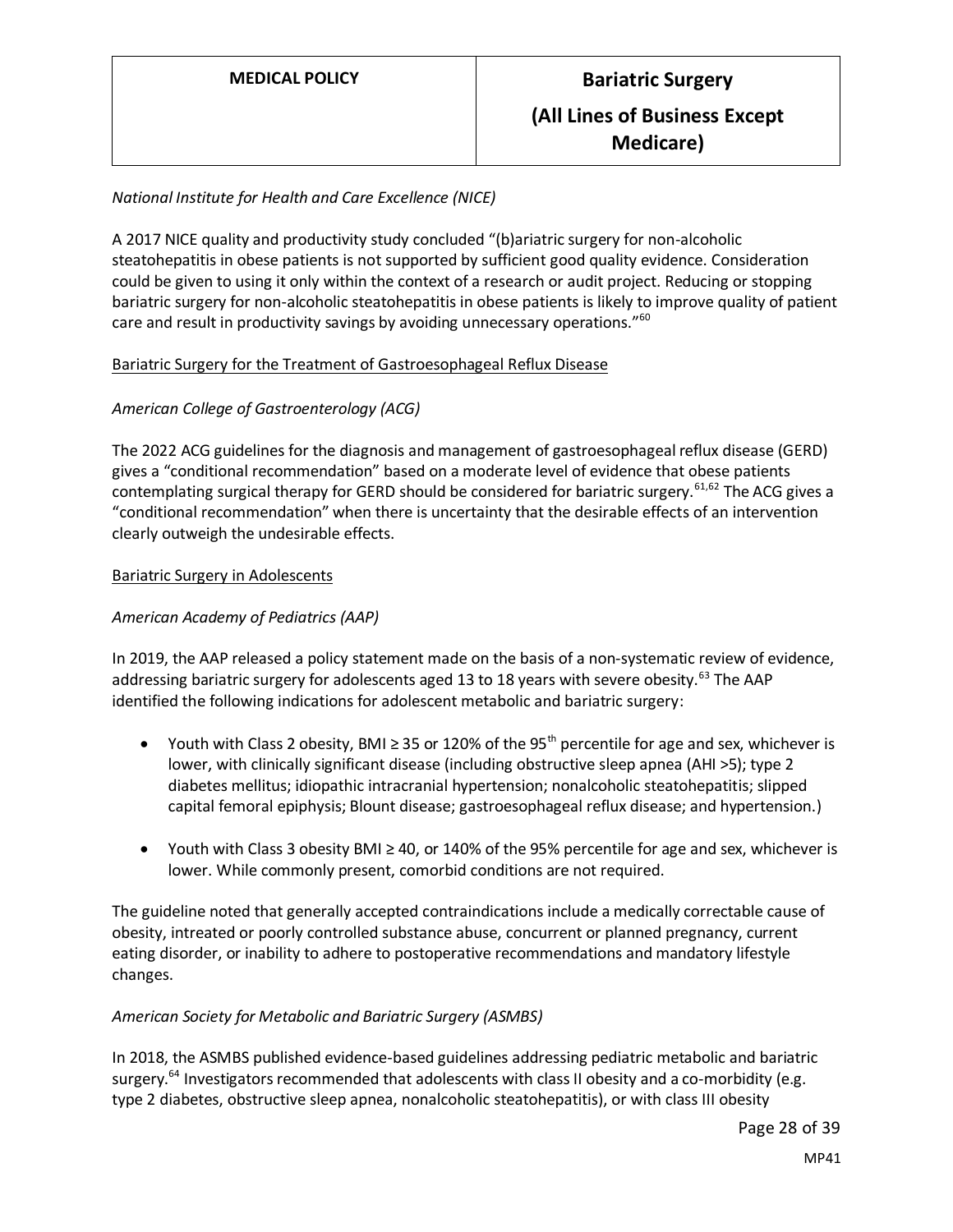should be considered for bariatric surgery. The guidelines also stated that adolescents with cognitive disabilities, a history of mental illness or eating disorders that are treated, immature bone growth, or low Tanner stage should not be denied treatment.

#### *Endocrine Society*

In 2017, the Endocrine Society clinical practice guideline based on a non-systematic review of evidence regarding the assessment, treatment and prevention of pediatric obesity.<sup>65</sup> On the basis of evidence assessed as "very low quality" and "low quality," authors listed the following indications for adolescent bariatric surgery:

- The patient has attained Tanner 4 or 5 pubertal development and final or near-final adult height, the patient has a BMI of >40 kg/m2 or has a BMI of >35 kg/m2 and significant, extreme comorbidities
- Extreme obesity and comorbidities persist despite compliance with a formal program of lifestyle modification, with or without pharmacotherapy
- Psychological evaluation confirms the stability and competence of the family unit [psychological distress due to impaired quality of live (QOL) from obesity may be present, but the patient does not have an underlying untreated psychiatric illness]
- The patient demonstrates the ability to adhere to the principles of healthy dietary and activity habits
- There is access to an experienced surgeon in a pediatric bariatric surgery center of excellence that provides the necessary infrastructure for patient care, including a team capable of longterm follow-up of the metabolic and psychosocial needs of the patient and family.

#### *Health Evidence Review Commission (HERC)*

In 2016, the Oregon Health Evidence Review Commission published a coverage guidance addressing metabolic and bariatric surgery.<sup>54</sup> On the basis of findings from three "fair or good quality" systematic reviews, investigators recommended against metabolic and bariatric surgery for children and adolescents. Despite noting that bariatric surgery is associated with significant improvements in BMI and co-morbidities, authors called for additional, large studies with long-term follow-up to validate findings reported to date.

#### *National Institute for Health and Care Excellence (NICE)*

In 2014, NICE published a guidance on obesity stating that while surgical intervention is generally not recommended for children and young people, bariatric surgery may be considered in young people in exceptional circumstances and if they have achieved or almost achieved physiological maturity.<sup>55</sup> Moreover, only a multidisciplinary team with pediatric expertise should perform the surgery.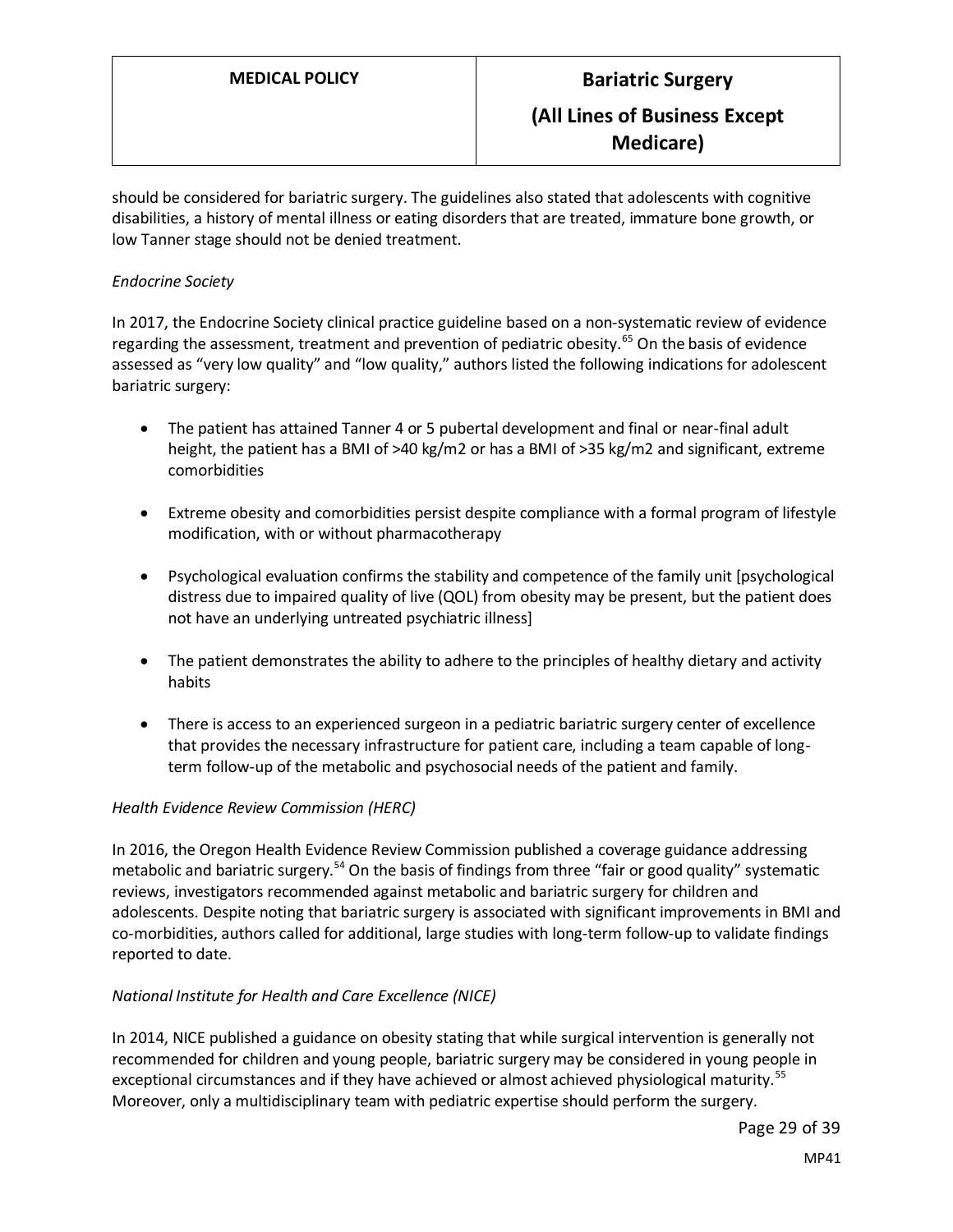#### *Institute for Clinical Systems Improvement (ICSI)*

In 2013, the ISCI published a guideline on prevention and management of obesity for children and adolescents. Authors issued the following selection criteria for adolescent bariatric surgery:<sup>66</sup>

- BMI > 40 kilograms per square meter (kg/m<sup>2</sup>) or BMI > 35 kg/m<sup>2</sup> and significant, severe comorbidities (e.g., type 2 diabetes mellitus, obstructive sleep apnea, pseudotumor cerebri)
- Tanner 4 or 5 pubertal development achieved or bone age ≥ 13 years in girls or ≥ 15 years in boys
- At least 6 months organized attempts at weight management without success
- Capacity to make decision and exhibit commitment to comprehensive medical and psychological evaluations before and following surgery
- A complete evaluation of the home environment by trained personnel is necessary to ensure a supportive family environment

#### *American Society for Metabolic and Bariatric Surgery (ASMBS)*

In 2018, the ASMBS pediatric committee published a best practice guideline and issued the following selection criteria for adolescents to be considered for a bariatric procedure:

"Indications for adolescent MBS include:

- BMI ≥35 kg/m2 or 120% of the 95th percentile with clinically significant co-morbid conditions such as obstructive sleep apnea (AHI 45), T2D, IIH, NASH, Blount's disease, SCFE, GERD, or hypertension; or BMI ≥40 kg/m2 or 140% of the 95th percentile (whichever is lower).
- A multidisciplinary team must also consider whether the patient and family have the ability and motivation to adhere to recommended treatments pre- and postoperatively, including consistent use of micronutrient supplements.

Contraindications for adolescent MBS include

- A medically correctable cause of obesity
- An ongoing substance abuse problem (within the preceding yr)
- A medical, psychiatric, psychosocial, or cognitive condition that prevents adherence to postoperative dietary and medication regimens.
- Current or planned pregnancy within 12 to 18 mo of the procedure<sup>"64</sup>

#### Repeat or Revision of Bariatric Surgery

#### *American Association of Clinical Endocrinologists, Obesity Society, American Society for Metabolic & Bariatric Surgery*

In 2013, the American Association of Clinical Endocrinologists, Obesity Society, and American Society for Metabolic & Bariatric Surgery updated a co-sponsored guideline regarding perioperative support of bariatric surgery patients.<sup>68</sup> The group made the following recommendations regarding repeat or revision bariatric surgeries:

Page 30 of 39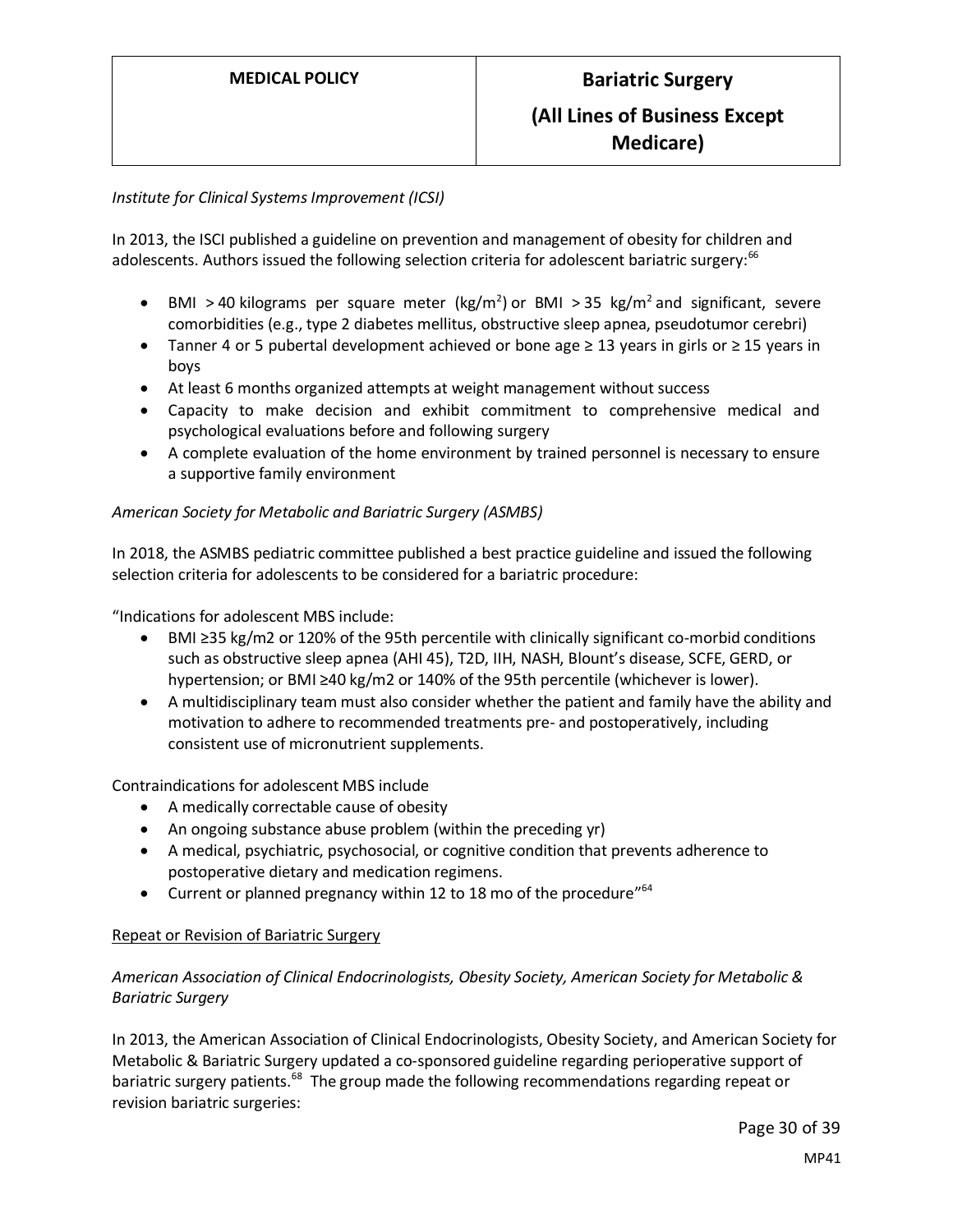- "Patients who previously underwent a RYGB with a nonpartitioned stomach who develop a gastrogastric fistula or herniation with symptoms of weight regain, marginal ulcer, stricture or gastroesophageal reflux, may benefit from a revisional procedure (Grade C; BEL 3).
- Persistent vomiting, regurgitation, and UGI (upper gastrointestinal) obstruction after LAGB should be treated with immediate removal of fluid from the adjustable band (Grade D). Persistent symptoms of gastroesophageal reflux, regurgitation, chronic cough, or recurrent aspiration pneumonia after LAGB raise concern for the band being too tight or the development of an abnormally large gastric pouch above the band or esophageal dilation. These symptoms should prompt immediate referral to a bariatric surgeon (Grade D).
- Definitive repair of asymptomatic abdominal wall hernias can be deferred until weight loss has stabilized and nutritional status has improved, to allow for adequate healing (12 to 18 months after bariatric surgery) (Grade D). Symptomatic hernias that occur after bariatric surgery require prompt surgical evaluation (Grade C; BEL 3). Patients with sudden onset, severe cramping periumbilical pain or recurrent episodes of severe abdominal pain any time after weight loss surgery should be evaluated with an abdominal and pelvic CT scan to exclude the potentially life-threatening complication of a closed loop bowel obstruction (Grade D). Exploratory laparotomy or laparoscopy is indicated in patients who are suspected of having an internal hernia because this complication can be missed with UGI x-ray studies and CT scans (Grade C; BEL 3)."

These recommendations are based on limited evidence or consensus opinion.

#### Effects of Smoking on Bariatric Surgery

*American Association of Clinical Endocrinologists, The Obesity Society, and American Society for Metabolic & Bariatric Surgery (AACE, TOS, ASMBS)*

In 2013, the AACE, TOS and ASMBS issued a joint clinical practice guideline addressing the perioperative nutritional, metabolic and nonsurgical support of the bariatric surgery patient. <sup>69</sup> Investigators issue a grade "A" recommendation that patients who smoke cigarettes should stop, preferably at least 6 weeks before bariatric surgery.

#### Behavioral Health/Psychological Evaluation

#### *American Society for Metabolic and Bariatric Surgery*

In 2016 (updated in 2019), the American Society for Metabolic and Bariatric Surgery issued clinical practice guidelines with recommendations for the presurgical psychosocial evaluation of bariatric surgery patients. Investigators recommended that bariatric behavioral health clinicians with specialized knowledge and experience be involved in the evaluation and care of patients both before and after surgery, noting that "psychosocial factors and adherence to the recommended postoperative dietary and lifestyle regimen have significant potential to affect postoperative outcomes." Such evaluations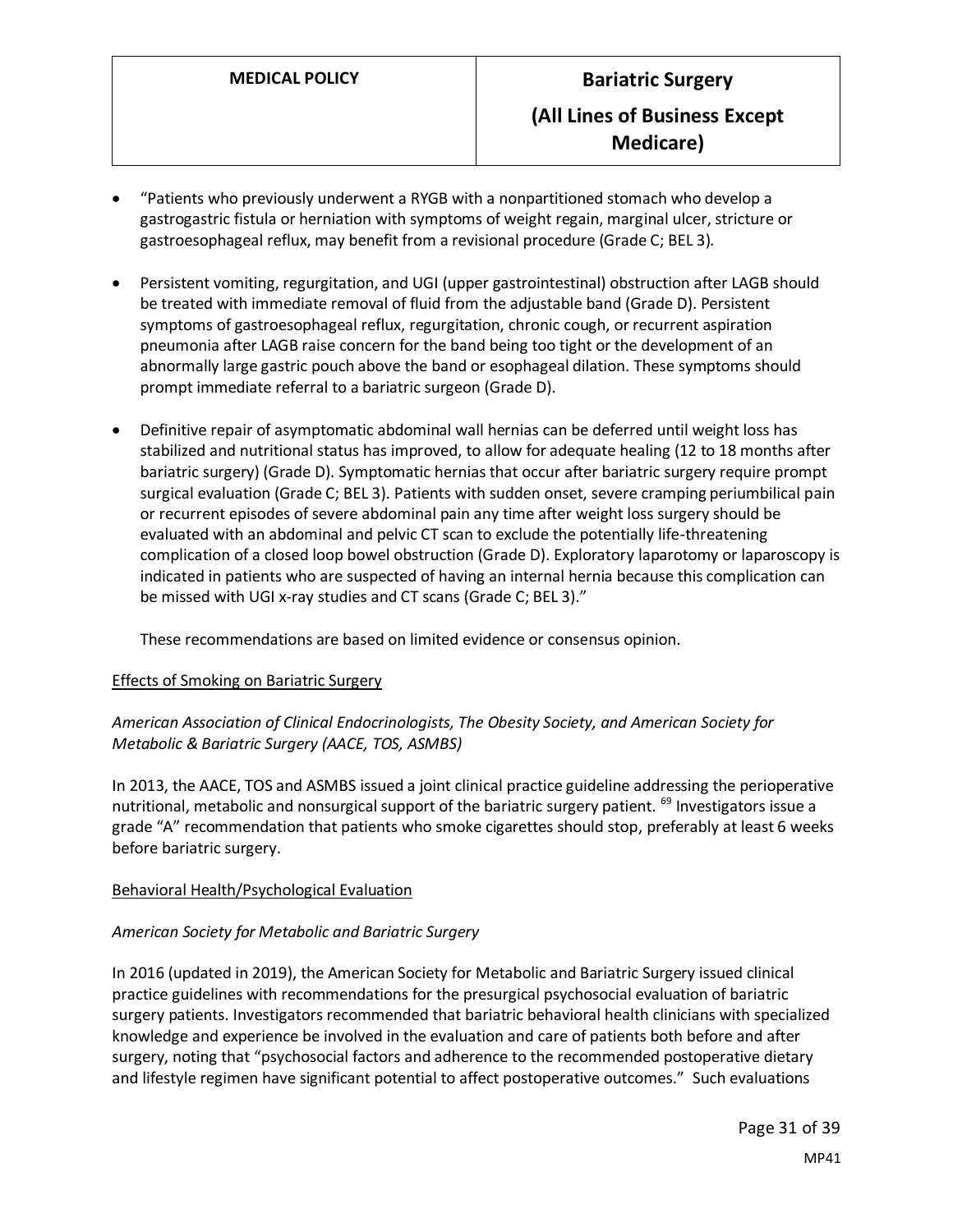could "identify factors that may pose challenges to optimal surgical outcome and providing recommendations to the patient and bariatric team on how to address these issues."<sup>71</sup>

# <span id="page-31-0"></span>**POLICY SUMMARY**

Roux-en-Y gastric bypass is the gold standard bariatric surgery procedure and is well-established in peerreviewed medical literature and clinical practice. The evidence supports the use of sleeve gastrectomy and indicates it is as effective as Roux-en-Y. In super obese patients (> 50 kg/m<sup>2</sup>), biliopancreatic bypass with a duodenal switch has also been shown to be effective. Several evidence-based clinical practice guidelines recommend the use of bariatric surgery in adults with a BMI greater than 40 kg/m<sup>2</sup> or 35  $kg/m<sup>2</sup>$  with obesity-related comorbidities. These guidelines do not recommend which bariatric surgery procedure should be used.

Limited but consistent evidence also suggests that bariatric surgery is a safe and effective treatment for obesity in adolescents. At short- to intermediate term follow-up, bariatric surgery patients experienced significant weight loss and improvements in certain obesity-associated comorbidities (e.g. type 2 diabetes, dyslipidemia and hypertension) when compared to non-surgical interventions. Additionally, guidelines from 5 clinical practice organizations endorse bariatric surgery for adolescents. Due to barriers to conducting RCTs in this population, evidence quality is unlikely to improve in coming years.

A number of bariatric surgery procedures have not been proven safe and/or effective in the long-term and are not covered. Examples of these non-covered procedures include: adjustable gastric banding (i.e., Lap-Band system); biliopancreatic bypass without a duodenal switch (i.e., the Scopinaro procedure); and vertical banded gastroplasty (i.e., stomach stapling). There are several other bariatric surgery procedures and technologies that have been proposed as a treatment of morbid obesity, including vagal nerve stimulation, intragastric balloons, mini-gastric bypass, transcatheter bariatric embolotherapy. These procedures are not covered because they too lack evidence proving their superiority over established treatments.

Additional measures are required to improve bariatric surgery patients' outcomes. These include: nutritional counseling, smoking cessation (if the patient is a smoker), and a behavioral health or psychological evaluation prior to the operation. In a joint guideline, the American Association of Clinical Endocrinologists, The Obesity Society, and American Society for Metabolic & Bariatric Surgery (AACE, TOS, ASMBS) issued a grade "A" recommendation that patients who smoke cigarettes should stop, preferably at least 6 weeks before bariatric surgery. The American Society for Metabolic and Bariatric Surgery also recommended that behavioral health clinicians with specialized knowledge and experience be involved in the evaluation and care of patients both before and after surgery.

# **INSTRUCTIONS FOR USE**

Company Medical Policies serve as guidance for the administration of plan benefits. Medical policies do not constitute medical advice nor a guarantee of coverage. Company Medical Policies are reviewed annually and are based upon published, peer-reviewed scientific evidence and evidence-based clinical

Page 32 of 39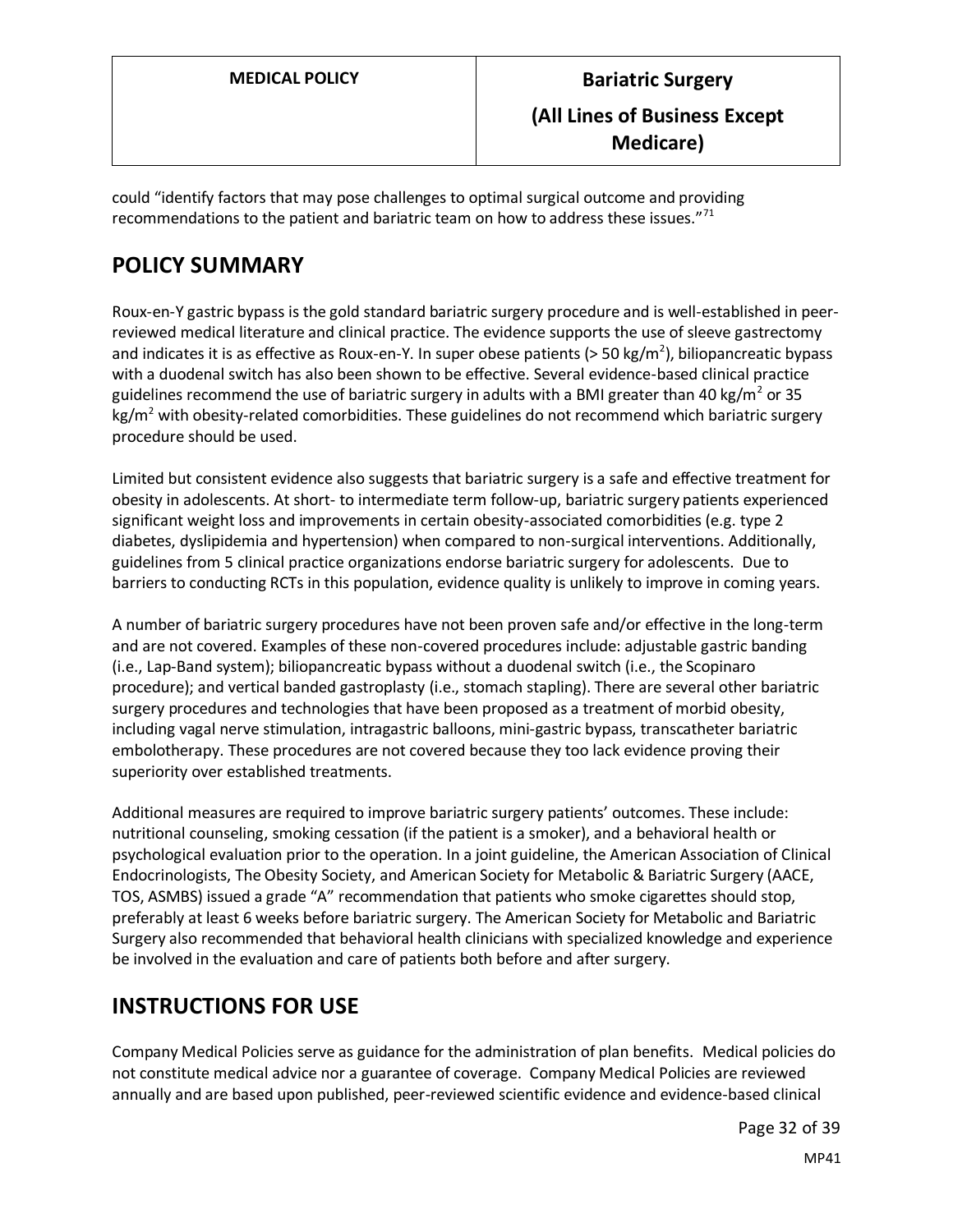practice guidelines that are available as of the last policy update. The Companies reserve the right to determine the application of Medical Policies and make revisions to Medical Policies at any time. Providers will be given at least 60-days' notice of policy changes that are restrictive in nature.

The scope and availability of all plan benefits are determined in accordance with the applicable coverage agreement. Any conflict or variance between the terms of the coverage agreement and Company Medical Policy will be resolved in favor of the coverage agreement.

# **REGULATORY STATUS**

#### Mental Health Parity Statement

Coverage decisions are made on the basis of individualized determinations of medical necessity and the experimental or investigational character of the treatment in the individual case. In cases where medical necessity is not established by policy for specific treatment modalities, evidence not previously considered regarding the efficacy of the modality that is presented shall be given consideration to determine if the policy represents current standards of care.

# **MEDICAL POLICY CROSS REFERENCES**

- Bariatric Surgery (Medicare Only)
- Gastric Electrical Stimulation

# **REFERENCES**

- 1. Metabolic and Bariatric Surgery Accreditation and Quality Improvement Program: About. [https://www.facs.org/quality-programs/mbsaqip.](https://www.facs.org/quality-programs/mbsaqip) Accessed 3/25/2022.
- 2. American College of Surgeons. Metabolic and Bariatric Surgery Accreditation and Quality Improvement Program: Standards Manual. [https://www.facs.org/~/media/files/quality%20programs/bariatric/mbsaqip%20standardsmanu](https://www.facs.org/~/media/files/quality%20programs/bariatric/mbsaqip%20standardsmanual.ashx) [al.ashx.](https://www.facs.org/~/media/files/quality%20programs/bariatric/mbsaqip%20standardsmanual.ashx) Published 2016. Accessed 3/25/2022.
- 3. Centers for Disease Control and Prevention (CDC). Body Mass Index (BMI). [https://www.cdc.gov/obesity/adult/defining.html.](https://www.cdc.gov/obesity/adult/defining.html) Accessed 3/25/2022.
- 4. Hayes Inc. Intragastric Balloons for the Treatment of Obesity. [https://evidence.hayesinc.com/report/dir.intragastric3509.](https://evidence.hayesinc.com/report/dir.intragastric3509) Published 2018 (updated 2021). Accessed 3/24/2022.
- 5. Colquitt JL, Pickett K, Loveman E, Frampton GK. Surgery for weight loss in adults. *The Cochrane database of systematic reviews.* 2014(8):Cd003641.
- 6. Medline: Vertical Banded Gastroplasty. [https://medlineplus.gov/ency/imagepages/19498.htm.](https://medlineplus.gov/ency/imagepages/19498.htm) Accessed 3/25/2022.
- 7. Hayes Inc. Maestro Rechargeable System (EnteroMedics Inc.) for Vagal Blocking for Obesity Control[. https://evidence.hayesinc.com/report/htb.maestro3449.](https://evidence.hayesinc.com/report/htb.maestro3449) Published 2016 (updated 2018; archived 2019). Accessed 3/24/2022.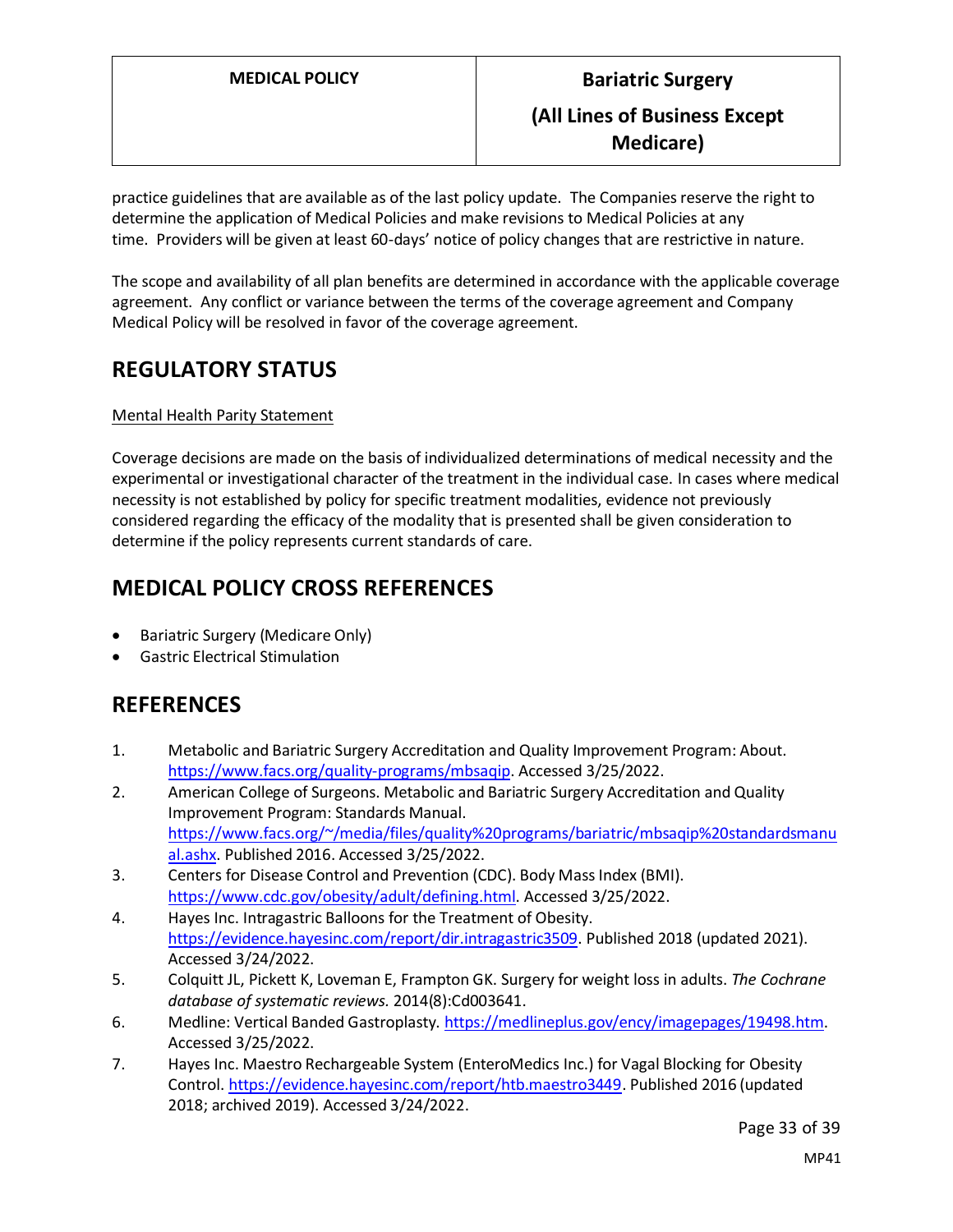- 8. Hayes Inc. Single Anastomosis Duodenal Switch (SAD-S). [https://evidence.hayesinc.com/report/htb.singleanastomosis4185.](https://evidence.hayesinc.com/report/htb.singleanastomosis4185) Published 2018 (archived 2021). Accessed 3/24/2022.
- 9. ECRI Institute: BAROnova Transpyloric Shuttle (TPS) for Treating Obesity. [https://www.ecri.org/components/Forecast/Pages/23491.aspx#.](https://www.ecri.org/components/Forecast/Pages/23491.aspx) Published 2017. Accessed 3/25/2022.
- 10. Cha R, Marescaux J, Diana M. Updates on gastric electrical stimulation to treat obesity: Systematic review and future perspectives. *World journal of gastrointestinal endoscopy.*  2014;6(9):419-431.
- 11. Koehestanie P, de Jonge C, Berends FJ, Janssen IM, Bouvy ND, Greve JW. The effect of the endoscopic duodenal-jejunal bypass liner on obesity and type 2 diabetes mellitus, a multicenter randomized controlled trial. *Annals of surgery.* 2014;260(6):984-992.
- 12. Familiari P, Costamagna G, Blero D, et al. Transoral gastroplasty for morbid obesity: a multicenter trial with a 1-year outcome. *Gastrointestinal endoscopy.* 2011;74(6):1248-1258.
- 13. Mahawar KK, Kumar P, Carr WR, et al. Current status of mini-gastric bypass. *Journal of minimal access surgery.* 2016;12(4):305-310.
- 14. James C Ellsmere M, MSc, FRCSC. UpToDate: Late complications of bariatric surgical operations. [https://www.uptodate.com/contents/late-complications-of-bariatric-surgical](https://www.uptodate.com/contents/late-complications-of-bariatric-surgical-operations?source=search_result&search=complications%20from%20laparoscopic%20gastric%20band&selectedTitle=2~16#H40)[operations?source=search\\_result&search=complications%20from%20laparoscopic%20gastric%2](https://www.uptodate.com/contents/late-complications-of-bariatric-surgical-operations?source=search_result&search=complications%20from%20laparoscopic%20gastric%20band&selectedTitle=2~16#H40) [0band&selectedTitle=2~16#H40.](https://www.uptodate.com/contents/late-complications-of-bariatric-surgical-operations?source=search_result&search=complications%20from%20laparoscopic%20gastric%20band&selectedTitle=2~16#H40) Published 2017. Accessed 3/25/2022.
- 15. Hayes Inc. Revisional Surgery for Treatment of Complications After Bariatric Surgery. [https://evidence.hayesinc.com/report/dir.revision2988.](https://evidence.hayesinc.com/report/dir.revision2988) Published 2014 (updated 2018; archived 2019). Accessed 3/24/2022.
- 16. Clapp B, Wynn M, Martyn C, Foster C, O'Dell M, Tyroch A. Long term (7 or more years) outcomes of the sleeve gastrectomy: a meta-analysis. *Surgery for obesity and related diseases : official journal of the American Society for Bariatric Surgery.* 2018;14(6):741-747.
- 17. Hayes Inc. Comparative Effectiveness Review of Bariatric Surgery for Treatment of Obesity in Adolescents. [https://evidence.hayesinc.com/report/dir.bariatricadolescent4290.](https://evidence.hayesinc.com/report/dir.bariatricadolescent4290) Published 2019 (updated 2021). Accessed 3/24/2022.
- 18. Ruiz-Cota P, Bacardí-Gascón M, Jiménez-Cruz A. Long-term outcomes of metabolic and bariatric surgery in adolescents with severe obesity with a follow-up of at least 5 years: A systematic review. *Surgery for Obesity and Related Diseases.* 2019;15(1):133-144.
- 19. Shoar S, Mahmoudzadeh H, Naderan M, et al. Long-Term Outcome of Bariatric Surgery in Morbidly Obese Adolescents: a Systematic Review and Meta-Analysis of 950 Patients with a Minimum of 3 years Follow-Up. *Obesity surgery.* 2017;27(12):3110-3117.
- 20. Pedroso FE, Angriman F, Endo A, et al. Weight loss after bariatric surgery in obese adolescents: a systematic review and meta-analysis. *Surgery for obesity and related diseases : official journal of the American Society for Bariatric Surgery.* 2018;14(3):413-422.
- 21. Daniel A. Ollendorf P. Washington State Health Care Authority: Health Technology Assessment on Bariatric Surgery. [https://www.hca.wa.gov/assets/program/bariatric\\_final\\_rpt\\_040315%5b1%5d.pdf.](https://www.hca.wa.gov/assets/program/bariatric_final_rpt_040315%5b1%5d.pdf) Published 2015. Accessed 3/25/2022.
- 22. Vinzens F, Kilchenmann A, Zumstein V, Slawik M, Gebhart M, Peterli R. Long-term outcome of laparoscopic adjustable gastric banding (LAGB): results of a Swiss single-center study of 405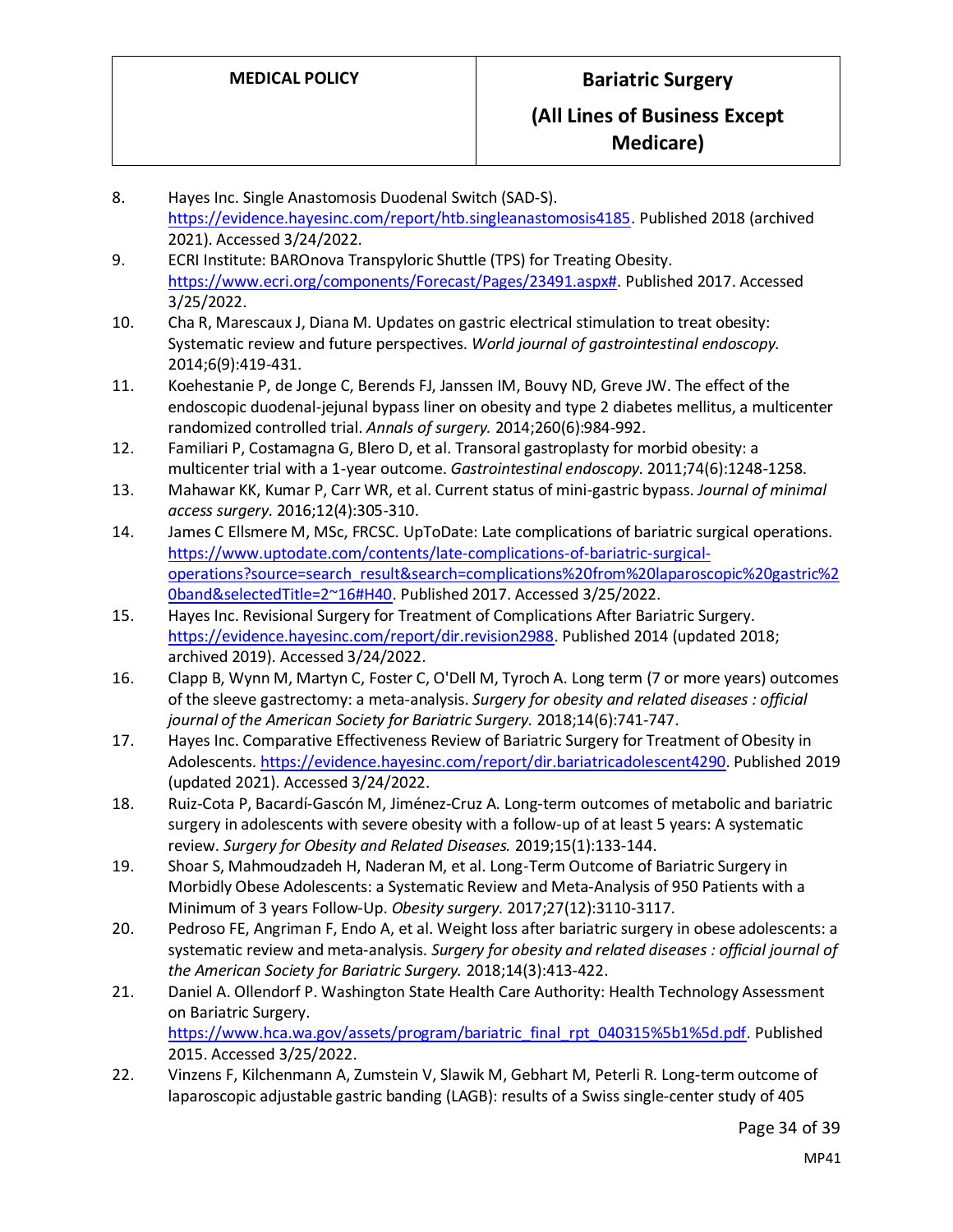patients with up to 18 years' follow-up. *Surgery for obesity and related diseases : official journal of the American Society for Bariatric Surgery.* 2017;13(8):1313-1319.

- 23. Khoraki J, Moraes MG, Neto APF, Funk LM, Greenberg JA, Campos GM. Long-term outcomes of laparoscopic adjustable gastric banding. *American journal of surgery.* 2018;215(1):97-103.
- 24. Michielson D, Van Hee R, Hendrickx L. Complications of Biliopancreatic Diversion Surgery as Proposed by Scopinaro in the Treatment of Morbid Obesity. *Obesity surgery.* 1996;6(5):416-420.
- 25. Slater GH, Ren CJ, Siegel N, et al. Serum fat-soluble vitamin deficiency and abnormal calcium metabolism after malabsorptive bariatric surgery. *Journal of gastrointestinal surgery : official journal of the Society for Surgery of the Alimentary Tract.* 2004;8(1):48-55; discussion 54-45.
- 26. Grimm IS, Schindler W, Haluszka O. Steatohepatitis and fatal hepatic failure after biliopancreatic diversion. *The American journal of gastroenterology.* 1992;87(6):775-779.
- 27. Langdon DE, Leffingwell T, Rank D. Hepatic failure after biliopancreatic diversion. *The American journal of gastroenterology.* 1993;88(2):321.
- 28. Marceau P, Biron S, Hould FS, et al. Duodenal switch improved standard biliopancreatic diversion: a retrospective study. *Surgery for obesity and related diseases : official journal of the American Society for Bariatric Surgery.* 2009;5(1):43-47.
- 29. Hsieh T, Zurita L, Grover H, et al. 10-year outcomes of the vertical transected gastric bypass for obesity: a systematic review. *Obesity surgery.* 2014;24(3):456-461.
- 30. Hayes Inc. Comparative Effectiveness Review Of Mini Gastric Bypass–One Anastomosis Gastric Bypass For The Treatment Of Obesity: A Review Of Reviews. [https://evidence.hayesinc.com/report/dir.single4584.](https://evidence.hayesinc.com/report/dir.single4584) Published 2019 (updated 2021). Accessed 3/23/2022.
- 31. Wang F-G, Yu Z-P, Yan W-M, Yan M, Song M-M. Comparison of safety and effectiveness between laparoscopic mini-gastric bypass and laparoscopic sleeve gastrectomy: A meta-analysis and systematic review. *Medicine.* 2017;96(50).
- 32. Wang F-G, Yan W-M, Yan M, Song M-M. Outcomes of Mini vs Roux-en-Y gastric bypass: A metaanalysis and systematic review. *International Journal of Surgery.* 2018;56:7-14.
- 33. Parmar CD, Mahawar KK. One anastomosis (mini) gastric bypass is now an established bariatric procedure: a systematic review of 12,807 patients. *Obesity surgery.* 2018;28(9):2956-2967.
- 34. Lee WJ, Yu PJ, Wang W, Chen TC, Wei PL, Huang MT. Laparoscopic Roux-en-Y versus mini-gastric bypass for the treatment of morbid obesity: a prospective randomized controlled clinical trial. *Annals of surgery.* 2005;242(1):20-28.
- 35. Plamper A, Lingohr P, Nadal J, Rheinwalt KP. Comparison of mini-gastric bypass with sleeve gastrectomy in a mainly super-obese patient group: first results. *Surgical endoscopy.*  2017;31(3):1156-1162.
- 36. Wang W, Wei PL, Lee YC, Huang MT, Chiu CC, Lee WJ. Short-term results of laparoscopic minigastric bypass. *Obesity surgery.* 2005;15(5):648-654.
- 37. Chakhtoura G, Zinzindohoue F, Ghanem Y, Ruseykin I, Dutranoy JC, Chevallier JM. Primary results of laparoscopic mini-gastric bypass in a French obesity-surgery specialized university hospital. *Obesity surgery.* 2008;18(9):1130-1133.
- 38. Noun R, Riachi E, Zeidan S, Abboud B, Chalhoub V, Yazigi A. Mini-gastric bypass by minilaparotomy: a cost-effective alternative in the laparoscopic era. *Obesity surgery.*  2007;17(11):1482-1486.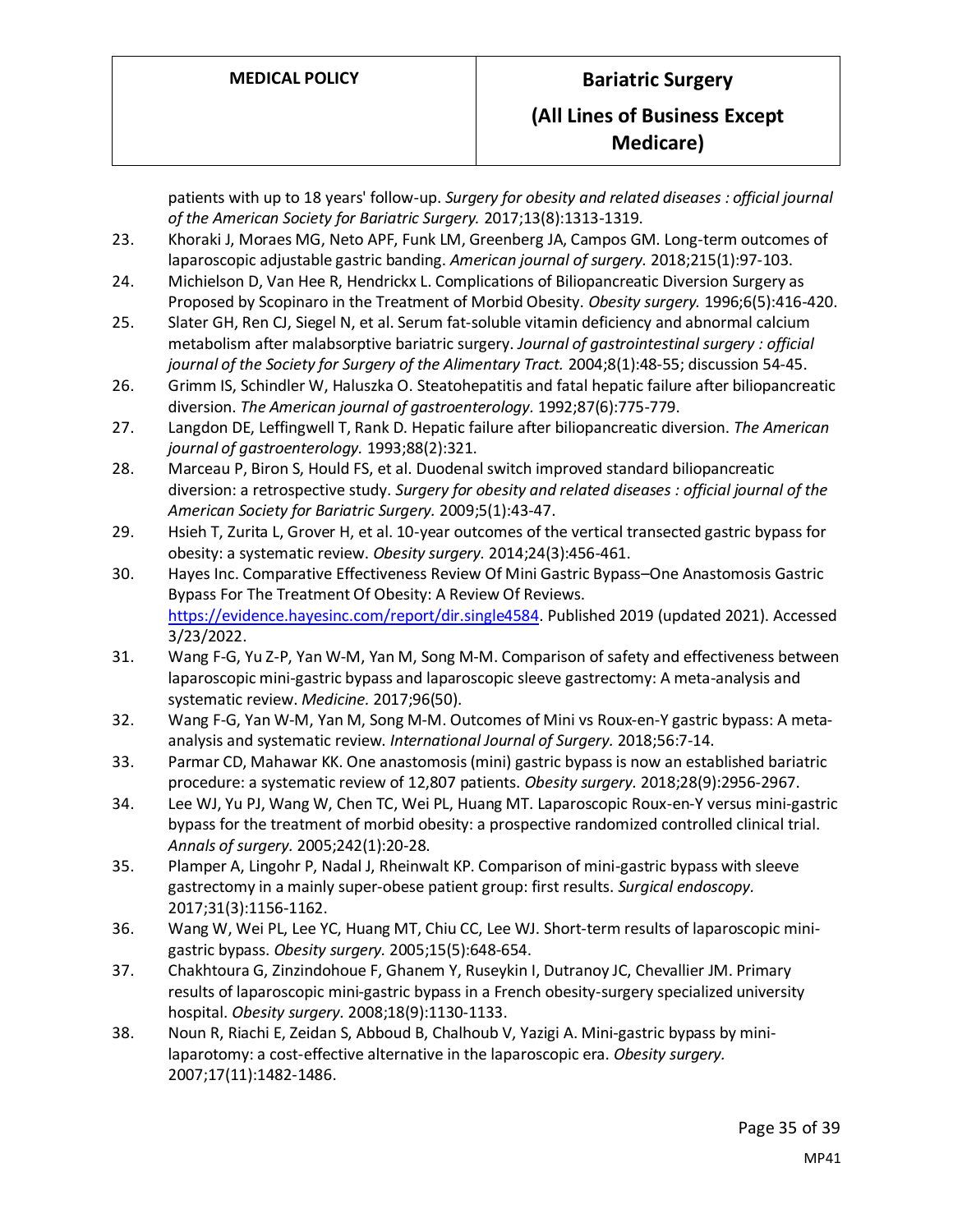- 39. Johnson WH, Fernanadez AZ, Farrell TM, et al. Surgical revision of loop ("mini") gastric bypass procedure: multicenter review of complications and conversions to Roux-en-Y gastric bypass. *Surgery for obesity and related diseases : official journal of the American Society for Bariatric Surgery.* 2007;3(1):37-41.
- 40. Dang H, Arias E, Szomstein S, Rosenthal R. Laparoscopic conversion of distal mini-gastric bypass to proximal Roux-en-Y gastric bypass for malnutrition: case report and review of the literature. *Surgery for obesity and related diseases : official journal of the American Society for Bariatric Surgery.* 2009;5(3):383-386.
- 41. Reddy VY, Neužil P, Musikantow D, et al. Transcatheter Bariatric Embolotherapy for Weight Reduction in Obesity. *Journal of the American College of Cardiology.* 2020;76(20):2305-2317. <https://www.jacc.org/doi/abs/10.1016/j.jacc.2020.09.550>
- 42. Parmar CD, Mahawar KK, Boyle M, Schroeder N, Balupuri S, Small PK. Conversion of Sleeve Gastrectomy to Roux-en-Y Gastric Bypass is Effective for Gastro-Oesophageal Reflux Disease but not for Further Weight Loss. *Obesity surgery.* 2017;27(7):1651-1658. <https://doi.org/10.1007/s11695-017-2542-8>
- 43. Landreneau JP, Strong AT, Rodriguez JH, et al. Conversion of Sleeve Gastrectomy to Roux-en-Y Gastric Bypass. *Obesity surgery.* 2018;28(12):3843-3850[. https://doi.org/10.1007/s11695-018-](https://doi.org/10.1007/s11695-018-3435-1) [3435-1](https://doi.org/10.1007/s11695-018-3435-1)
- 44. Carandina S, Soprani A, Montana L, et al. Conversion of sleeve gastrectomy to Roux-en-Y gastric bypass in patients with gastroesophageal reflux disease: results of a multicenter study. *Surgery for obesity and related diseases : official journal of the American Society for Bariatric Surgery.*  2020;16(6):732-737.
- 45. Ashrafian H, Harling L, Toma T, et al. Type 1 Diabetes Mellitus and Bariatric Surgery: A Systematic Review and Meta-Analysis. *Obesity surgery.* 2016;26(8):1697-1704.
- 46. Kirwan JP, Aminian A, Kashyap SR, Burguera B, Brethauer SA, Schauer PR. Bariatric surgery in obese patients with type 1 diabetes. *Diabetes care.* 2016;39(6):941-948.
- 47. Mahawar KK, De Alwis N, Carr WR, Jennings N, Schroeder N, Small PK. Bariatric Surgery in Type 1 Diabetes Mellitus: A Systematic Review. *Obesity surgery.* 2016;26(1):196-204.
- 48. Chow A, Neville A, Kolozsvari N. Smoking in bariatric surgery: a systematic review. *Surgical endoscopy.* 2020.
- 49. Kourounis G, Kong CY, Logue J, Gibson S. Weight loss in adults following bariatric surgery, a systematic review of preoperative behavioural predictors. *Clin Obes.* 2020;10(5):e12392.
- 50. Srikanth N, Xie L, Morales-Marroquin E, Ofori A, de la Cruz-Muñoz N, Messiah SE. Intersection of smoking, e-cigarette use, obesity, and metabolic and bariatric surgery: a systematic review of the current state of evidence. *J Addict Dis.* 2021:1-19.
- 51. Schumann R, Jones SB, Cooper B, et al. Update on best practice recommendations for anesthetic perioperative care and pain management in weight loss surgery, 2004–2007. *Obesity.*  2009;17(5):889-894.
- 52. National Guideline Clearinghouse. 2013 AHA/ACC/TOS guideline for the management of overweight and obesity in adults: a report of the American College of Cardiology/American Heart Association Task Force on Practice Guidelines and The Obesity Society. 2013. <https://www.ahajournals.org/doi/full/10.1161/01.cir.0000437739.71477.ee>
- 53. Department of Veteran Affairs. VA/DoD CLINICAL PRACTICE GUIDELINE

FOR THE MANAGEMENT OF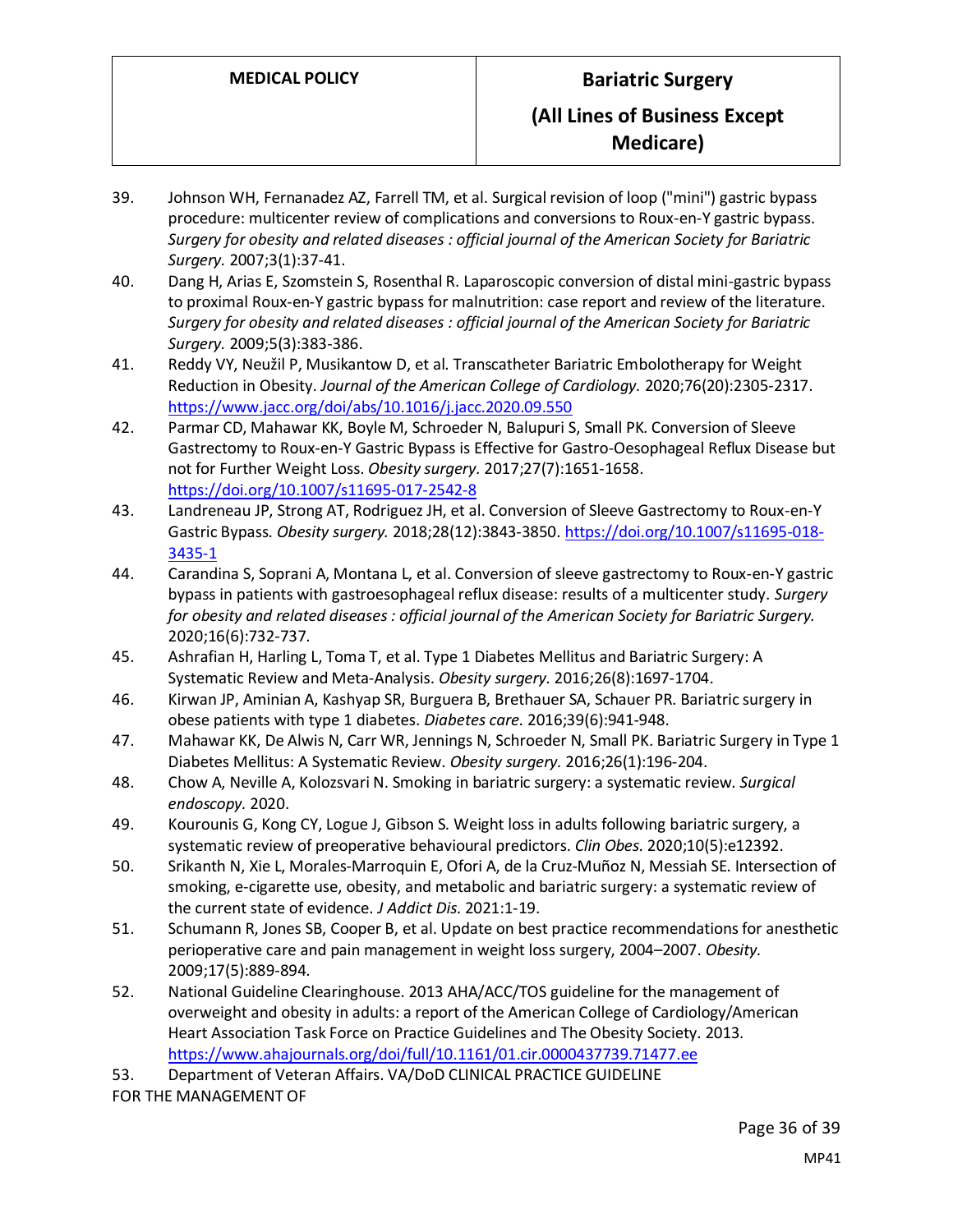ADULT OVERWEIGHT AND OBESITY. July 2020.

- [https://www.healthquality.va.gov/guidelines/CD/obesity/VADoDObesityCPGFinal5087242020.p](https://www.healthquality.va.gov/guidelines/CD/obesity/VADoDObesityCPGFinal5087242020.pdf) [df](https://www.healthquality.va.gov/guidelines/CD/obesity/VADoDObesityCPGFinal5087242020.pdf)
- 54. Health Evidence Review Commission (HERC). Coverage Guidance: Metabolic and Bariatric Surgery[. https://www.oregon.gov/oha/HPA/DSI-HERC/EvidenceBasedReports/Metabolic-and-](https://www.oregon.gov/oha/HPA/DSI-HERC/EvidenceBasedReports/Metabolic-and-Bariatric-Surgery-CG.pdf)[Bariatric-Surgery-CG.pdf.](https://www.oregon.gov/oha/HPA/DSI-HERC/EvidenceBasedReports/Metabolic-and-Bariatric-Surgery-CG.pdf) Published 2016. Accessed 3/25/2022.
- 55. National Institute for Health and Care Excellence. Obesity: identification, assessment and management[. https://www.nice.org.uk/guidance/cg189/chapter/1-Recommendations#surgical](https://www.nice.org.uk/guidance/cg189/chapter/1-Recommendations#surgical-interventions)[interventions.](https://www.nice.org.uk/guidance/cg189/chapter/1-Recommendations#surgical-interventions) Published 2014. Accessed 3/25/2022.
- 56. Rubino F, Nathan DM, Eckel RH, et al. Metabolic Surgery in the Treatment Algorithm for Type 2 Diabetes: A Joint Statement by International Diabetes Organizations. *Diabetes care.*  2016;39(6):861-877.
- 57. American Diabetes Association. Obesity Management for the Treatment of Type 2 Diabetes. *Diabetes care.* 2020;43(Supplement 1):S89-S97. [https://care.diabetesjournals.org/content/diacare/43/Supplement\\_1/S89.full.pdf](https://care.diabetesjournals.org/content/diacare/43/Supplement_1/S89.full.pdf)
- 58. Garvey WT, Mechanick JI, Brett EM, et al. AMERICAN ASSOCIATION OF CLINICAL ENDOCRINOLOGISTS AND AMERICAN COLLEGE OF ENDOCRINOLOGY COMPREHENSIVE CLINICAL PRACTICE GUIDELINES FOR MEDICAL CARE OF PATIENTS WITH OBESITY. *Endocrine practice : official journal of the American College of Endocrinology and the American Association of Clinical Endocrinologists.* 2016;22 Suppl 3:1-203.
- 59. Chalasani N, Younossi Z, Lavine JE, et al. The diagnosis and management of nonalcoholic fatty liver disease: Practice guidance from the American Association for the Study of Liver Diseases. *Hepatology (Baltimore, Md).* 2018;67(1):328-357.
- 60. National Institute for Health and Care Excellence (NICE) Quality and Productivity Case Study: Bariatric Surgery for Non-Alcoholic Steatohepatitis. [https://www.nice.org.uk/savingsandproductivityandlocalpracticeresource?id=2576.](https://www.nice.org.uk/savingsandproductivityandlocalpracticeresource?id=2576) Published 2017. Accessed 3/25/2022.
- 61. Katz PO, Dunbar KB, Schnoll-Sussman FH, Greer KB, Yadlapati R, Spechler SJ. ACG Clinical Guideline for the Diagnosis and Management of Gastroesophageal Reflux Disease. *Official journal of the American College of Gastroenterology | ACG.* 2022;117(1):27-56. https://journals.lww.com/ajg/Fulltext/2022/01000/ACG Clinical Guideline for the Diagnosis [and.14.aspx](https://journals.lww.com/ajg/Fulltext/2022/01000/ACG_Clinical_Guideline_for_the_Diagnosis_and.14.aspx)
- 62. Katz PO, Gerson LB, Vela MF. Guidelines for the diagnosis and management of gastroesophageal reflux disease. *The American journal of gastroenterology.* 2013;108(3):308-328; quiz 329.
- 63. Armstrong SC, Bolling CF, Michalsky MP, Reichard KW. Pediatric Metabolic and Bariatric Surgery: Evidence, Barriers, and Best Practices. *Pediatrics.* 2019;144(6). <https://pediatrics.aappublications.org/content/pediatrics/144/6/e20193223.full.pdf>
- 64. Pratt JS, Browne A, Browne NT, et al. ASMBS pediatric metabolic and bariatric surgery guidelines, 2018. *Surgery for Obesity and Related Diseases.* 2018;14(7):882-901.
- 65. Styne DM, Arslanian SA, Connor EL, et al. Pediatric obesity—assessment, treatment, and prevention: an Endocrine Society Clinical Practice guideline. *The Journal of Clinical Endocrinology & Metabolism.* 2017;102(3):709-757. <https://academic.oup.com/jcem/article/102/3/709/2965084>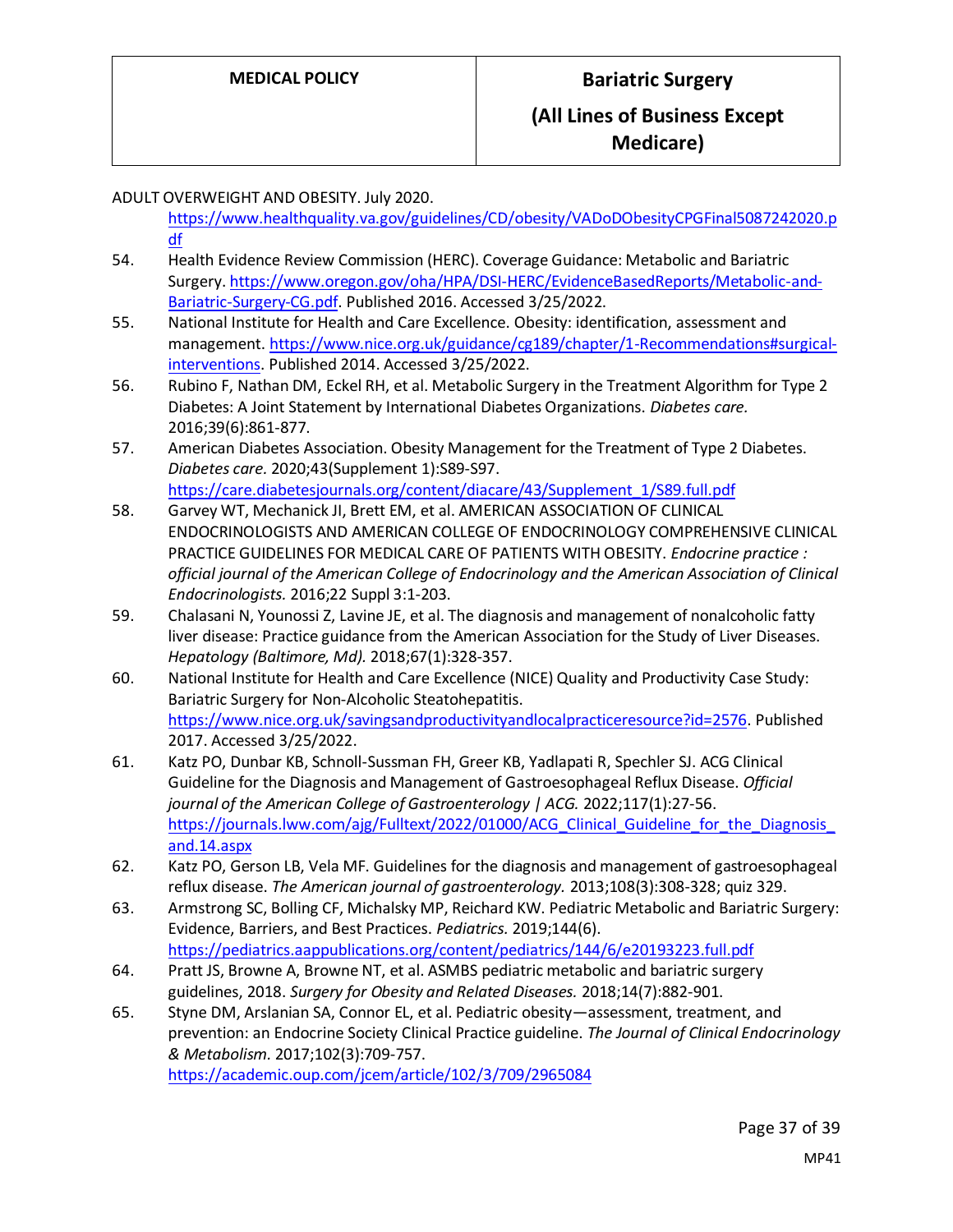- 66. Fitch A, Fox C, Bauerly K, et al. Prevention and management of obesity for children and adolescents. *Institute for Clinical Systems Improvement.* 2013.
- 67. Michalsky M, Reichard K, Inge T, Pratt J, Lenders C. ASMBS pediatric committee best practice guidelines. *Surgery for Obesity and Related Diseases.* 2012;8(1):1-7. <https://asmbs.org/app/uploads/2011/09/PediatricBestPracticeGuidelines-January2012.pdf>
- 68. National Guideline Clearinghouse. Clinical practice guidelines for the perioperative nutritional, metabolic, and nonsurgical support of the bariatric surgery patient - 2013 update: cosponsored by American Association of Clinical Endocrinologists, The Obesity Society, and American Society for Metabolic and Bariatric Surgery. 2013. [https://www.guideline.gov/summaries/summary/47785/clinical-practice-guidelines-for-the-](https://www.guideline.gov/summaries/summary/47785/clinical-practice-guidelines-for-the-perioperative-nutritional-metabolic-and-nonsurgical-support-of-the-bariatric-surgery-patient--2013-update-cosponsored-by-american-association-of-clinical-endocrinologists-the-obesity-society-and-american-society-for-metabol?q=revision+bariatric+surgery)

[perioperative-nutritional-metabolic-and-nonsurgical-support-of-the-bariatric-surgery-patient--](https://www.guideline.gov/summaries/summary/47785/clinical-practice-guidelines-for-the-perioperative-nutritional-metabolic-and-nonsurgical-support-of-the-bariatric-surgery-patient--2013-update-cosponsored-by-american-association-of-clinical-endocrinologists-the-obesity-society-and-american-society-for-metabol?q=revision+bariatric+surgery) [2013-update-cosponsored-by-american-association-of-clinical-endocrinologists-the-obesity](https://www.guideline.gov/summaries/summary/47785/clinical-practice-guidelines-for-the-perioperative-nutritional-metabolic-and-nonsurgical-support-of-the-bariatric-surgery-patient--2013-update-cosponsored-by-american-association-of-clinical-endocrinologists-the-obesity-society-and-american-society-for-metabol?q=revision+bariatric+surgery)[society-and-american-society-for-metabol?q=revision+bariatric+surgery](https://www.guideline.gov/summaries/summary/47785/clinical-practice-guidelines-for-the-perioperative-nutritional-metabolic-and-nonsurgical-support-of-the-bariatric-surgery-patient--2013-update-cosponsored-by-american-association-of-clinical-endocrinologists-the-obesity-society-and-american-society-for-metabol?q=revision+bariatric+surgery)

- 69. Mechanick JI, Youdim A, Jones DB, et al. Clinical practice guidelines for the perioperative nutritional, metabolic, and nonsurgical support of the bariatric surgery patient2013 update: cosponsored by American Association of Clinical Endocrinologists, The Obesity Society, and American Society for Metabolic & Bariatric Surgery. *Endocrine Practice.* 2013;19(2):337-372.
- 70. Sogg S, Lauretti J, West-Smith L. Recommendations for the presurgical psychosocial evaluation of bariatric surgery patients. *Surgery for Obesity and Related Diseases.* 2016;12(4):731-749.
- 71. Mechanick JI, Apovian C, Brethauer S, et al. Clinical Practice Guidelines For The Perioperative Nutrition, Metabolic, and Nonsurgical Support of Patients Undergoing Bariatric Procedures – 2019 Update: Cosponsored By American Association of Clinical Endocrinologists/American College of Endocrinology, The Obesity Society, American Society For Metabolic & Bariatric Surgery, Obesity Medicine Association, and American Society of Anesthesiologists\*\*\*These guidelines are endorsed by the American Society for Nutrition (ASN), American Society for Parenteral and Enteral Nutrition (ASPEN), International Federation for the Surgery of Obesity and Metabolic Disorders (IFSO), International Society for the Perioperative Care of the Obese Patient (ISPCOP), and Obesity Action Coalition (OAC).By mutual agreement among the authors and editors of their respective journals, this work is being published jointly in Surgery for Obesity and Related Diseases, Obesity, and Endocrine Practice. © AACE 2019. DOI: 10.4158/GL-2019-0406Address reprint requests to publications@aace.com.Published as a Rapid Electronic Article in Press at [http://www.endocrinepractice.org](http://www.endocrinepractice.org/) on November 4, 2019. DOI: 10.4158/GL-2019-0406.GLAmerican Association of Clinical Endocrinologists, The Obesity Society, American Society for Metabolic & Bariatric Surgery, Obesity Medicine Association, and American Society of Anesthesiologists medical guidelines for clinical practice are systematically developed statements to assist health-care professionals in medical decision-making for specific clinical conditions. Most of the content herein is based on clinical evidence. In areas of uncertainty, or when clarification is required, expert opinion and professional judgment were applied. These guidelines are a working document that reflects the state of the field at the time of publication. Because rapid changes in this area are expected, periodic revisions are inevitable. We encourage medical professionals to use this information in conjunction with their best clinical judgment. The presented recommendations may not be appropriate in all situations. Any decision by practitioners to apply these guidelines must be made considering local resources and individual